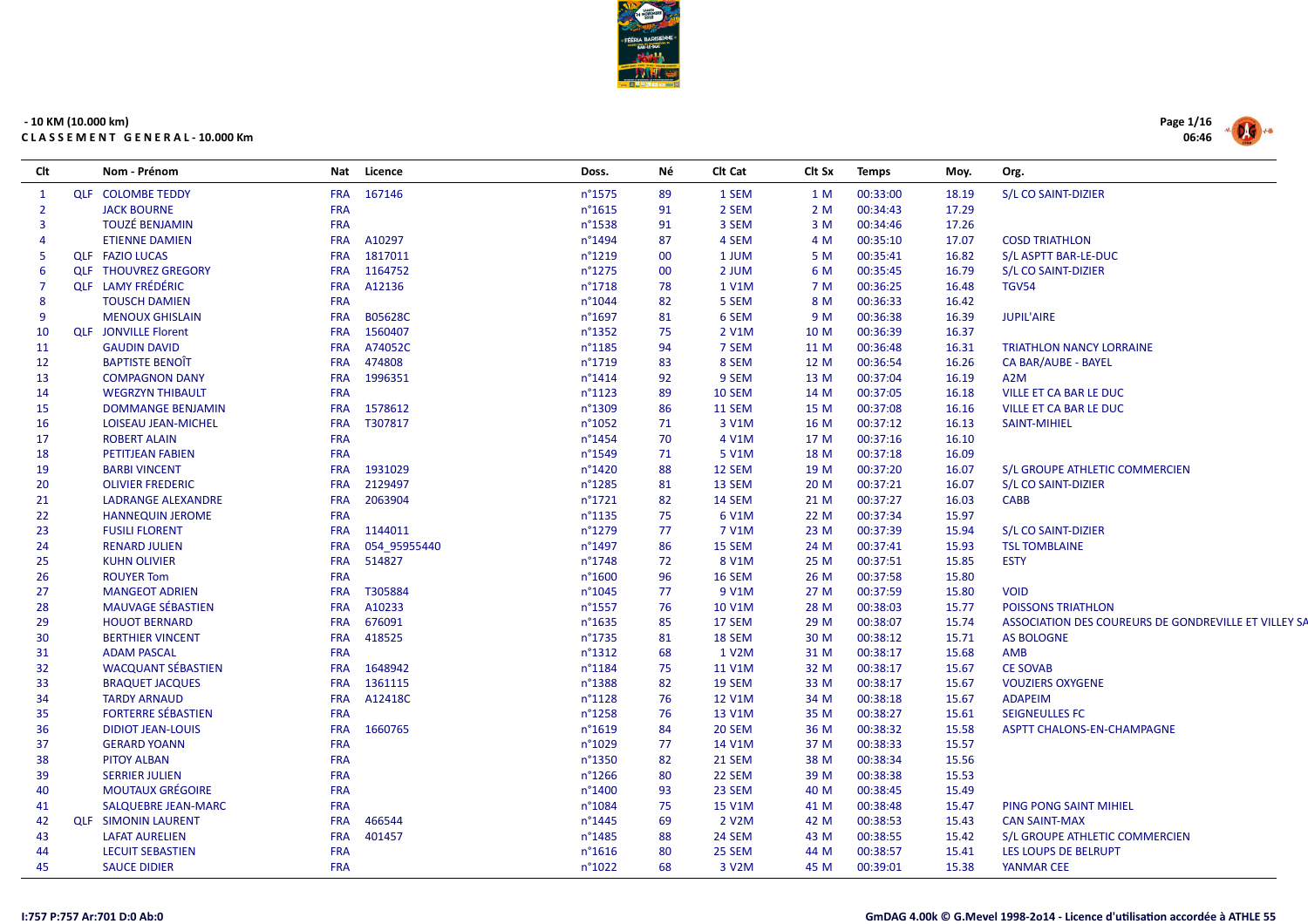

| Clt | Nom - Prénom                   |            | Nat Licence          | Doss.           | Νé | CIt Cat            | Clt Sx | <b>Temps</b> | Moy.  | Org.                                                 |
|-----|--------------------------------|------------|----------------------|-----------------|----|--------------------|--------|--------------|-------|------------------------------------------------------|
| 46  | <b>CHENOT KEVIN</b>            | <b>FRA</b> |                      | n°1438          | 90 | 26 SEM             | 46 M   | 00:39:07     | 15.34 |                                                      |
| 47  | <b>CORDONNIER FLORIAN</b>      | <b>FRA</b> | 12226                | n°1472          | 93 | 27 SEM             | 47 M   | 00:39:07     | 15.34 | SERVICES DE L'ETAT MEUSE                             |
| 48  | <b>QLF LAURENT PERRINE</b>     | <b>FRA</b> | 937174               | n°1606          | 98 | 1 ESF              | 1 F    | 00:39:12     | 15.31 | S/L ASPTT BAR-LE-DUC                                 |
| 49  | PETITPRETRE MICKAEL            | <b>FRA</b> | 1985055              | n°1415          | 75 | <b>16 V1M</b>      | 48 M   | 00:39:14     | 15.29 | <b>ATHLETISME CLUB VITRYAT</b>                       |
| 50  | <b>ENEL MARC</b>               | <b>FRA</b> | B33919C              | n°1673          | 71 | 17 V1M             | 49 M   | 00:39:20     | 15.25 | <b>GIVRAUVAL TRIATHLON</b>                           |
| 51  | <b>GERVAISE MIGUEL</b>         | <b>FRA</b> | B08277               | n°1687          | 98 | 1 ESM              | 50 M   | 00:39:25     | 15.23 | MÉTROPOLE GRAND NANCY TRIATHLON                      |
| 52  | <b>TRICHOT ALAIN</b>           | <b>FRA</b> |                      | n°1367          | 64 | 4 V <sub>2</sub> M | 51 M   | 00:39:27     | 15.22 |                                                      |
| 53  | <b>LAVOISIER FLORIAN</b>       | <b>FRA</b> | 628859               | n°1280          | 00 | 3 JUM              | 52 M   | 00:39:27     | 15.21 | S/L CO SAINT-DIZIER                                  |
| 54  | MORSAL MOHAMMAD IZEN           | <b>FRA</b> |                      | n°1079          | 91 | 28 SEM             | 53 M   | 00:39:30     | 15.19 |                                                      |
| 55  | <b>THIERY THOMAS</b>           | <b>FRA</b> |                      | n°1704          | 97 | 2 ESM              | 54 M   | 00:39:38     | 15.14 |                                                      |
| 56  | <b>QLF</b> GOMEZ HERVÉ         | <b>FRA</b> | 801653               | n°1406          | 68 | 5 V <sub>2</sub> M | 55 M   | 00:39:51     | 15.06 | S/L GROUPE ATHLETIC COMMERCIEN                       |
| 57  | <b>MAURY MARCEAU</b>           | <b>FRA</b> |                      | n°1577          | 01 | 4 JUM              | 56 M   | 00:39:53     | 15.04 |                                                      |
| 58  | LAITHIER FRANCOIS XAVIER       | <b>FRA</b> | <b>B12456C</b>       | n°1056          | 88 | 29 SEM             | 57 M   | 00:39:54     | 15.04 | <b>TRIATHLON NANCY LORRAINE</b>                      |
| 59  | <b>RUSE ANDREW</b>             | <b>FRA</b> |                      | n°1098          | 88 | <b>30 SEM</b>      | 58 M   | 00:40:00     | 15.00 |                                                      |
| 60  | <b>CARDOT Vincent</b>          | <b>FRA</b> |                      | n°1034          | 83 | <b>31 SEM</b>      | 59 M   | 00:40:02     | 14.99 |                                                      |
| 61  | <b>QLF ZDEB EMILIE</b>         | <b>FRA</b> | 1081653              | n°1528          | 83 | 1 SEF              | 2 F    | 00:40:05     | 14.97 | <b>AS SOMMER</b>                                     |
| 62  | <b>VANNIERE MATTHIEU</b>       | <b>FRA</b> | 1167970              | n°1637          | 91 | 32 SEM             | 60 M   | 00:40:05     | 14.97 | ASSOCIATION DES COUREURS DE GONDREVILLE ET VILLEY SA |
| 63  | <b>PETIT DAMIEN</b>            | <b>FRA</b> |                      | n°1462          | 83 | 33 SEM             | 61 M   | 00:40:08     | 14.95 | <b>ANCERVILLE</b>                                    |
| 64  | <b>SCORDIA JULIEN</b>          | <b>FRA</b> | 1889596              | n°1082          | 77 | <b>18 V1M</b>      | 62 M   | 00:40:09     | 14.95 | <b>RUNNING CLUB DE MABLY</b>                         |
| 65  | <b>MOURGUES BERTRAND</b>       | <b>FRA</b> |                      | n°1702          | 75 | 19 V1M             | 63 M   | 00:40:17     | 14.90 | <b>ALLICHAMPS</b>                                    |
| 66  | <b>JACQUES KÉVIN</b>           | <b>FRA</b> |                      | n°1550          | 79 | 20 V1M             | 64 M   | 00:40:18     | 14.89 |                                                      |
| 67  | <b>MOURGUES SÉVERINE</b>       | <b>FRA</b> |                      | n°1703          | 77 | 1 V1F              | 3F     | 00:40:18     | 14.89 | <b>ALLICHAMPS</b>                                    |
| 68  | <b>LOGEL ARNAUD</b>            | <b>FRA</b> | 1187813              | n°1509          | 74 | 21 V1M             | 65 M   | 00:40:21     | 14.87 | ATHLETISME CLUB VITRYAT                              |
| 69  | <b>PERNEY GABRIEL</b>          | <b>FRA</b> |                      | n°1477          | 01 | 5 JUM              | 66 M   | 00:40:23     | 14.86 |                                                      |
| 70  | <b>GALANTE RAPHAËL</b>         | <b>FRA</b> | 1041663              | n°1649          | 76 | <b>22 V1M</b>      | 67 M   | 00:40:24     | 14.85 | ASSOCIATION DES COUREURS DE GONDREVILLE ET VILLEY SA |
| 71  | <b>ELSENSOHN GUILLAUME</b>     | <b>FRA</b> |                      | n°1523          | 93 | 34 SEM             | 68 M   | 00:40:25     | 14.85 | SERVICES DE L'ETAT MEUSE                             |
| 72  | <b>LEROY MATHIEU</b>           | <b>FRA</b> |                      | n°1167          | 90 | 35 SEM             | 69 M   | 00:40:25     | 14.85 |                                                      |
| 73  | <b>GERMAIN FRANCK</b>          | <b>FRA</b> |                      | n°1033          | 68 | 6 V2M              | 70 M   | 00:40:26     | 14.84 | <b>AEL FAINS VEEL</b>                                |
| 74  | <b>HUSSON THIERRY</b>          | <b>FRA</b> |                      | n°1193          | 85 | <b>36 SEM</b>      | 71 M   | 00:40:30     | 14.82 |                                                      |
| 75  | <b>NILLES THEO</b>             | <b>FRA</b> |                      | n°1746          | 02 | 1 CAM              | 72 M   | 00:40:46     | 14.72 |                                                      |
| 76  | <b>MARTEL WESLEY</b>           | <b>FRA</b> |                      | n°1391          | 90 | 37 SEM             | 73 M   | 00:40:47     | 14.71 |                                                      |
| 77  | <b>DURST SEBASTIEN</b>         | <b>FRA</b> |                      | n°1139          | 85 | 38 SEM             | 74 M   | 00:40:55     | 14.67 | <b>EB TRAIL 52</b>                                   |
| 78  | <b>KUSS OLIVIER</b>            | <b>FRA</b> |                      | n°1608          | 70 | 23 V1M             | 75 M   | 00:40:56     | 14.66 | <b>NEUVES MAISONS CYCLISME</b>                       |
| 79  | <b>MORIVAL JEAN-FRANCOIS</b>   | <b>FRA</b> | 549100               | n°1700          | 66 | 7 V <sub>2</sub> M | 76 M   | 00:40:58     | 14.65 | <b>SO MILLAU</b>                                     |
| 80  | COLLINSSX@HOTMAIL.FR SEBASTIEN | <b>FRA</b> | B28416C              | n°1387          | 86 | 39 SEM             | 77 M   | 00:40:58     | 14.65 | <b>COSD TRIATHLON</b>                                |
| 81  | <b>BANCEL RICHARD</b>          | <b>FRA</b> |                      | n°1073          | 69 | 8 V <sub>2</sub> M | 78 M   | 00:40:59     | 14.64 |                                                      |
| 82  | <b>DELBOS DAMIEN</b>           | <b>FRA</b> |                      | n°1699          | 75 | 24 V1M             | 79 M   | 00:40:59     | 14.64 |                                                      |
| 83  | <b>MENETRIER JEREMY</b>        | <b>FRA</b> | 2057080              | $n^{\circ}1272$ | 80 | 40 SEM             | 80 M   | 00:41:00     | 14.63 | S/L CO SAINT-DIZIER                                  |
| 84  | <b>MENOUX LOÏC</b>             | <b>FRA</b> | B05534               | $n^{\circ}1107$ | 91 | 41 SEM             | 81 M   | 00:41:01     | 14.63 | <b>BNTC/TEAM JUPIL'AIRE</b>                          |
| 85  | <b>DEPRET CLÉMENT</b>          | <b>FRA</b> |                      | n°1435          | 89 | 42 SEM             | 82 M   | 00:41:01     | 14.63 | <b>DIJON TRITHLON</b>                                |
| 86  | <b>BANCEL THÉO</b>             | <b>FRA</b> |                      | n°1237          | 98 | 3 ESM              | 83 M   | 00:41:03     | 14.62 |                                                      |
| 87  | <b>LENOBLE ERIC</b>            | <b>FRA</b> |                      | n°1701          | 75 | 25 V1M             | 84 M   | 00:41:03     | 14.62 | <b>RAZMOKET TEAM</b>                                 |
| 88  | <b>VAILLANT Jean Noel</b>      | <b>FRA</b> |                      | n°1035          | 87 | 43 SEM             | 85 M   | 00:41:06     | 14.60 |                                                      |
| 89  | <b>MESOT DAVID</b>             | <b>FRA</b> |                      | n°1018          | 73 | 26 V1M             | 86 M   | 00:41:06     | 14.60 | <b>YANMAR CEE</b>                                    |
| 90  | ROUSSEL SÉBASTIEN              | <b>FRA</b> | B32676C0160185MS4FRA | n°1592          | 82 | 44 SEM             | 87 M   | 00:41:08     | 14.59 | <b>TRIATHLON LANEUVEVILLE</b>                        |

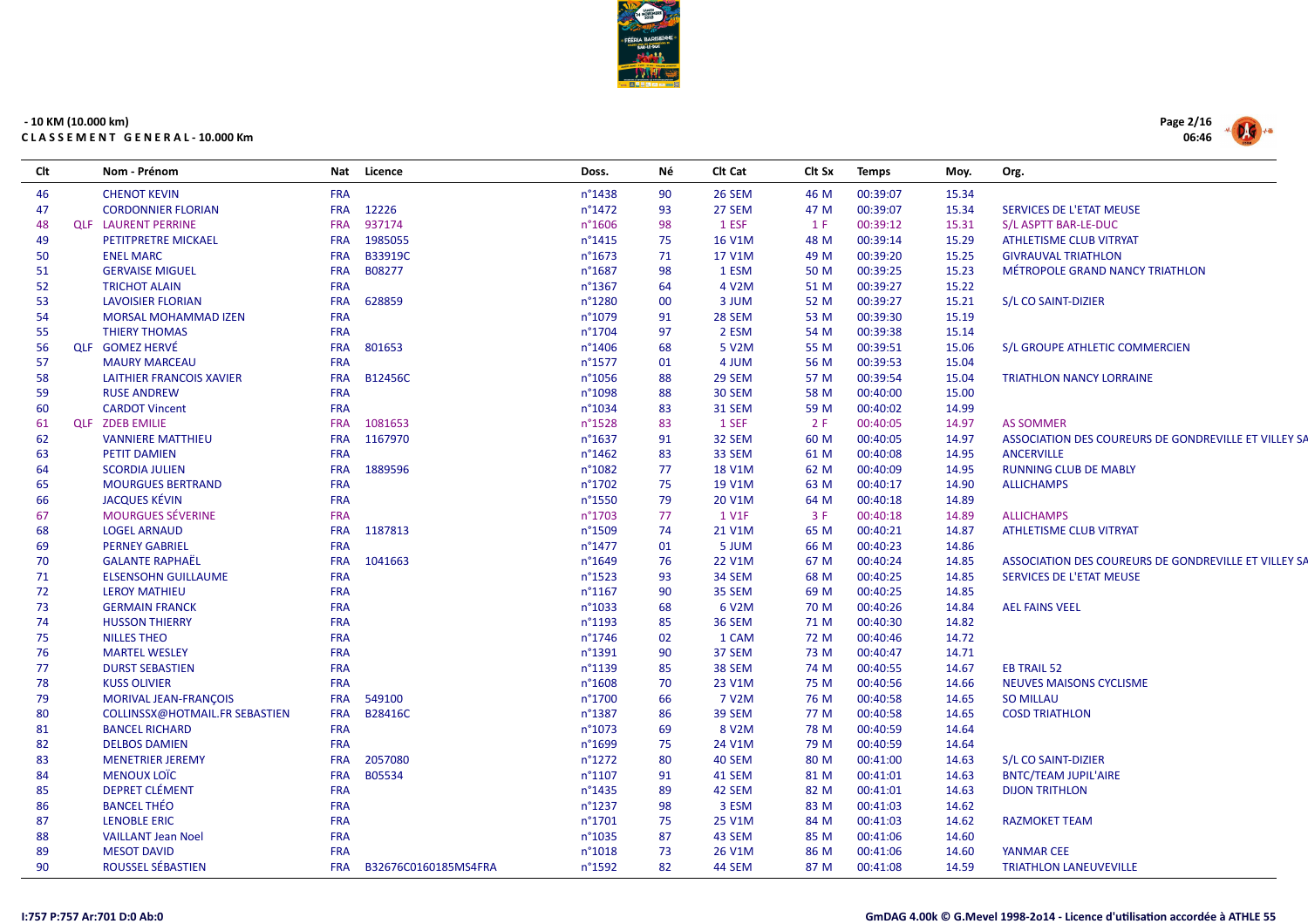

| Clt | Nom - Prénom                | Nat        | Licence              | Doss.            | Νé | Clt Cat       | Clt Sx | <b>Temps</b> | Moy.  | Org.                                                 |
|-----|-----------------------------|------------|----------------------|------------------|----|---------------|--------|--------------|-------|------------------------------------------------------|
| 91  | <b>HACHET FABRICE</b>       |            | FRA 1744364          | $n^{\circ}$ 1646 | 77 | 27 V1M        | 88 M   | 00:41:09     | 14.58 | ASSOCIATION DES COUREURS DE GONDREVILLE ET VILLEY SA |
| 92  | <b>BAUDOT CYRIL</b>         | <b>FRA</b> |                      | n°1259           | 86 | 45 SEM        | 89 M   | 00:41:14     | 14.56 | <b>TRAM LASERRE</b>                                  |
| 93  | <b>VIOLLE SEBASTIEN</b>     | <b>FRA</b> |                      | n°1342           | 72 | 28 V1M        | 90 M   | 00:41:16     | 14.54 | AMB                                                  |
| 94  | PEDERIVA ALAIN              |            | FRA 1739142          | n°1284           | 71 | 29 V1M        | 91 M   | 00:41:18     | 14.53 | S/L CO SAINT-DIZIER                                  |
| 95  | <b>LAGABE BERNARD</b>       | <b>FRA</b> | 1705149              | n°1480           | 61 | 9 V2M         | 92 M   | 00:41:19     | 14.53 | S/L ASPTT BAR-LE-DUC                                 |
| 96  | <b>RABHI NORDINE</b>        | <b>FRA</b> |                      | $n^{\circ}1610$  | 68 | 10 V2M        | 93 M   | 00:41:21     | 14.52 |                                                      |
| 97  | <b>CHEVALIER ALEXANDRE</b>  | <b>FRA</b> | 1509044              | n°1599           | 82 | 46 SEM        | 94 M   | 00:41:22     | 14.50 | S/L OLYMPIQUE CLUB THIERVILLOIS 55                   |
| 98  | <b>DEFONTAINE ROMAIN</b>    | <b>FRA</b> |                      | n°1498           | 85 | 47 SEM        | 95 M   | 00:41:25     | 14.49 |                                                      |
| 99  | <b>BELLOIR GWENAEL</b>      | <b>FRA</b> |                      | n°1545           | 74 | 30 V1M        | 96 M   | 00:41:26     | 14.48 |                                                      |
| 100 | <b>ANDERBOURG GUILLAUME</b> | <b>FRA</b> |                      | $n^{\circ}$ 1313 | 74 | 31 V1M        | 97 M   | 00:41:28     | 14.47 | AMB                                                  |
| 101 | <b>DIAZ RAFAËL</b>          | <b>FRA</b> |                      | $n^{\circ}1117$  | 85 | 48 SEM        | 98 M   | 00:41:28     | 14.47 | <b>GESAM</b>                                         |
| 102 | <b>BOULANGER LUC</b>        | <b>FRA</b> |                      | n°1070           | 68 | 11 V2M        | 99 M   | 00:41:30     | 14.46 |                                                      |
| 103 | <b>JACOB JOEL</b>           | <b>FRA</b> | 303610               | $n^{\circ}$ 1417 | 65 | 12 V2M        | 100 M  | 00:41:32     | 14.45 | S/L GROUPE ATHLETIC COMMERCIEN                       |
| 104 | <b>JAUFFRED JULIEN</b>      | FRA        |                      | n°1728           | 01 | 6 JUM         | 101 M  | 00:41:32     | 14.45 | LIONS CLUB BAR-LE-DUC                                |
| 105 | <b>OUNAS KADER</b>          | <b>FRA</b> |                      | n°1019           | 66 | 13 V2M        | 102 M  | 00:41:34     | 14.43 | <b>YANMAR CEE</b>                                    |
| 106 | <b>MOREAU CLÉMENT</b>       | <b>FRA</b> |                      | n°1585           | 91 | 49 SEM        | 103 M  | 00:41:37     | 14.42 | <b>AS HUTIN</b>                                      |
| 107 | <b>BRYCHE SÉBASTIEN</b>     | <b>FRA</b> | B16728C0160201MS4FRA | n°1694           | 81 | <b>50 SEM</b> | 104 M  | 00:41:37     | 14.42 | <b>VERDUN MEUSE TRIATHLON</b>                        |
| 108 | <b>BERNARD MICHEL</b>       | <b>FRA</b> | 1348036              | n°1282           | 65 | 14 V2M        | 105 M  | 00:41:38     | 14.42 | S/L CO SAINT-DIZIER                                  |
| 109 | <b>LEFEVRE NICOLAS</b>      | <b>FRA</b> |                      | n°1050           | 81 | <b>51 SEM</b> | 106 M  | 00:41:39     | 14.41 | <b>ASPTT BAR-LE-DUC HANDBALL</b>                     |
| 110 | <b>ERARD DIDIER</b>         |            | FRA 1123798          | n°1202           | 67 | <b>15 V2M</b> | 107 M  | 00:41:41     | 14.40 | <b>BENOIT Z TEAM</b>                                 |
| 111 | <b>QLF SIMONIN MARIE</b>    | <b>FRA</b> | 1453318              | n°1294           | 90 | 2 SEF         | 4 F    | 00:41:42     | 14.39 | <b>BPC/ CAN ST MAX</b>                               |
| 112 | <b>QLF DUPRE DIDIER</b>     | <b>FRA</b> | 881237               | n°1552           | 58 | 1 V3M         | 108 M  | 00:41:42     | 14.39 | <b>C.O.S. VILLERS ATHLETISME</b>                     |
| 113 | <b>ARRIBE JULIEN</b>        | <b>FRA</b> | A67072C              | $n^{\circ}$ 1235 | 73 | 32 V1M        | 109 M  | 00:41:44     | 14.38 | <b>COSD TRIATHLON</b>                                |
| 114 | <b>QLF MICHEL ALICE</b>     | <b>FRA</b> | 1262009              | n°1676           | 97 | 2 ESF         | 5F     | 00:41:50     | 14.34 | S/L OLYMPIQUE CLUB THIERVILLOIS 55                   |
| 115 | <b>MICHEL LAURENT</b>       | <b>FRA</b> | 1317023              | n°1678           | 68 | 16 V2M        | 110 M  | 00:41:51     | 14.34 | S/L OLYMPIQUE CLUB THIERVILLOIS 55                   |
| 116 | <b>LANCE AXEL</b>           | <b>FRA</b> | A84409               | n°1597           | 93 | 52 SEM        | 111 M  | 00:41:56     | 14.31 | <b>COSD TRIATHLON</b>                                |
| 117 | <b>LEA RENAUD</b>           | <b>FRA</b> |                      | n°1398           | 80 | 53 SEM        | 112 M  | 00:41:57     | 14.31 |                                                      |
| 118 | <b>CASTELLAR BENJAMIN</b>   | <b>FRA</b> |                      | n°1359           | 87 | 54 SEM        | 113 M  | 00:41:58     | 14.30 |                                                      |
| 119 | <b>TOUSSAINT GUILLAUME</b>  | <b>FRA</b> |                      | $n^{\circ}$ 1562 | 81 | <b>55 SEM</b> | 114 M  | 00:42:02     | 14.28 |                                                      |
| 120 | <b>MUNIER DIDIER</b>        | <b>FRA</b> |                      | n°1579           | 67 | 17 V2M        | 115 M  | 00:42:04     | 14.27 | <b>AS HUTIN</b>                                      |
| 121 | <b>ROYER CAMILLE</b>        | <b>FRA</b> | 2065088              | $n^{\circ}$ 1747 | 86 | <b>56 SEM</b> | 116 M  | 00:42:13     | 14.22 | CA BAR/AUBE - BAYEL                                  |
| 122 | <b>SPENDRA FREDERIC</b>     | <b>FRA</b> |                      | $n^{\circ}1612$  | 65 | 18 V2M        | 117 M  | 00:42:14     | 14.21 |                                                      |
| 123 | <b>DENIS CHRISTOPHE</b>     | <b>FRA</b> |                      | n°1540           | 82 | 57 SEM        | 118 M  | 00:42:17     | 14.20 | VÉL COM CHÉE NOUS                                    |
| 124 | <b>BARBIER CHRISTOPHE</b>   | <b>FRA</b> |                      | $n^{\circ}$ 1317 | 77 | 33 V1M        | 119 M  | 00:42:18     | 14.19 | <b>AMB</b>                                           |
| 125 | <b>QLF VALHEM EMILIE</b>    |            | LUX 1216342          | n°1648           | 82 | 3 SEF         | 6 F    | 00:42:22     | 14.16 | S/L ASPTT BAR-LE-DUC                                 |
| 126 | <b>MAUREL ERIC</b>          | <b>FRA</b> |                      | n°1329           | 62 | 19 V2M        | 120 M  | 00:42:25     | 14.15 | AMB                                                  |
| 127 | <b>QLF SEURAT MÉLANIE</b>   | <b>FRA</b> | 1674452              | $n^{\circ}$ 1434 | 83 | 4 SEF         | 7 F    | 00:42:29     | 14.12 | <b>COURIR A NANCY SAINT MAX</b>                      |
| 128 | <b>MAGINOT CYRIL</b>        | <b>FRA</b> |                      | $n^{\circ}$ 1622 | 79 | 34 V1M        | 121 M  | 00:42:33     | 14.10 |                                                      |
| 129 | <b>QLF SIMONIN ANOUCHKA</b> | <b>FRA</b> | 1348031              | n°1159           | 00 | 1 JUF         | 8 F    | 00:42:34     | 14.10 | S/L ASPTT BAR-LE-DUC                                 |
| 130 | <b>WOLFART CLAUDE</b>       | <b>FRA</b> |                      | n°1474           | 66 | 20 V2M        | 122 M  | 00:42:35     | 14.09 | <b>SPIRIT ON RUN</b>                                 |
| 131 | PERSONNETTAZ GUILLAUME      | <b>FRA</b> |                      | $n^{\circ}1077$  | 85 | <b>58 SEM</b> | 123 M  | 00:42:35     | 14.09 |                                                      |
| 132 | <b>MILLOT DAVID</b>         |            | FRA 1381921          | $n^{\circ}$ 1531 | 72 | 35 V1M        | 124 M  | 00:42:38     | 14.08 | S/L GROUPE ATHLETIC COMMERCIEN                       |
| 133 | <b>GUIOT DIDIER</b>         | <b>FRA</b> |                      | $n^{\circ}1151$  | 66 | 21 V2M        | 125 M  | 00:42:38     | 14.07 |                                                      |
| 134 | <b>AUBERTIN YANNICK</b>     | <b>FRA</b> |                      | n°1047           | 73 | 36 V1M        | 126 M  | 00:42:39     | 14.07 |                                                      |
| 135 | <b>FRANZOI ALEXANDRE</b>    |            | FRA A79909C          | n°1308           | 79 | 37 V1M        | 127 M  | 00:42:41     | 14.06 | <b>VERDUN MEUSE TRIATHLON</b>                        |
|     |                             |            |                      |                  |    |               |        |              |       |                                                      |

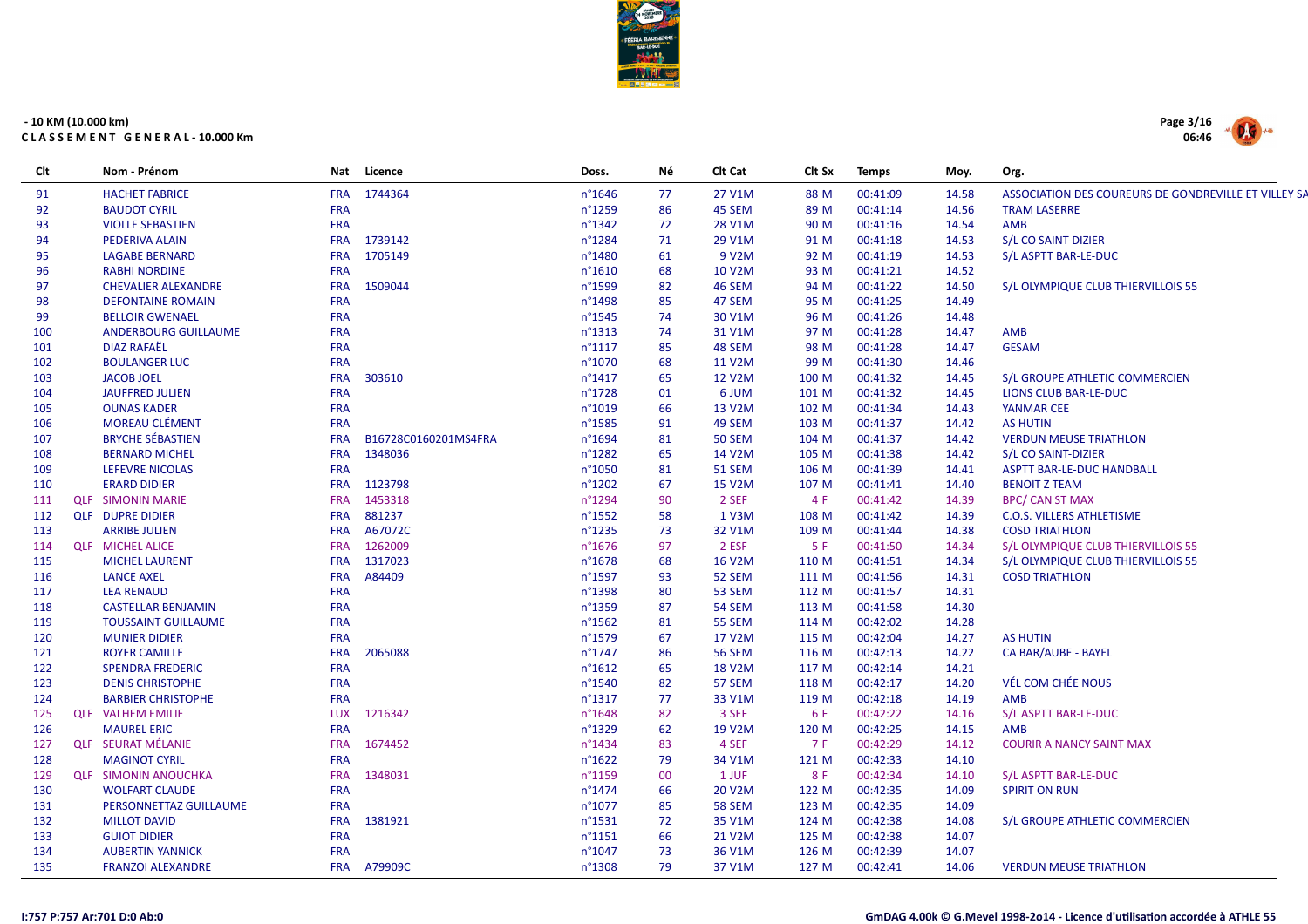

| Clt | Nom - Prénom                 | Nat        | Licence      | Doss.            | Νé | Clt Cat       | Clt Sx | <b>Temps</b> | Moy.  | Org.                               |
|-----|------------------------------|------------|--------------|------------------|----|---------------|--------|--------------|-------|------------------------------------|
| 136 | <b>CORRINGER MICKAEL</b>     | <b>FRA</b> | 055-96576916 | n°1027           | 76 | 38 V1M        | 128 M  | 00:42:43     | 14.05 | <b>AMB</b>                         |
| 137 | <b>DES ROBERT MARC</b>       | <b>FRA</b> |              | n°1508           | 86 | <b>59 SEM</b> | 129 M  | 00:42:44     | 14.04 |                                    |
| 138 | <b>GILLAIN LAURENT</b>       | <b>FRA</b> |              | n°1104           | 71 | 39 V1M        | 130 M  | 00:42:45     | 14.04 |                                    |
| 139 | <b>QLF MORISSEAU PAULINE</b> | <b>FRA</b> | 1762944      | n°1458           | 86 | 5 SEF         | 9 F    | 00:42:46     | 14.03 | <b>COURIR À NANCY SAINT MAX</b>    |
| 140 | <b>BOIZET LAURENT</b>        | <b>FRA</b> |              | n°1519           | 73 | 40 V1M        | 131 M  | 00:42:46     | 14.03 | SERVICES DE L'ETAT MEUSE           |
| 141 | <b>QLF VALHEM PIERRE</b>     | <b>FRA</b> | 1183691      | $n^{\circ}$ 1647 | 57 | 2 V3M         | 132 M  | 00:42:49     | 14.02 | S/L ASPTT BAR-LE-DUC               |
| 142 | <b>RAULET SEBASTIEN</b>      | <b>FRA</b> |              | n°1043           | 75 | 41 V1M        | 133 M  | 00:42:54     | 13.99 |                                    |
| 143 | <b>GOURDOT CHRISTOPHE</b>    | <b>FRA</b> |              | n°1484           | 92 | 60 SEM        | 134 M  | 00:42:59     | 13.96 |                                    |
| 144 | <b>ZUNINO NICOLAS</b>        | <b>FRA</b> |              | $n^{\circ}1127$  | 97 | 4 ESM         | 135 M  | 00:43:00     | 13.95 | <b>ADAPEIM</b>                     |
| 145 | <b>RENAUD FLORENT</b>        | <b>FRA</b> | 1862503      | n°1651           | 79 | 42 V1M        | 136 M  | 00:43:01     | 13.95 | S/L OLYMPIQUE CLUB THIERVILLOIS 55 |
| 146 | <b>AOUNI FABRICE</b>         | <b>FRA</b> |              | n°1031           | 74 | 43 V1M        | 137 M  | 00:43:05     | 13.93 |                                    |
| 147 | <b>MATHELIN Sebastien</b>    | <b>FRA</b> |              | n°1134           | 75 | 44 V1M        | 138 M  | 00:43:06     | 13.93 |                                    |
| 148 | <b>DANDEU STÉPHANE</b>       | <b>FRA</b> |              | n°1479           | 74 | 45 V1M        | 139 M  | 00:43:06     | 13.92 | <b>RAVEL 52</b>                    |
| 149 | <b>GERVAISE LUCILLE</b>      | <b>FRA</b> | A98020C      | n°1137           | 87 | 6 SEF         | 10 F   | 00:43:06     | 13.92 | <b>BNTC</b>                        |
| 150 | <b>MASSON NICOLAS</b>        | <b>FRA</b> |              | n°1078           | 85 | 61 SEM        | 140 M  | 00:43:09     | 13.91 |                                    |
| 151 | PITOY ANNE SOPHIE            | <b>FRA</b> |              | n°1640           | 87 | 7 SEF         | 11 F   | 00:43:09     | 13.91 |                                    |
| 152 | <b>ETCHEVARNE HUGO</b>       | <b>FRA</b> |              | n°1591           | 01 | 7 JUM         | 141 M  | 00:43:10     | 13.90 |                                    |
| 153 | <b>POZZI FLORIAN</b>         | <b>FRA</b> | B15139C      | n°1306           | 81 | 62 SEM        | 142 M  | 00:43:16     | 13.87 | <b>BAR NATATION TRIATHLON CLUB</b> |
| 154 | <b>QLF MARTHELOT KARINE</b>  | <b>FRA</b> | 1964566      | $n^{\circ}1671$  | 76 | 2 V1F         | 12 F   | 00:43:17     | 13.87 | S/L GROUPE ATHLETIC COMMERCIEN     |
| 155 | <b>FURGAUT JEAN BAPTISTE</b> | <b>FRA</b> |              | $n^{\circ}$ 1468 | 82 | 63 SEM        | 143 M  | 00:43:18     | 13.86 | <b>MRFJ BRILLON EN BARROIS</b>     |
| 156 | <b>GOMES THOMAS</b>          | <b>FRA</b> |              | n°1370           | 74 | 46 V1M        | 144 M  | 00:43:25     | 13.82 |                                    |
| 157 | <b>COLLOT CÉDRIC</b>         | <b>FRA</b> |              | $n^{\circ}1618$  | 81 | 64 SEM        | 145 M  | 00:43:30     | 13.80 |                                    |
| 158 | <b>BATAILLE JULIAN</b>       | <b>FRA</b> |              | n°1260           | 85 | 65 SEM        | 146 M  | 00:43:35     | 13.77 |                                    |
| 159 | <b>DERREZ JEAN-PHILIPPE</b>  | <b>FRA</b> | 2062747      | n°1270           | 72 | 47 V1M        | 147 M  | 00:43:37     | 13.76 | S/L CO SAINT-DIZIER                |
| 160 | <b>THUREL CHRISTOPHE</b>     | <b>FRA</b> |              | $n^{\circ}$ 1623 | 75 | 48 V1M        | 148 M  | 00:43:41     | 13.74 |                                    |
| 161 | <b>GROSSIR FABRICE</b>       | <b>FRA</b> |              | n°1517           | 78 | 49 V1M        | 149 M  | 00:43:44     | 13.72 | SERVICES DE L'ETAT MEUSE           |
| 162 | <b>GRUBERT ROMUALD</b>       | <b>FRA</b> |              | n°1092           | 74 | 50 V1M        | 150 M  | 00:43:47     | 13.71 |                                    |
| 163 | <b>THOUVREZ LAURENT</b>      | <b>FRA</b> | 636524       | n°1708           | 72 | 51 V1M        | 151 M  | 00:43:52     | 13.68 | S/L CO SAINT-DIZIER                |
| 164 | <b>VARNIER FREDERIC</b>      | <b>FRA</b> |              | $n^{\circ}$ 1626 | 73 | 52 V1M        | 152 M  | 00:43:54     | 13.67 | <b>CONFORAMA</b>                   |
| 165 | <b>ARNOULD THIBAUT</b>       | <b>FRA</b> | 2071808      | n°1584           | 89 | <b>66 SEM</b> | 153 M  | 00:43:56     | 13.66 | <b>ACGV</b>                        |
| 166 | <b>DROUOT LUC</b>            | <b>FRA</b> |              | n°1639           | 62 | <b>22 V2M</b> | 154 M  | 00:43:56     | 13.66 |                                    |
| 167 | <b>ANDRE RAPHAEL</b>         | <b>FRA</b> |              | n°1287           | 70 | 53 V1M        | 155 M  | 00:43:59     | 13.65 |                                    |
| 168 | <b>BINET YOANN</b>           | <b>FRA</b> |              | n°1403           | 82 | 67 SEM        | 156 M  | 00:44:05     | 13.61 |                                    |
| 169 | <b>MOUROT STÉPHANE</b>       | <b>FRA</b> |              | n°1129           | 84 | 68 SEM        | 157 M  | 00:44:07     | 13.60 |                                    |
| 170 | <b>WEGRZYN JEAN-PHILIPPE</b> | <b>FRA</b> |              | n°1481           | 60 | 23 V2M        | 158 M  | 00:44:08     | 13.60 |                                    |
| 171 | <b>COSSON JOHANN</b>         | <b>FRA</b> |              | n°1667           | 79 | 54 V1M        | 159 M  | 00:44:09     | 13.59 |                                    |
| 172 | <b>MAURY EMMANUEL</b>        | <b>FRA</b> |              | n°1576           | 72 | 55 V1M        | 160 M  | 00:44:16     | 13.56 |                                    |
| 173 | <b>REGNIER ERIC</b>          | <b>FRA</b> |              | $n^{\circ}$ 1253 | 70 | 56 V1M        | 161 M  | 00:44:17     | 13.55 |                                    |
| 174 | <b>LIGER SYLVAIN</b>         | <b>FRA</b> |              | n°1252           | 70 | 57 V1M        | 162 M  | 00:44:23     | 13.52 |                                    |
| 175 | <b>FIAUX JÉRÉMIE</b>         | <b>FRA</b> |              | n°1101           | 81 | 69 SEM        | 163 M  | 00:44:24     | 13.51 |                                    |
| 176 | <b>SIMONIN LUDOVIC</b>       | <b>FRA</b> |              | n°1668           | 02 | 2 CAM         | 164 M  | 00:44:26     | 13.51 |                                    |
| 177 | PIERRON ANTHONY              | <b>FRA</b> |              | n°1346           | 79 | 58 V1M        | 165 M  | 00:44:28     | 13.50 |                                    |
| 178 | <b>LARTILLIER JORDAN</b>     | <b>FRA</b> | 549005       | n°1705           | 93 | <b>70 SEM</b> | 166 M  | 00:44:29     | 13.49 | S/L ATHLETIC CLUB NEOCASTRIEN      |
| 179 | <b>ANDRE PATRICE</b>         | <b>FRA</b> |              | n°1624           | 72 | 59 V1M        | 167 M  | 00:44:29     | 13.49 | <b>CONFORAMA</b>                   |
| 180 | <b>MICHEL MAXIME</b>         |            | FRA 2071256  | n°1698           | 94 | <b>71 SEM</b> | 168 M  | 00:44:32     | 13.48 | S/L ATHLETIC CLUB NEOCASTRIEN      |

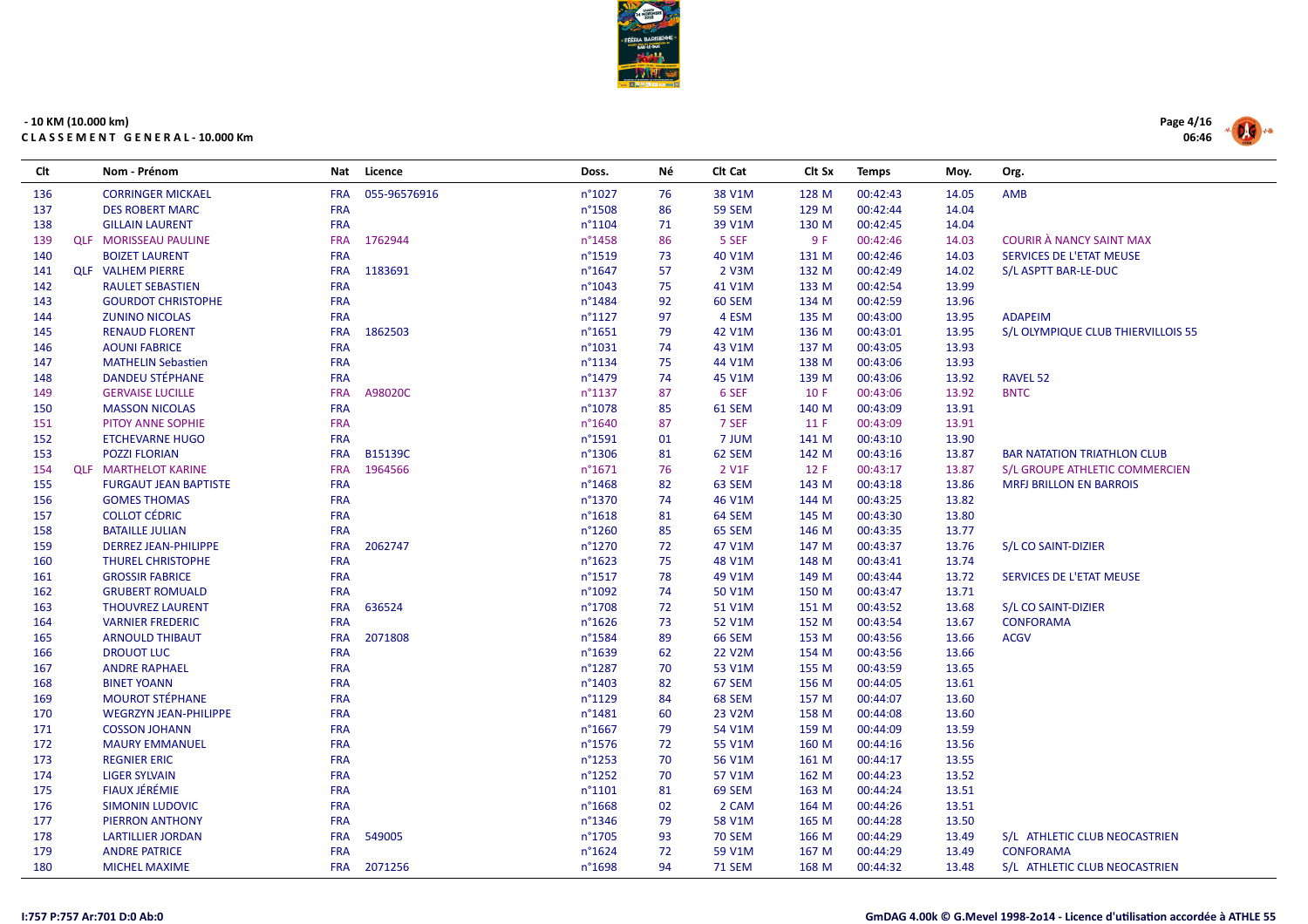

| Clt | Nom - Prénom                 |            | Nat Licence | Doss.            | Νé | CIt Cat            | Clt Sx | <b>Temps</b> | Moy.  | Org.                                                 |
|-----|------------------------------|------------|-------------|------------------|----|--------------------|--------|--------------|-------|------------------------------------------------------|
| 181 | <b>ROSATI LUDOVIC</b>        | <b>FRA</b> |             | n°1257           | 81 | <b>72 SEM</b>      | 169 M  | 00:44:33     | 13.47 |                                                      |
| 182 | <b>FAURE ARNAUD</b>          | <b>FRA</b> | 1775213     | n°1573           | 77 | 60 V1M             | 170 M  | 00:44:34     | 13.47 | S/L CO SAINT-DIZIER                                  |
| 183 | <b>SIATKA YANNICK</b>        | <b>FRA</b> | 1931033     | n°1390           | 76 | 61 V1M             | 171 M  | 00:44:37     | 13.45 | S/L GROUPE ATHLETIC COMMERCIEN                       |
| 184 | MOINAUX JÉRÔME               | <b>FRA</b> | 1868208     | n°1201           | 79 | 62 V1M             | 172 M  | 00:44:38     | 13.45 | <b>CLUB COURSE COMITE ENTREPRISE SOVAB</b>           |
| 185 | <b>MARIUS KÉVIN</b>          | <b>FRA</b> |             | n°1223           | 90 | <b>73 SEM</b>      | 173 M  | 00:44:38     | 13.45 |                                                      |
| 186 | <b>CHAUMONT CLÉMENTINE</b>   | <b>FRA</b> |             | n°1116           | 84 | 8 SEF              | 13 F   | 00:44:38     | 13.44 | <b>GESAM</b>                                         |
| 187 | <b>CHARLES FREDERIC</b>      | <b>FRA</b> | A10214C     | n°1215           | 63 | 24 V2M             | 174 M  | 00:44:39     | 13.44 | SERVICES DE L'ETAT MEUSE                             |
| 188 | <b>CHAROY JEAN-BAPTISTE</b>  | <b>FRA</b> |             | n°1067           | 86 | <b>74 SEM</b>      | 175 M  | 00:44:39     | 13.44 |                                                      |
| 189 | <b>THARIN EMMANUEL</b>       | <b>FRA</b> |             | n°1206           | 69 | 25 V2M             | 176 M  | 00:44:41     | 13.43 |                                                      |
| 190 | <b>QLF REFAHI RASSOUL</b>    | <b>FRA</b> | 1379589     | n°1467           | 57 | 3 V3M              | 177 M  | 00:44:42     | 13.42 | <b>COURIR À NANCY</b>                                |
| 191 | <b>MICHEL CYRIL</b>          | <b>FRA</b> |             | n°1572           | 84 | <b>75 SEM</b>      | 178 M  | 00:44:45     | 13.41 | <b>SA FIDUREX</b>                                    |
| 192 | <b>LECUIT ANGELIQUE</b>      | <b>FRA</b> | 1861031     | n°1617           | 85 | 9 SEF              | 14 F   | 00:44:45     | 13.41 | S/L OLYMPIQUE CLUB THIERVILLOIS 55                   |
| 193 | <b>THIÉBAUT VINCENT</b>      | <b>FRA</b> |             | n°1105           | 67 | 26 V2M             | 179 M  | 00:44:45     | 13.41 | <b>VT INFORMATIQUE</b>                               |
| 194 | <b>DESMAREST KARINE</b>      | <b>FRA</b> |             | n°1720           | 75 | 3 V1F              | 15 F   | 00:44:47     | 13.40 |                                                      |
| 195 | <b>QLF RAMAND LUCIE</b>      | <b>FRA</b> | 1483675     | n°1725           | 01 | 2 JUF              | 16 F   | 00:44:52     | 13.38 | <b>C.O.S. VILLERS ATHLETISME</b>                     |
| 196 | <b>COLLIGNON DIDIER</b>      | <b>FRA</b> | 1799347     | $n^{\circ}1645$  | 70 | 63 V1M             | 180 M  | 00:44:56     | 13.35 | <b>NEUFCHATEAU</b>                                   |
| 197 | <b>QLF MARTINOT PHILIPPE</b> | <b>FRA</b> | B28530C     | n°1537           | 55 | 4 V3M              | 181 M  | 00:44:57     | 13.35 | <b>COSD TRIATHLON</b>                                |
| 198 | <b>MICHEL SOPHIE</b>         | <b>FRA</b> |             | $n^{\circ}1677$  | 97 | 3 ESF              | 17F    | 00:45:06     | 13.30 |                                                      |
| 199 | <b>THIEBAUX SERGE</b>        | <b>FRA</b> |             | n°1351           | 65 | <b>27 V2M</b>      | 182 M  | 00:45:09     | 13.29 | <b>THIERVILLE 55</b>                                 |
| 200 | SIFAOUI BELKACEM             | <b>FRA</b> |             | n°1144           | 52 | 5 V3M              | 183 M  | 00:45:09     | 13.29 |                                                      |
| 201 | <b>BILLOT SÉBASTIEN</b>      | <b>FRA</b> |             | n°1363           | 74 | 64 V1M             | 184 M  | 00:45:11     | 13.28 |                                                      |
| 202 | <b>REMY STÉPHANE</b>         | <b>FRA</b> |             | n°1247           | 72 | 65 V1M             | 185 M  | 00:45:12     | 13.28 |                                                      |
| 203 | <b>LIGER DAVID</b>           | <b>FRA</b> |             | n°1248           | 75 | 66 V1M             | 186 M  | 00:45:12     | 13.28 |                                                      |
| 204 | PASTOR JEAN-JACQUES          | <b>FRA</b> | 1015810     | n°1220           | 62 | 28 V2M             | 187 M  | 00:45:13     | 13.27 | <b>GA MEUSIEN</b>                                    |
| 205 | <b>WORMS BENJAMIN</b>        | <b>FRA</b> | 2143700     | n°1596           | 80 | <b>76 SEM</b>      | 188 M  | 00:45:14     | 13.26 | S/L ATHLETIC CLUB NEOCASTRIEN                        |
| 206 | <b>CAGNI CÉDRIC</b>          | <b>FRA</b> |             | n°1068           | 78 | 67 V1M             | 189 M  | 00:45:20     | 13.24 |                                                      |
| 207 | <b>PIERLOT YANNICK</b>       | <b>FRA</b> |             | n°1409           | 81 | 77 SEM             | 190 M  | 00:45:22     | 13.23 |                                                      |
| 208 | <b>QLF THOUVREZ MAUD</b>     | <b>FRA</b> | 636526      | n°1286           | 73 | 4 V1F              | 18 F   | 00:45:23     | 13.22 | S/L CO SAINT-DIZIER                                  |
| 209 | <b>HENRY JEAN FRANCOIS</b>   | <b>FRA</b> |             | n°1738           | 72 | 68 V1M             | 191 M  | 00:45:30     | 13.19 |                                                      |
| 210 | <b>VAUTRIN JOHAN</b>         | <b>FRA</b> |             | n°1178           | 78 | 69 V1M             | 192 M  | 00:45:30     | 13.19 |                                                      |
| 211 | <b>GUYOT DOMINIQUE</b>       | <b>FRA</b> |             | n°1535           | 63 | 29 V2M             | 193 M  | 00:45:32     | 13.18 |                                                      |
| 212 | <b>CHAROY MICKAEL</b>        | <b>FRA</b> |             | $n^{\circ}1113$  | 75 | 70 V1M             | 194 M  | 00:45:32     | 13.18 |                                                      |
| 213 | <b>FINCK NICOLAS</b>         | <b>FRA</b> |             | n°1394           | 77 | 71 V1M             | 195 M  | 00:45:32     | 13.18 |                                                      |
| 214 | <b>NOEL CHRISTOPHE</b>       | <b>FRA</b> |             | n°1331           | 72 | <b>72 V1M</b>      | 196 M  | 00:45:34     | 13.17 | <b>AMB</b>                                           |
| 215 | <b>DELIAU DAVID</b>          | <b>FRA</b> |             | n°1074           | 73 | 73 V1M             | 197 M  | 00:45:36     | 13.16 | <b>CENTRE D'AFFAIRES</b>                             |
| 216 | <b>ROBIN BRUNO</b>           | <b>FRA</b> | 2105003     | n°1385           | 83 | <b>78 SEM</b>      | 198 M  | 00:45:43     | 13.13 | <b>COURIR A NANCY SAINT MAX</b>                      |
| 217 | <b>GOURNET CYRIL</b>         | <b>FRA</b> |             | n°1156           | 78 | 74 V1M             | 199 M  | 00:45:43     | 13.13 | LE COURAGE D'EVA                                     |
| 218 | <b>GOURNET JULIEN</b>        | <b>FRA</b> |             | n°1155           | 82 | <b>79 SEM</b>      | 200 M  | 00:45:43     | 13.13 | LE COURAGE D'EVA                                     |
| 219 | <b>VERLHAC DAMIEN</b>        | <b>FRA</b> | 1945903     | $n^{\circ}$ 1412 | 83 | 80 SEM             | 201 M  | 00:45:48     | 13.10 | ASSOCIATION DES COUREURS DE GONDREVILLE ET VILLEY SA |
| 220 | <b>BERGER DIDIER</b>         | <b>FRA</b> |             | n°1448           | 61 | 30 V2M             | 202 M  | 00:45:55     | 13.07 | VILLE ET CA BAR LE DUC                               |
| 221 | <b>DEFAUSSE NICOLAS</b>      | <b>FRA</b> |             | n°1437           | 78 | 75 V1M             | 203 M  | 00:45:57     | 13.06 | JP <sub>2</sub>                                      |
| 222 | <b>BOURLON PAUL</b>          | <b>FRA</b> | 1688252     | n°1533           | 92 | <b>81 SEM</b>      | 204 M  | 00:45:59     | 13.05 | <b>COURIR A NANCY SAINT MAX</b>                      |
| 223 | <b>RIBAULT NADINE</b>        | <b>FRA</b> |             | n°1713           | 61 | 1 V <sub>2</sub> F | 19 F   | 00:46:00     | 13.05 | <b>TEAM RAIDLIGHT</b>                                |
| 224 | <b>CHEVALLIER ANTHONY</b>    | <b>FRA</b> |             | n°1695           | 82 | 82 SEM             | 205 M  | 00:46:01     | 13.04 |                                                      |
| 225 | <b>DEREGNAUCOURT ERIC</b>    | <b>FRA</b> |             | n°1302           | 71 | 76 V1M             | 206 M  | 00:46:03     | 13.03 | RAVEL52                                              |

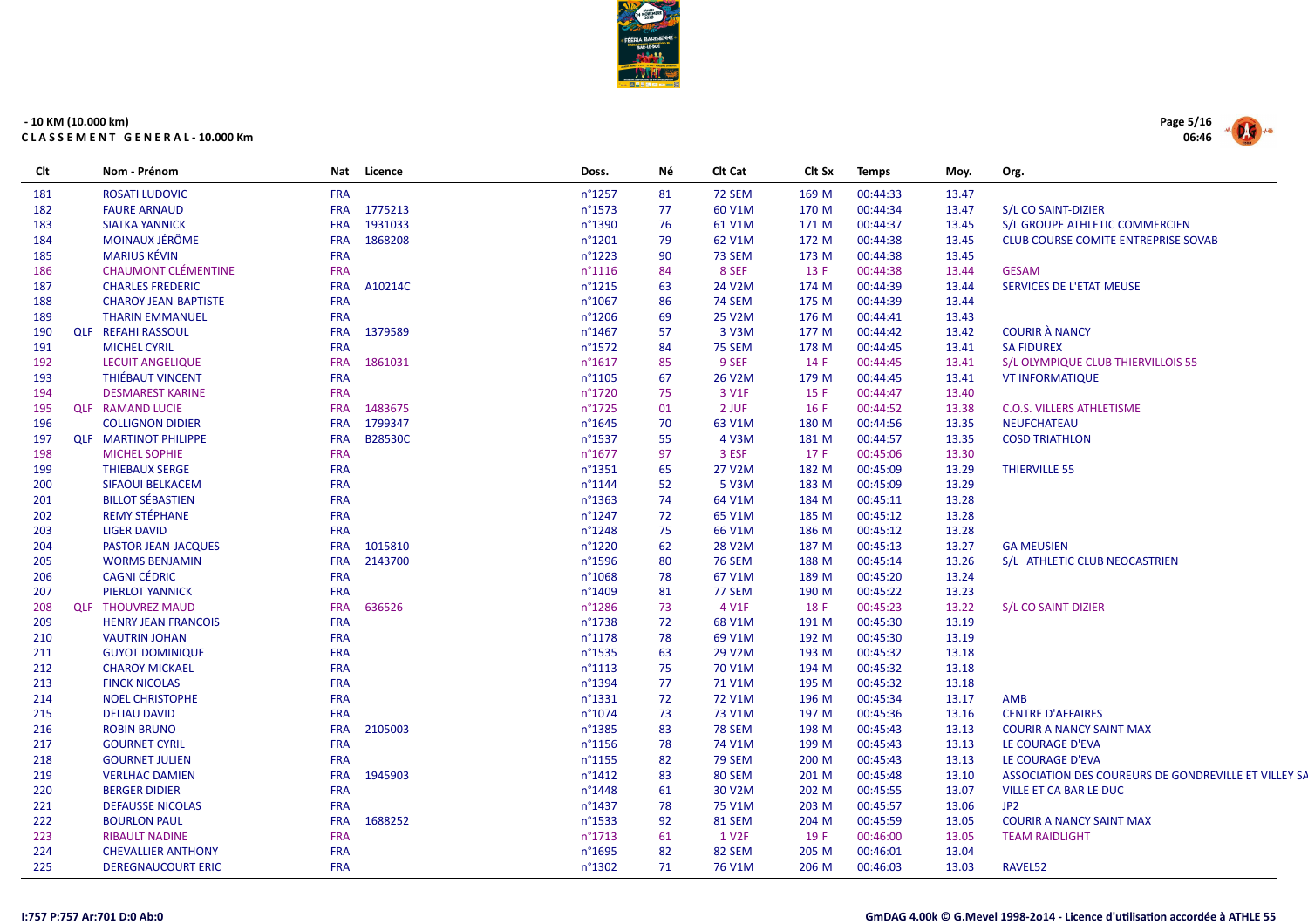

| Clt | Nom - Prénom                | <b>Nat</b> | Licence      | Doss.            | Νé | Clt Cat            | Clt Sx | <b>Temps</b> | Moy.  | Org.                           |
|-----|-----------------------------|------------|--------------|------------------|----|--------------------|--------|--------------|-------|--------------------------------|
| 226 | <b>DUBOIS MAXIME</b>        | <b>FRA</b> |              | n°1046           | 89 | 83 SEM             | 207 M  | 00:46:03     | 13.03 |                                |
| 227 | <b>LENOIR THIERRY</b>       | <b>FRA</b> |              | $n^{\circ}1132$  | 67 | 31 V2M             | 208 M  | 00:46:04     | 13.03 | <b>RUN'N TRAIL JOINVILLE</b>   |
| 228 | <b>QLF CARON VANESSA</b>    | <b>FRA</b> | 1821818      | n°1439           | 74 | 5 V1F              | 20F    | 00:46:07     | 13.01 | <b>CAN ST MAX</b>              |
| 229 | <b>TREMEL RAPHAEL</b>       | <b>FRA</b> |              | n°1433           | 73 | 77 V1M             | 209 M  | 00:46:13     | 12.99 |                                |
| 230 | <b>LEPAGE SAMUEL</b>        | <b>FRA</b> |              | n°1483           | 80 | 84 SEM             | 210 M  | 00:46:17     | 12.97 | <b>BARLOU</b>                  |
| 231 | <b>QADERI GULAM SAKHI</b>   | <b>FRA</b> |              | $n^{\circ}1621$  | 97 | 5 ESM              | 211 M  | 00:46:20     | 12.95 |                                |
| 232 | <b>QLF ZEMIHI NORA</b>      | <b>FRA</b> | 266673       | $n^{\circ}1273$  | 66 | 2 V <sub>2</sub> F | 21 F   | 00:46:21     | 12.95 | S/L CO SAINT-DIZIER            |
| 233 | <b>CERUTTI REMI</b>         | <b>FRA</b> |              | n°1723           | 97 | 6 ESM              | 212 M  | 00:46:23     | 12.94 |                                |
| 234 | <b>BONAVENTURE HAROLD</b>   | <b>FRA</b> |              | n°1594           | 77 | 78 V1M             | 213 M  | 00:46:27     | 12.92 | POPOCHE TEAM                   |
| 235 | PETITJEAN PHILIPPE          | <b>FRA</b> |              | n°1732           | 66 | 32 V2M             | 214 M  | 00:46:27     | 12.92 |                                |
| 236 | <b>ERMEL VIANNEY</b>        | <b>FRA</b> |              | $n^{\circ}$ 1424 | 98 | 7 ESM              | 215 M  | 00:46:30     | 12.90 |                                |
| 237 | <b>AUBERTIN PHILIPPE</b>    | <b>FRA</b> |              | n°1207           | 67 | 33 V2M             | 216 M  | 00:46:32     | 12.90 |                                |
| 238 | <b>BRUGUEROLLE YANN</b>     | <b>FRA</b> |              | n°1195           | 75 | 79 V1M             | 217 M  | 00:46:32     | 12.90 | <b>SPORT LM</b>                |
| 239 | <b>CHEVALIER LUCAS</b>      | <b>FRA</b> |              | n°1476           | 93 | 85 SEM             | 218 M  | 00:46:32     | 12.89 |                                |
| 240 | <b>NAUDÉ PAUL</b>           | <b>FRA</b> |              | n°1002           | 77 | 80 V1M             | 219 M  | 00:46:33     | 12.89 |                                |
| 241 | <b>MICHEL SYLVAIN</b>       | <b>FRA</b> |              | n°1638           | 92 | <b>86 SEM</b>      | 220 M  | 00:46:36     | 12.88 |                                |
| 242 | <b>MATHIEU CHRISTOPHE</b>   | <b>FRA</b> |              | n°1262           | 82 | 87 SEM             | 221 M  | 00:46:40     | 12.86 |                                |
| 243 | <b>COUTOLLEAU ERIC</b>      | <b>FRA</b> |              | n°1087           | 59 | 6 V3M              | 222 M  | 00:46:42     | 12.85 |                                |
| 244 | <b>MILLET JOÊL</b>          | <b>FRA</b> |              | n°1536           | 68 | 34 V2M             | 223 M  | 00:46:44     | 12.84 | <b>AS DUGNY</b>                |
| 245 | <b>MANTOVANI BERNARD</b>    | <b>FRA</b> |              | n°470            | 66 | 35 V2M             | 224 M  | 00:46:46     | 12.83 |                                |
| 246 | <b>GOSSET ALEXIS</b>        | <b>FRA</b> |              | n°1203           | 74 | 81 V1M             | 225 M  | 00:46:47     | 12.83 |                                |
| 247 | <b>JACQUEMET STÉPHANE</b>   | <b>FRA</b> |              | n°1542           | 75 | 82 V1M             | 226 M  | 00:46:51     | 12.81 |                                |
| 248 | <b>CHAMPION MICKAEL</b>     | <b>FRA</b> |              | n°1209           | 85 | <b>88 SEM</b>      | 227 M  | 00:46:56     | 12.78 |                                |
| 249 | <b>QLF PHILLIPOT JOËLLE</b> | <b>FRA</b> | 1866370      | $n^{\circ}$ 1461 | 53 | 1 V3F              | 22 F   | 00:46:59     | 12.77 | S/L GROUPE ATHLETIC COMMERCIEN |
| 250 | <b>PERRY PATRICE</b>        | <b>FRA</b> |              | n°1733           | 58 | 7 V3M              | 228 M  | 00:47:01     | 12.76 |                                |
| 251 | <b>DUPREZ FABRICE</b>       | <b>FRA</b> |              | $n^{\circ}1131$  | 75 | 83 V1M             | 229 M  | 00:47:03     | 12.75 |                                |
| 252 | <b>DOOMUN ADRIEN</b>        | <b>FRA</b> |              | n°1741           | 94 | 89 SEM             | 230 M  | 00:47:06     | 12.74 |                                |
| 253 | <b>LOMBARD FABRICE</b>      | <b>FRA</b> | 15860        | $n^{\circ}$ 1244 | 74 | 84 V1M             | 231 M  | 00:47:09     | 12.73 | SERVICES DE L'ETAT MEUSE       |
| 254 | <b>ROBLOT RÉMI</b>          | <b>FRA</b> | 055 96583283 | n°1345           | 65 | 36 V2M             | 232 M  | 00:47:09     | 12.73 | <b>AMB</b>                     |
| 255 | <b>FURGAUT MATHIEU</b>      | <b>FRA</b> | 1795837      | $n^{\circ}1613$  | 83 | <b>90 SEM</b>      | 233 M  | 00:47:10     | 12.72 | <b>ACN</b>                     |
| 256 | <b>LECLERC CYRILLE</b>      | <b>FRA</b> |              | n°1513           | 77 | 85 V1M             | 234 M  | 00:47:10     | 12.72 |                                |
| 257 | <b>COLLIN LUDOVIC</b>       | <b>FRA</b> | 1178867      | n°1568           | 64 | 37 V2M             | 235 M  | 00:47:11     | 12.72 | S/L CO SAINT-DIZIER            |
| 258 | <b>BIGEARD AUGUSTIN</b>     | <b>FRA</b> |              | n°1378           | 89 | <b>91 SEM</b>      | 236 M  | 00:47:13     | 12.71 |                                |
| 259 | <b>BRACONNOT ANDRE</b>      | <b>FRA</b> | 1454734      | n°1560           | 53 | 8 V3M              | 237 M  | 00:47:16     | 12.70 | <b>COMMERCY</b>                |
| 260 | DE BOULARD OLIVIER          | <b>FRA</b> |              | n°1374           | 63 | 38 V2M             | 238 M  | 00:47:18     | 12.69 |                                |
| 261 | <b>TONDEUR JOCELYN</b>      | <b>FRA</b> |              | $n^{\circ}$ 1413 | 80 | 92 SEM             | 239 M  | 00:47:18     | 12.69 |                                |
| 262 | <b>LUKAWSKI GUY</b>         | <b>FRA</b> |              | n°1191           | 67 | 39 V2M             | 240 M  | 00:47:20     | 12.68 |                                |
| 263 | <b>MEYER ADRIEN</b>         | <b>FRA</b> |              | n°1544           | 88 | 93 SEM             | 241 M  | 00:47:22     | 12.67 |                                |
| 264 | <b>GUSSE FREDERIC</b>       | <b>FRA</b> |              | n°1428           | 81 | <b>94 SEM</b>      | 242 M  | 00:47:23     | 12.67 |                                |
| 265 | <b>MOUCHEROUD FRÉDERIC</b>  | <b>FRA</b> |              | n°1071           | 66 | 40 V2M             | 243 M  | 00:47:23     | 12.67 |                                |
| 266 | <b>CHAUWIN DAVID</b>        | <b>FRA</b> |              | n°1305           | 79 | 86 V1M             | 244 M  | 00:47:23     | 12.66 | RAVEL52                        |
| 267 | <b>GRAY THEO</b>            | <b>FRA</b> |              | n°1712           | 01 | 8 JUM              | 245 M  | 00:47:24     | 12.66 |                                |
| 268 | <b>BRIEY QUENTIN</b>        | <b>FRA</b> |              | n°1658           | 88 | <b>95 SEM</b>      | 246 M  | 00:47:24     | 12.66 |                                |
| 269 | <b>DEVILLE LUC</b>          | <b>FRA</b> |              | n°1664           | 69 | 41 V2M             | 247 M  | 00:47:29     | 12.64 |                                |
| 270 | <b>CHARUEL FRANCIS</b>      | <b>FRA</b> |              | n°1319           | 64 | 42 V2M             | 248 M  | 00:47:29     | 12.64 | <b>AMB</b>                     |

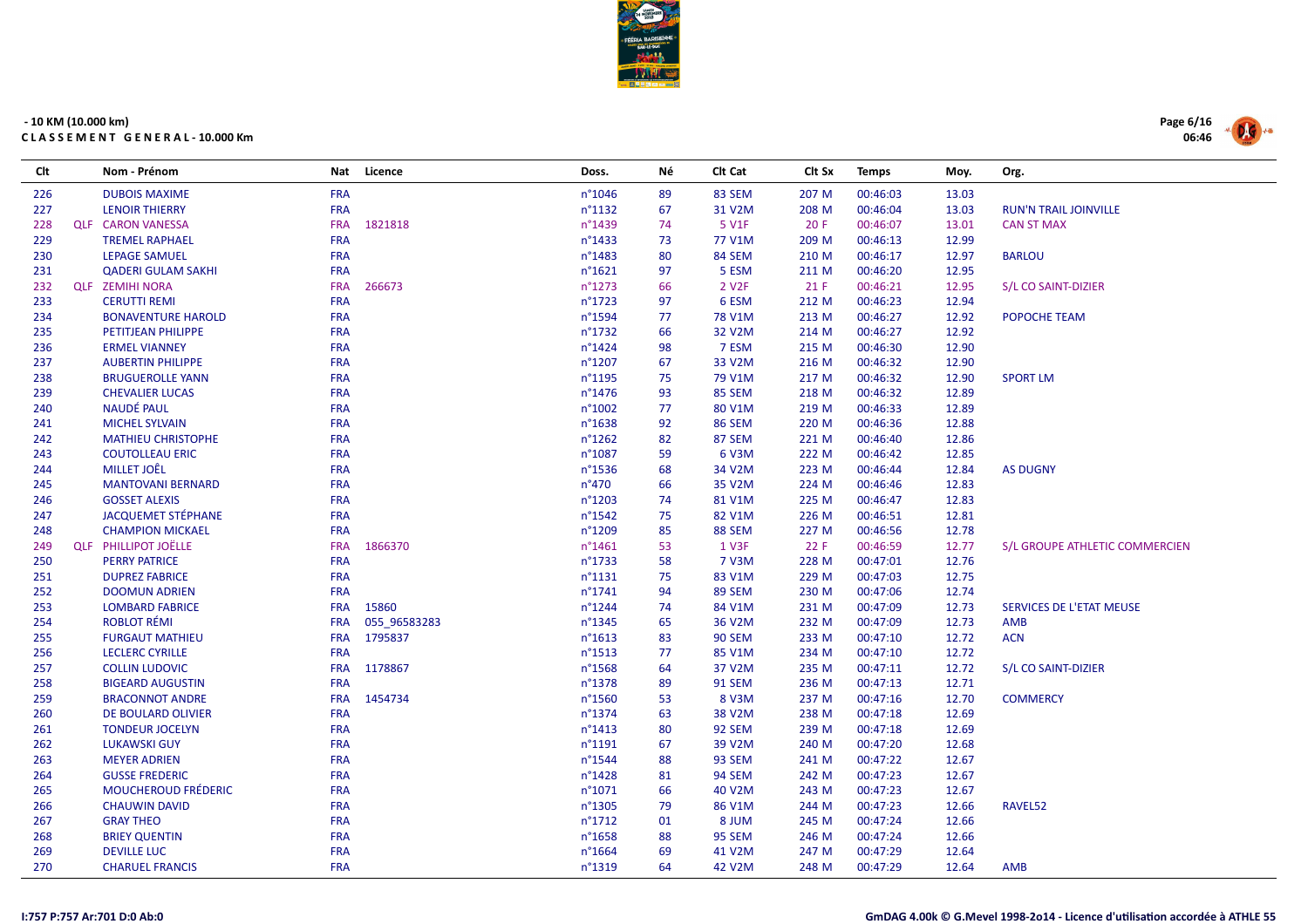

| Clt |                             | Nom - Prénom              | Nat        | Licence     | Doss.            | Νé | Clt Cat             | Clt Sx | <b>Temps</b> | Moy.  | Org.                                                 |
|-----|-----------------------------|---------------------------|------------|-------------|------------------|----|---------------------|--------|--------------|-------|------------------------------------------------------|
| 271 | <b>QLF PERRARD PIERRINE</b> |                           |            | FRA 1500649 | n°1681           | 70 | 6 V1F               | 23 F   | 00:47:30     | 12.63 | ASSOCIATION DES COUREURS DE GONDREVILLE ET VILLEY S/ |
| 272 |                             | <b>AUBRIOT SEBASTIEN</b>  | <b>FRA</b> |             | n°1399           | 73 | 87 V1M              | 249 M  | 00:47:33     | 12.62 |                                                      |
| 273 |                             | <b>STEPHANY ETIENNE</b>   | <b>FRA</b> |             | $n^{\circ}$ 1726 | 71 | 88 V1M              | 250 M  | 00:47:33     | 12.62 |                                                      |
| 274 |                             | SAUTROT SÉBASTIEN         | <b>FRA</b> |             | $n^{\circ}1057$  | 74 | 89 V1M              | 251 M  | 00:47:38     | 12.60 |                                                      |
| 275 |                             | <b>PASCUAL JOSE</b>       | <b>FRA</b> |             | n°1089           | 72 | 90 V1M              | 252 M  | 00:47:40     | 12.59 |                                                      |
| 276 |                             | <b>GERARD NICOLAS</b>     | <b>FRA</b> |             | n°1055           | 85 | <b>96 SEM</b>       | 253 M  | 00:47:43     | 12.58 |                                                      |
| 277 |                             | <b>MARTIN GAUTHIER</b>    | <b>FRA</b> |             | n°1347           | 80 | 97 SEM              | 254 M  | 00:47:43     | 12.58 |                                                      |
| 278 |                             | <b>JACQUET JULIE</b>      | <b>FRA</b> | 1968525     | n°1740           | 85 | <b>10 SEF</b>       | 24 F   | 00:47:43     | 12.58 | S/L AS BOLOGNE                                       |
| 279 |                             | <b>THIRIOT ALEXIS</b>     | <b>FRA</b> | A78485C     | $n^{\circ}$ 1543 | 79 | 91 V1M              | 255 M  | 00:47:44     | 12.57 | <b>COSD TRIATHLON</b>                                |
| 280 |                             | <b>CONREUX MICHAEL</b>    | <b>FRA</b> |             | n°1529           | 74 | 92 V1M              | 256 M  | 00:47:45     | 12.57 |                                                      |
| 281 |                             | <b>LANDA ARNAUD</b>       | <b>FRA</b> |             | n°1380           | 73 | 93 V1M              | 257 M  | 00:47:46     | 12.56 | <b>RAVEL 52</b>                                      |
| 282 |                             | <b>MALON CYRILLE</b>      | <b>FRA</b> |             | $n^{\circ}1675$  | 70 | 94 V1M              | 258 M  | 00:47:49     | 12.55 |                                                      |
| 283 |                             | <b>TOUSSAINT GREGORY</b>  | <b>FRA</b> | 1810287     | n°1583           | 82 | <b>98 SEM</b>       | 259 M  | 00:47:51     | 12.54 | S/L GROUPE ATHLETIC COMMERCIEN                       |
| 284 |                             | PACCHIN HUGO              | <b>FRA</b> |             | n°1000           | 00 | 9 JUM               | 260 M  | 00:47:52     | 12.54 |                                                      |
| 285 | <b>BUFFET LOIC</b>          |                           | <b>FRA</b> |             | n°1565           | 93 | <b>99 SEM</b>       | 261 M  | 00:47:52     | 12.54 | <b>SA FIDUREX</b>                                    |
| 286 |                             | <b>CAILLET RUDY</b>       | <b>FRA</b> |             | n°1729           | 76 | 95 V1M              | 262 M  | 00:47:53     | 12.53 |                                                      |
| 287 |                             | <b>CAVAILLE JULIEN</b>    | <b>FRA</b> |             | n°1383           | 00 | <b>10 JUM</b>       | 263 M  | 00:47:57     | 12.52 |                                                      |
| 288 |                             | <b>BAUMANN JOEL</b>       |            | FRA 173158  | n°1598           | 53 | 9 V3M               | 264 M  | 00:47:57     | 12.52 | S/L GROUPE ATHLETIC COMMERCIEN                       |
| 289 |                             | <b>SIMON VALENTIN</b>     | <b>FRA</b> |             | $n^{\circ}$ 1147 | 94 | <b>100 SEM</b>      | 265 M  | 00:47:57     | 12.51 |                                                      |
| 290 |                             | <b>FRANCOIS GAUTIER</b>   | <b>FRA</b> |             | $n^{\circ}1118$  | 84 | <b>101 SEM</b>      | 266 M  | 00:48:00     | 12.50 | <b>GESAM</b>                                         |
| 291 |                             | <b>TALLANDIER ANTOINE</b> | <b>FRA</b> |             | n°1593           | 98 | 8 ESM               | 267 M  | 00:48:01     | 12.50 |                                                      |
| 292 |                             | <b>HUGUET OLIVIER</b>     | <b>FRA</b> |             | $n^{\circ}$ 1501 | 73 | 96 V1M              | 268 M  | 00:48:02     | 12.49 |                                                      |
| 293 |                             | <b>THARIN STEPHANE</b>    | <b>FRA</b> |             | $n^{\circ}1261$  | 70 | 97 V1M              | 269 M  | 00:48:04     | 12.48 |                                                      |
| 294 |                             | <b>FOUYSSAC FANNY</b>     | <b>FRA</b> |             | n°1032           | 76 | 7 V1F               | 25F    | 00:48:05     | 12.48 |                                                      |
| 295 |                             | <b>WEGRZYN FRANCK</b>     | <b>FRA</b> |             | n°1054           | 66 | 43 V2M              | 270 M  | 00:48:11     | 12.45 |                                                      |
| 296 |                             | <b>LEBEL CEDRIC</b>       | <b>FRA</b> |             | $n^{\circ}1629$  | 76 | 98 V1M              | 271 M  | 00:48:11     | 12.45 | <b>CONFORAMA</b>                                     |
| 297 |                             | <b>TOLETTI CELINE</b>     | <b>FRA</b> |             | n°1507           | 70 | 8 V1F               | 26 F   | 00:48:14     | 12.44 |                                                      |
| 298 | <b>CAIL SYLVAIN</b>         |                           | <b>FRA</b> |             | $n^{\circ}1142$  | 68 | 44 V2M              | 272 M  | 00:48:15     | 12.44 | <b>EB TRAIL EURVILLE-BIENVILLE</b>                   |
| 299 |                             | <b>GERARD NICOLAS</b>     | <b>FRA</b> |             | n°1632           | 95 | <b>102 SEM</b>      | 273 M  | 00:48:16     | 12.43 | <b>CONFORAMA</b>                                     |
| 300 |                             | RENAUDIN JÉRÔME           | <b>FRA</b> | 46510020053 | n°1230           | 66 | 45 V2M              | 274 M  | 00:48:18     | 12.43 | <b>BTCF</b>                                          |
| 301 |                             | <b>LAGNY DAVID</b>        | <b>FRA</b> |             | $n^{\circ}$ 1446 | 71 | 99 V1M              | 275 M  | 00:48:19     | 12.42 | <b>ENERGIE PAVOISE</b>                               |
| 302 |                             | <b>GRENIER FRÉDERIC</b>   | <b>FRA</b> |             | n°1013           | 72 | 100 V1M             | 276 M  | 00:48:22     | 12.41 | <b>YANMAR CEE</b>                                    |
| 303 |                             | <b>BEAUSIRE MARC</b>      | <b>FRA</b> | 2115669     | $n^{\circ}1162$  | 83 | <b>103 SEM</b>      | 277 M  | 00:48:22     | 12.41 | S/L AC AMNEVILLE                                     |
| 304 |                             | <b>BESNARD TOM</b>        | <b>FRA</b> |             | n°1097           | 93 | <b>104 SEM</b>      | 278 M  | 00:48:22     | 12.41 |                                                      |
| 305 |                             | <b>MARTIN PASCAL</b>      | <b>FRA</b> | 1902030     | $n^{\circ}1611$  | 55 | 10 V3M              | 279 M  | 00:48:24     | 12.40 | S/L GROUPE ATHLETIC COMMERCIEN                       |
| 306 |                             | <b>JACQUINOT BAPTISTE</b> | <b>FRA</b> |             | $n^{\circ}$ 1541 | 02 | 3 CAM               | 280 M  | 00:48:24     | 12.40 |                                                      |
| 307 |                             | <b>HUGUIN THOMAS</b>      | <b>FRA</b> |             | $n^{\circ}1177$  | 01 | <b>11 JUM</b>       | 281 M  | 00:48:24     | 12.40 |                                                      |
| 308 |                             | <b>WEBER PATRICK</b>      | <b>FRA</b> |             | n°1689           | 62 | 46 V <sub>2</sub> M | 282 M  | 00:48:24     | 12.40 | AMB                                                  |
| 309 |                             | <b>HARNICHARD ROMUALD</b> | <b>FRA</b> |             | n°1015           | 80 | <b>105 SEM</b>      | 283 M  | 00:48:26     | 12.39 | <b>YANMAR CEE</b>                                    |
| 310 |                             | <b>TONNES ROLAND</b>      | <b>FRA</b> |             | n°1338           | 54 | 11 V3M              | 284 M  | 00:48:26     | 12.39 | AMB                                                  |
| 311 |                             | <b>GODART NICOLAS</b>     | <b>FRA</b> |             | $n^{\circ}$ 1473 | 00 | 12 JUM              | 285 M  | 00:48:26     | 12.39 |                                                      |
| 312 |                             | <b>CORNUÉ CHRISTELLE</b>  | <b>FRA</b> |             | $n^{\circ}1103$  | 74 | 9 V1F               | 27F    | 00:48:28     | 12.38 |                                                      |
| 313 |                             | <b>OURION YOHANN</b>      | <b>FRA</b> |             | n°1170           | 87 | <b>106 SEM</b>      | 286 M  | 00:48:30     | 12.37 |                                                      |
| 314 | <b>SILVA ERIC</b>           |                           | <b>FRA</b> |             | $n^{\circ}$ 1366 | 73 | 101 V1M             | 287 M  | 00:48:31     | 12.37 |                                                      |
| 315 |                             | <b>STECKLER WILFRID</b>   | <b>FRA</b> |             | n°1004           | 70 | 102 V1M             | 288 M  | 00:48:33     | 12.36 |                                                      |
|     |                             |                           |            |             |                  |    |                     |        |              |       |                                                      |

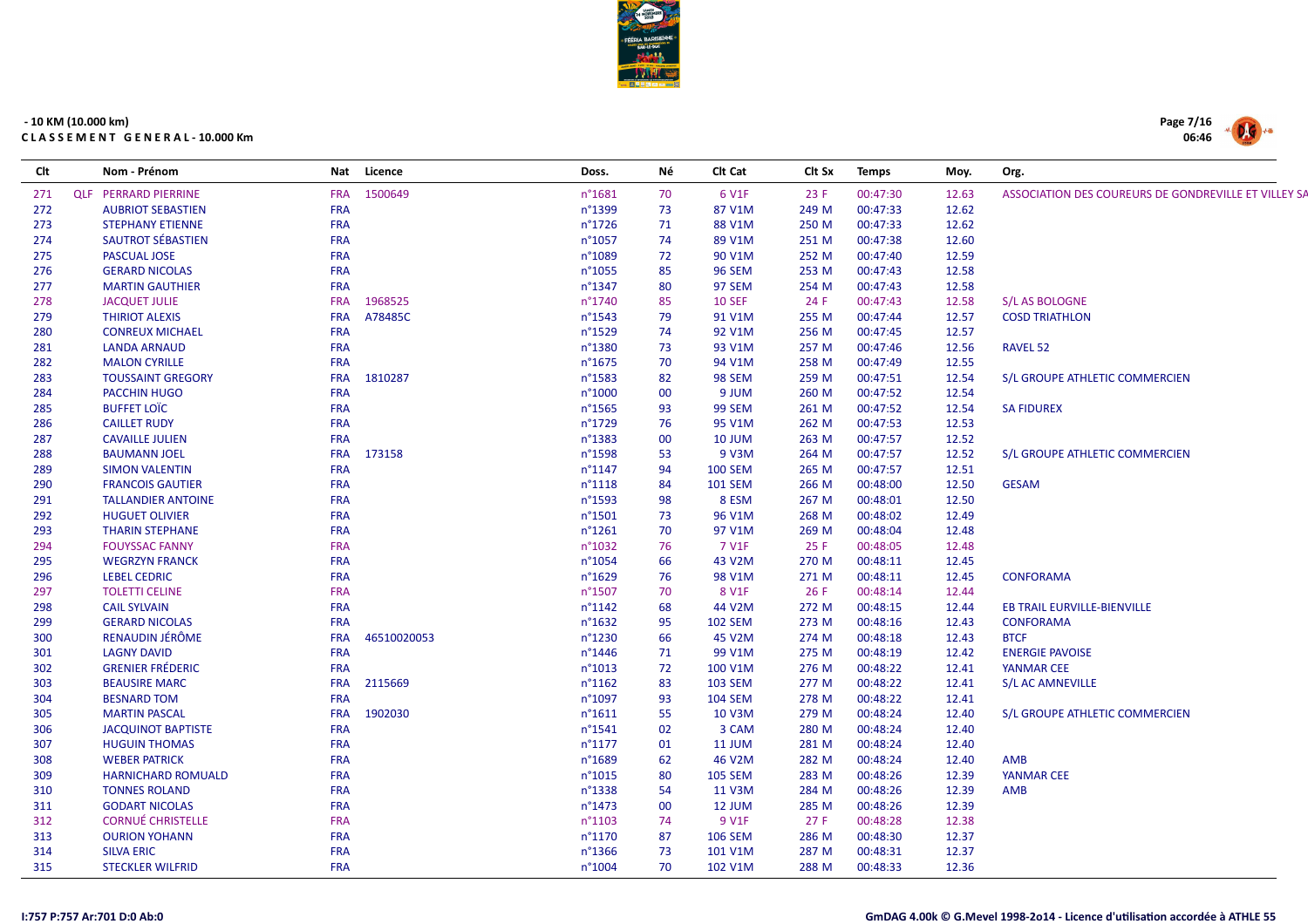

| Clt | Nom - Prénom                     |            | Nat Licence | Doss.            | Νé | Clt Cat           | Clt Sx | <b>Temps</b> | Moy.  | Org.                            |
|-----|----------------------------------|------------|-------------|------------------|----|-------------------|--------|--------------|-------|---------------------------------|
| 316 | <b>THIBAULT MICHAËL</b>          | <b>FRA</b> |             | $n^{\circ}$ 1256 | 78 | 103 V1M           | 289 M  | 00:48:36     | 12.35 | <b>RAVEL 52</b>                 |
| 317 | SARTORI JEAN-CHRISTOPHE          | <b>FRA</b> |             | $n^{\circ}1021$  | 79 | 104 V1M           | 290 M  | 00:48:37     | 12.34 | <b>YANMAR CEE</b>               |
| 318 | <b>RIBAULT PASCAL</b>            | <b>FRA</b> |             | $n^{\circ}$ 1714 | 57 | 12 V3M            | 291 M  | 00:48:38     | 12.34 |                                 |
| 319 | POTTELETTE HÉLÈNE                | <b>FRA</b> |             | $n^{\circ}$ 1563 | 64 | 3 V <sub>2F</sub> | 28 F   | 00:48:38     | 12.34 | <b>SA FIDUREX</b>               |
| 320 | <b>VIEILHOMME JEAN</b>           | <b>FRA</b> |             | $n^{\circ}$ 1187 | 69 | 47 V2M            | 292 M  | 00:48:40     | 12.33 |                                 |
| 321 | <b>FONTAINE JEAN-LUC</b>         | <b>FRA</b> | 1756396     | $n^{\circ}$ 1173 | 65 | 48 V2M            | 293 M  | 00:48:42     | 12.32 | S/L GROUPE ATHLETIC COMMERCIEN  |
| 322 | <b>JACOB FRANCK</b>              | <b>FRA</b> |             | $n^{\circ}$ 1495 | 71 | 105 V1M           | 294 M  | 00:48:44     | 12.31 |                                 |
| 323 | <b>AKROUM NOUREDINE</b>          | <b>FRA</b> | 1824679     | $n^{\circ}$ 1567 | 70 | 106 V1M           | 295 M  | 00:48:45     | 12.31 | S/L CO SAINT-DIZIER             |
| 324 | <b>BLIN ANNE-SOPHIE</b>          | <b>FRA</b> | 2093092     | n°1574           | 84 | <b>11 SEF</b>     | 29 F   | 00:48:46     | 12.30 | S/L CO SAINT-DIZIER             |
| 325 | <b>GUÉRIN JÉRÉMY</b>             | <b>FRA</b> |             | $n^{\circ}$ 1469 | 90 | <b>107 SEM</b>    | 296 M  | 00:48:46     | 12.30 |                                 |
| 326 | <b>GAMIN DOMINIQUE</b>           | <b>FRA</b> |             | $n^{\circ}$ 1157 | 62 | 49 V2M            | 297 M  | 00:48:47     | 12.30 |                                 |
| 327 | <b>STORTI ROMAIN</b>             | <b>FRA</b> |             | $n^{\circ}$ 1475 | 85 | <b>108 SEM</b>    | 298 M  | 00:48:47     | 12.30 | <b>EB TRAIL 52</b>              |
| 328 | <b>BATTIN GUILLAUME</b>          | <b>FRA</b> |             | $n^{\circ}1601$  | 00 | 13 JUM            | 299 M  | 00:48:48     | 12.30 |                                 |
| 329 | <b>LEBON SEBASTIEN</b>           | <b>FRA</b> | 1462356     | $n^{\circ}$ 1418 | 78 | 107 V1M           | 300 M  | 00:48:50     | 12.29 | <b>LUMES COURIR</b>             |
| 330 | <b>CAVELLAT CHRISTOPHE</b>       | <b>FRA</b> | B07347C     | n°1058           | 77 | 108 V1M           | 301 M  | 00:48:50     | 12.29 | <b>VERDUN MEUSE TRIATHLON</b>   |
| 331 | <b>VIARD AGNES</b>               | <b>FRA</b> |             | $n^{\circ}$ 1341 | 70 | <b>10 V1F</b>     | 30 F   | 00:48:52     | 12.28 | AMB                             |
| 332 | <b>MONACO PIERRE ANTOINE</b>     | <b>FRA</b> |             | $n^{\circ}$ 1265 | 85 | <b>109 SEM</b>    | 302 M  | 00:48:59     | 12.25 |                                 |
| 333 | DE BOULARD NATHALIE              | <b>FRA</b> |             | n°1375           | 65 | 4 V <sub>2F</sub> | 31 F   | 00:49:02     | 12.24 |                                 |
| 334 | <b>MICHAUT DAVID</b>             | <b>FRA</b> |             | n°1330           | 76 | 109 V1M           | 303 M  | 00:49:07     | 12.22 | <b>AMB</b>                      |
| 335 | <b>DURAND BASTIEN</b>            | <b>FRA</b> |             | $n^{\circ}$ 1401 | 94 | <b>110 SEM</b>    | 304 M  | 00:49:08     | 12.21 |                                 |
| 336 | <b>KLABA CHRISTOPHE</b>          | <b>FRA</b> |             | $n^{\circ}1277$  | 60 | 50 V2M            | 305 M  | 00:49:08     | 12.21 |                                 |
| 337 | ROUSSEAU CHRISTOPHE              | <b>FRA</b> |             | $n^{\circ}$ 1416 | 81 | <b>111 SEM</b>    | 306 M  | 00:49:11     | 12.20 |                                 |
| 338 | <b>JORAND CHRISTINE</b>          | <b>FRA</b> |             | $n^{\circ}$ 1365 | 68 | 5 V <sub>2F</sub> | 32 F   | 00:49:19     | 12.17 | <b>SERVICES DE L'ETAT MEUSE</b> |
| 339 | <b>PERU JEAN-CHARLES</b>         | <b>FRA</b> | 2147709     | n°1395           | 77 | 110 V1M           | 307 M  | 00:49:21     | 12.16 | <b>GA MEUSIEN</b>               |
| 340 | <b>DENIS NICOLAS</b>             | <b>FRA</b> |             | n°1049           | 86 | <b>112 SEM</b>    | 308 M  | 00:49:23     | 12.15 |                                 |
| 341 | <b>SCHNEIDER ANNE CHRISTELLE</b> | <b>FRA</b> |             | n°1337           | 73 | 11 V1F            | 33 F   | 00:49:24     | 12.15 | <b>AMB</b>                      |
| 342 | <b>CLAUSS EMMANUEL</b>           | <b>FRA</b> |             | $n^{\circ}$ 1343 | 77 | 111 V1M           | 309 M  | 00:49:28     | 12.13 |                                 |
| 343 | <b>CLAUSS JULIEN</b>             | <b>FRA</b> |             | $n^{\circ}$ 1226 | 80 | <b>113 SEM</b>    | 310 M  | 00:49:30     | 12.12 | LE TRIO NAVETONNAIS             |
| 344 | <b>BEUCLER SABRINA</b>           | <b>FRA</b> |             | n°1059           | 81 | <b>12 SEF</b>     | 34 F   | 00:49:34     | 12.10 |                                 |
| 345 | <b>GILET BAPTISTE</b>            | <b>FRA</b> |             | $n^{\circ}$ 1745 | 82 | <b>114 SEM</b>    | 311 M  | 00:49:35     | 12.10 |                                 |
| 346 | <b>JAYEN EMMANUEL</b>            | <b>FRA</b> |             | $n^{\circ}$ 1245 | 77 | 112 V1M           | 312 M  | 00:49:37     | 12.09 | SERVICES DE L'ETAT MEUSE        |
| 347 | <b>FLORENTIN PATRICK</b>         | <b>FRA</b> |             | $n^{\circ}$ 1511 | 58 | 13 V3M            | 313 M  | 00:49:46     | 12.06 |                                 |
| 348 | <b>GREGORCIC YANN</b>            | <b>FRA</b> |             | $n^{\circ}1120$  | 99 | 9 ESM             | 314 M  | 00:49:46     | 12.06 | <b>GESAM</b>                    |
| 349 | <b>REGNIER ODILE</b>             | <b>FRA</b> |             | $n^{\circ}$ 1254 | 72 | 12 V1F            | 35 F   | 00:49:47     | 12.06 |                                 |
| 350 | <b>SCWHEITZER CÉDRIC</b>         | <b>FRA</b> |             | n°1069           | 82 | <b>115 SEM</b>    | 315 M  | 00:49:48     | 12.05 |                                 |
| 351 | <b>SCHWEITZER ROMAIN</b>         | <b>FRA</b> |             | n°1095           | 85 | <b>116 SEM</b>    | 316 M  | 00:49:48     | 12.05 |                                 |
| 352 | ABDELMOUMENE AMAR                | <b>FRA</b> |             | $n^{\circ}469$   | 61 | 51 V2M            | 317 M  | 00:49:48     | 12.05 |                                 |
| 353 | <b>BEGUE OLIVIER</b>             | <b>FRA</b> |             | $n^{\circ}$ 1440 | 85 | <b>117 SEM</b>    | 318 M  | 00:49:49     | 12.04 |                                 |
| 354 | <b>HENRY BRUNO</b>               | <b>FRA</b> |             | $n^{\circ}$ 1460 | 66 | 52 V2M            | 319 M  | 00:49:51     | 12.04 |                                 |
| 355 | <b>HALLET VIRGINIE</b>           | <b>FRA</b> |             | $n^{\circ}$ 1633 | 68 | 6 V <sub>2F</sub> | 36 F   | 00:49:54     | 12.02 |                                 |
| 356 | <b>ETIENNE FRANCIS</b>           | <b>FRA</b> |             | n°1083           | 65 | 53 V2M            | 320 M  | 00:49:55     | 12.02 | SERVICES DE L'ETAT MEUSE        |
| 357 | ROBINET ROUSSEL JÉRÔME           | <b>FRA</b> |             | $n^{\circ}$ 1685 | 74 | 113 V1M           | 321 M  | 00:50:00     | 12.00 |                                 |
| 358 | PHILIP ANNE MARIE                | <b>FRA</b> |             | $n^{\circ}$ 1488 | 96 | <b>13 SEF</b>     | 37 F   | 00:50:00     | 12.00 |                                 |
| 359 | <b>HUMBERT CELIEN</b>            | <b>FRA</b> |             | $n^{\circ}$ 1486 | 93 | <b>118 SEM</b>    | 322 M  | 00:50:01     | 12.00 | SERVICES DE L'ETAT MEUSE        |
| 360 | <b>COULAUD JOCELYN</b>           | <b>FRA</b> | 2048035     | $n^{\circ}$ 1281 | 81 | <b>119 SEM</b>    | 323 M  | 00:50:03     | 11.99 | S/L CO SAINT-DIZIER             |

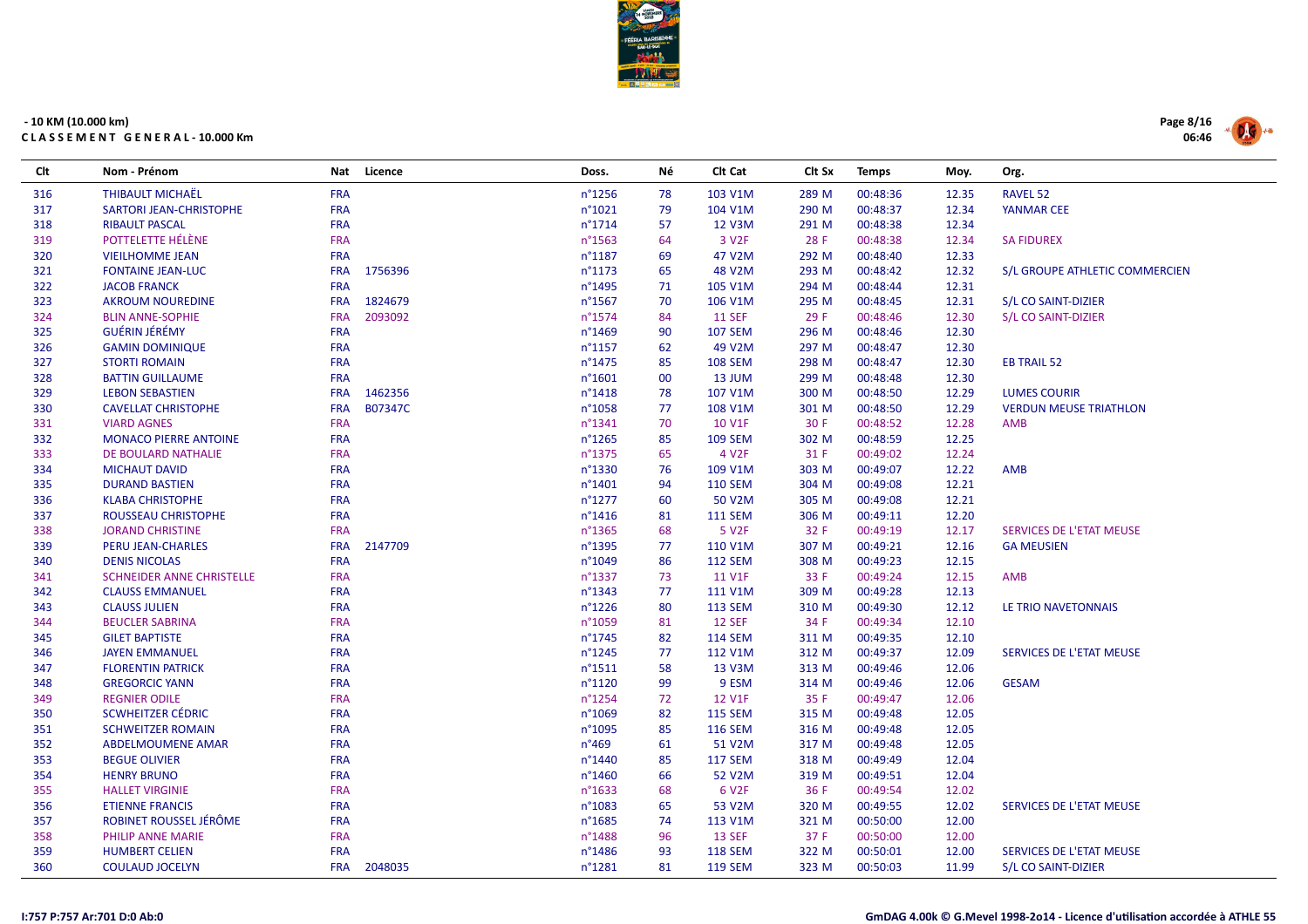

| Clt | Nom - Prénom                   | Nat        | Licence  | Doss.            | Νé | Clt Cat           | Clt Sx | <b>Temps</b> | Moy.  | Org.                            |
|-----|--------------------------------|------------|----------|------------------|----|-------------------|--------|--------------|-------|---------------------------------|
| 361 | <b>CACCARO STEPHANE</b>        | <b>FRA</b> |          | n°1053           | 70 | 114 V1M           | 324 M  | 00:50:03     | 11.99 |                                 |
| 362 | <b>BRUNCLAIRE SAMUEL</b>       | <b>FRA</b> |          | n°1133           | 82 | <b>120 SEM</b>    | 325 M  | 00:50:04     | 11.99 |                                 |
| 363 | LETEMPLE GUILLAUME             | <b>FRA</b> |          | n°1100           | 93 | <b>121 SEM</b>    | 326 M  | 00:50:08     | 11.97 |                                 |
| 364 | <b>LEPAGE MURIELLE</b>         | <b>FRA</b> |          | n°1654           | 67 | 7 V <sub>2F</sub> | 38 F   | 00:50:11     | 11.96 |                                 |
| 365 | PIERREUX EMMANUEL              | <b>FRA</b> |          | n°1392           | 80 | <b>122 SEM</b>    | 327 M  | 00:50:13     | 11.95 |                                 |
| 366 | <b>LEPAGE ADRIEN</b>           | <b>FRA</b> |          | n°1555           | 93 | <b>123 SEM</b>    | 328 M  | 00:50:16     | 11.94 |                                 |
| 367 | <b>MATHIEU SAMUEL</b>          | <b>FRA</b> |          | n°1298           | 78 | 115 V1M           | 329 M  | 00:50:17     | 11.93 | <b>VAVINCOURT</b>               |
| 368 | <b>BOBAN AMÉLIE</b>            | <b>FRA</b> | 2060256  | n°1456           | 83 | <b>14 SEF</b>     | 39 F   | 00:50:19     | 11.93 | S/L ASPTT BAR-LE-DUC            |
| 369 | DA SILVA DIAS FERNANDO         | <b>FRA</b> |          | $n^{\circ}1242$  | 73 | 116 V1M           | 330 M  | 00:50:22     | 11.92 |                                 |
| 370 | <b>DREIT JEAN -YVES</b>        | <b>FRA</b> |          | n°1321           | 69 | 54 V2M            | 331 M  | 00:50:26     | 11.90 | <b>AMB</b>                      |
| 371 | <b>GALLOIS MARINE</b>          | <b>FRA</b> |          | n°1038           | 91 | <b>15 SEF</b>     | 40 F   | 00:50:26     | 11.90 |                                 |
| 372 | <b>CROCHET PIERRE</b>          | <b>FRA</b> |          | n°1320           | 61 | 55 V2M            | 332 M  | 00:50:27     | 11.89 | <b>AMB</b>                      |
| 373 | <b>CHAUMONT SYLVAIN</b>        | <b>FRA</b> |          | n°1587           | 61 | 56 V2M            | 333 M  | 00:50:32     | 11.88 | <b>AS HUTIN</b>                 |
| 374 | PERIAUT ELODIE                 | <b>FRA</b> |          | n°1310           | 87 | <b>16 SEF</b>     | 41 F   | 00:50:36     | 11.86 |                                 |
| 375 | <b>GUIHOT YANNICK</b>          | <b>FRA</b> | 1864459  | n°1373           | 68 | 57 V2M            | 334 M  | 00:50:42     | 11.83 | ATHLETISME CLUB VITRYAT         |
| 376 | <b>KUHNAPFEL MARC</b>          | <b>FRA</b> |          | n°1355           | 83 | <b>124 SEM</b>    | 335 M  | 00:50:48     | 11.81 |                                 |
| 377 | <b>BRIEY FRANCK</b>            | <b>FRA</b> | A70699C  | n°1369           | 64 | 58 V2M            | 336 M  | 00:50:53     | 11.79 | <b>VERDUN MEUSE TRIATHLON</b>   |
| 378 | <b>FORMET ERIC</b>             | <b>FRA</b> |          | n°1076           | 72 | 117 V1M           | 337 M  | 00:50:54     | 11.79 |                                 |
| 379 | <b>BONNABAUD PASCAL</b>        | <b>FRA</b> |          | $n^{\circ}467$   | 69 | 59 V2M            | 338 M  | 00:50:54     | 11.79 |                                 |
| 380 | <b>PAROISSIEN MATHILDA</b>     | <b>FRA</b> |          | $n^{\circ}$ 1662 | 02 | 1 CAF             | 42 F   | 00:50:55     | 11.78 |                                 |
| 381 | SOURDEVAL BRUNO                | <b>FRA</b> |          | n°1405           | 61 | 60 V2M            | 339 M  | 00:50:57     | 11.78 | SERVICES DE L'ETAT MEUSE        |
| 382 | <b>DESERT IZABEL</b>           | <b>FRA</b> |          | $n^{\circ}1641$  | 75 | 13 V1F            | 43 F   | 00:50:59     | 11.77 | <b>ACGV</b>                     |
| 383 | <b>DENEUX CAROLINE</b>         | <b>FRA</b> | 1523062  | n°1348           | 84 | <b>17 SEF</b>     | 44 F   | 00:50:59     | 11.77 | JP2 / COURIR A NANCY ST MAX     |
| 384 | <b>FERRY SAMUEL</b>            | <b>FRA</b> |          | n°1200           | 73 | 118 V1M           | 340 M  | 00:51:04     | 11.75 |                                 |
| 385 | <b>DELLENBACH GUILLAUME</b>    | <b>FRA</b> |          | n°1066           | 90 | <b>125 SEM</b>    | 341 M  | 00:51:07     | 11.74 |                                 |
| 386 | <b>YUNG ANTHONY</b>            | <b>FRA</b> |          | n°1086           | 74 | 119 V1M           | 342 M  | 00:51:09     | 11.73 |                                 |
| 387 | <b>RAGOT NICOLAS</b>           | <b>FRA</b> | A91064C  | n°1655           | 75 | 120 V1M           | 343 M  | 00:51:13     | 11.72 | <b>KRONOS TRIATHLON</b>         |
| 388 | <b>TOUSSAINT KEVIN</b>         | <b>FRA</b> |          | n°1278           | 88 | <b>126 SEM</b>    | 344 M  | 00:51:13     | 11.72 | VILLE ET CA BAR LE DUC          |
| 389 | <b>KUHN SARAH</b>              | <b>FRA</b> | 1885093  | n°1749           | 01 | 3 JUF             | 45 F   | 00:51:14     | 11.71 | <b>ESTY</b>                     |
| 390 | <b>MAGAT PHILIPPE</b>          | <b>FRA</b> |          | $n^{\circ}1016$  | 62 | 61 V2M            | 345 M  | 00:51:15     | 11.71 | YANMAR CEE                      |
| 391 | <b>HALLET TRISTAN</b>          | <b>FRA</b> |          | $n^{\circ}$ 1176 | 70 | 121 V1M           | 346 M  | 00:51:16     | 11.71 | LES HAUTS DE CHEE               |
| 392 | POUPPART AURÉLIEN              | <b>FRA</b> |          | n°1684           | 79 | 122 V1M           | 347 M  | 00:51:17     | 11.70 |                                 |
| 393 | <b>HURSTEL LAURENT</b>         | <b>FRA</b> |          | $n^{\circ}$ 1731 | 82 | <b>127 SEM</b>    | 348 M  | 00:51:18     | 11.70 |                                 |
| 394 | <b>HABRANT GUILLAUME</b>       | <b>FRA</b> |          | $n^{\circ}1112$  | 82 | <b>128 SEM</b>    | 349 M  | 00:51:19     | 11.69 |                                 |
| 395 | <b>NGUYEN MURIEL</b>           | <b>FRA</b> |          | n°1516           | 74 | 14 V1F            | 46 F   | 00:51:22     | 11.68 | <b>SERVICES DE L'ETAT MEUSE</b> |
| 396 | <b>COLIN DELATTRE AMANDINE</b> | <b>FRA</b> |          | n°1432           | 83 | <b>18 SEF</b>     | 47 F   | 00:51:23     | 11.68 |                                 |
| 397 | <b>DELATTRE JONATHAN</b>       | <b>FRA</b> |          | $n^{\circ}$ 1431 | 86 | <b>129 SEM</b>    | 350 M  | 00:51:24     | 11.67 |                                 |
| 398 | <b>YUNG NATHALIE</b>           | <b>FRA</b> |          | n°1085           | 73 | <b>15 V1F</b>     | 48 F   | 00:51:31     | 11.65 |                                 |
| 399 | <b>MARCHAL TONY</b>            | <b>FRA</b> |          | n°1489           | 85 | <b>130 SEM</b>    | 351 M  | 00:51:38     | 11.62 |                                 |
| 400 | <b>HAUSSON PHILIPPE</b>        | <b>FRA</b> |          | $n^{\circ}$ 1323 | 62 | 62 V2M            | 352 M  | 00:51:39     | 11.62 | AMB                             |
| 401 | <b>BEAUDOING ALAIN</b>         | <b>FRA</b> |          | $n^{\circ}1001$  | 58 | 14 V3M            | 353 M  | 00:51:39     | 11.62 |                                 |
| 402 | <b>HOHMANN JACK</b>            | <b>FRA</b> | 40665297 | n°1706           | 49 | 1 V4M             | 354 M  | 00:51:39     | 11.62 | <b>ASPTT BAR LE DUC</b>         |
| 403 | <b>VAILLANT HELOISE</b>        | <b>FRA</b> |          | n°1340           | 83 | <b>19 SEF</b>     | 49 F   | 00:51:42     | 11.61 | AMB                             |
| 404 | <b>QLF CHENARD BRIGITTE</b>    | <b>FRA</b> | 1769473  | n°1607           | 62 | 8 V <sub>2F</sub> | 50 F   | 00:51:44     | 11.60 | S/L GROUPE ATHLETIC COMMERCIEN  |
| 405 | <b>BONAVENTURE VIRGINIE</b>    | <b>FRA</b> |          | n°1595           | 76 | <b>16 V1F</b>     | 51 F   | 00:51:50     | 11.58 | POPOCHE TEAM                    |

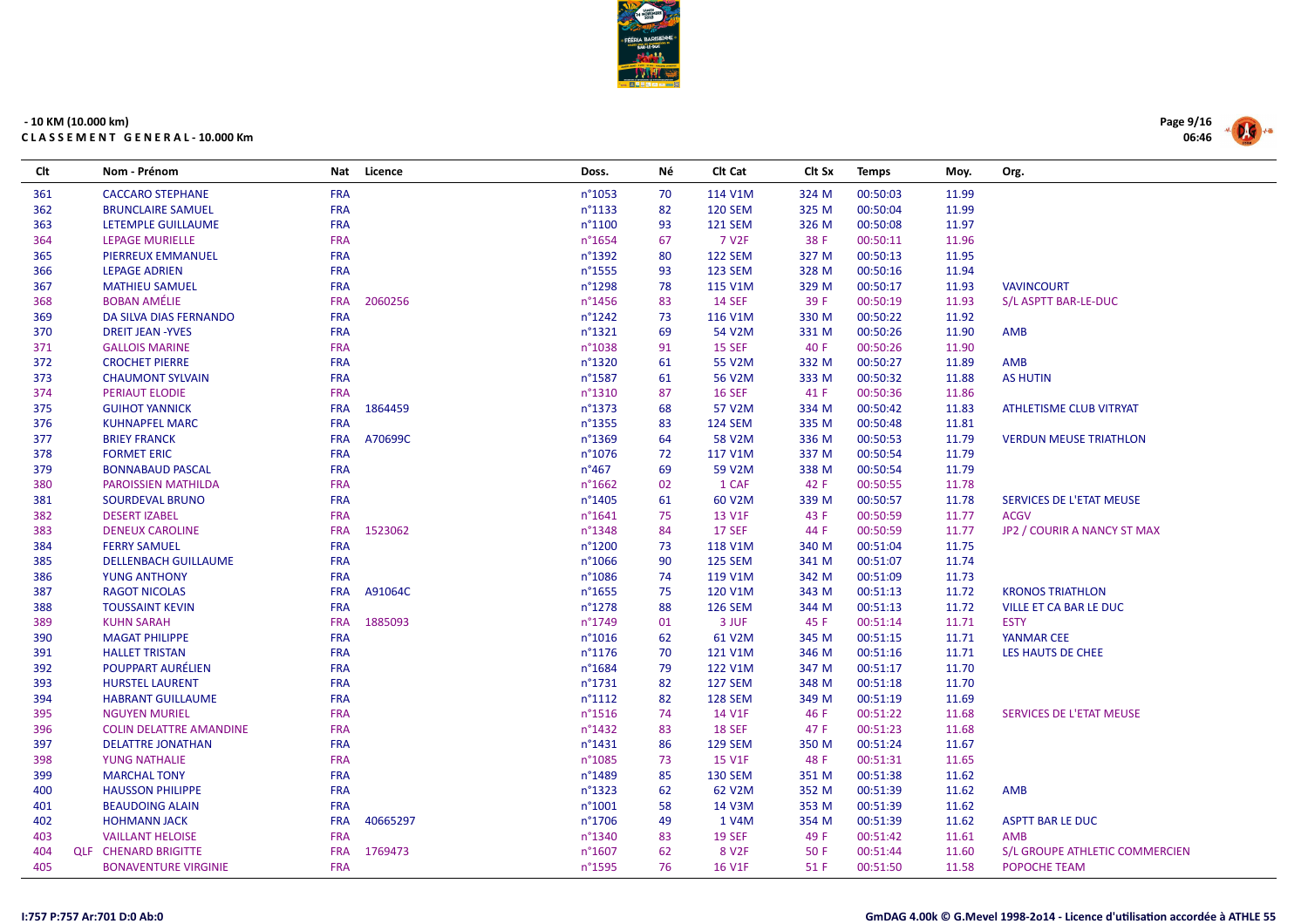

| Clt | Nom - Prénom                   | <b>Nat</b> | Licence       | Doss.            | Νé | Clt Cat             | Clt Sx | <b>Temps</b> | Moy.  | Org.                            |
|-----|--------------------------------|------------|---------------|------------------|----|---------------------|--------|--------------|-------|---------------------------------|
| 406 | <b>BENAYAD REDA</b>            | <b>FRA</b> |               | $n^{\circ}1114$  | 64 | 63 V2M              | 355 M  | 00:51:53     | 11.57 |                                 |
| 407 | <b>COUSIN RICARDO</b>          | <b>FRA</b> |               | n°1080           | 69 | 64 V2M              | 356 M  | 00:51:53     | 11.56 |                                 |
| 408 | <b>RAMAND CHRISTOPHE</b>       | <b>FRA</b> |               | n°1724           | 67 | 65 V2M              | 357 M  | 00:51:55     | 11.56 |                                 |
| 409 | <b>RABACHE FABRICE</b>         | <b>FRA</b> |               | n°1436           | 69 | 66 V2M              | 358 M  | 00:51:58     | 11.55 |                                 |
| 410 | <b>GUERY CHRISTOPHE</b>        | <b>FRA</b> |               | n°1322           | 73 | 123 V1M             | 359 M  | 00:52:00     | 11.54 | <b>AMB</b>                      |
| 411 | <b>RONDEAU ERWAN</b>           | <b>FRA</b> |               | n°1229           | 76 | 124 V1M             | 360 M  | 00:52:01     | 11.54 | <b>ECROUVES</b>                 |
| 412 | <b>ASSA JEAN-CHRISTOPHE</b>    | <b>FRA</b> |               | $n^{\circ}$ 1463 | 67 | 67 V2M              | 361 M  | 00:52:03     | 11.53 | <b>LOCATOUT</b>                 |
| 413 | <b>QLF TORREGGIANI PASCALE</b> | <b>FRA</b> | 1674310       | n°1688           | 55 | 2 V3F               | 52 F   | 00:52:07     | 11.51 | <b>COURIR A NANCY SAINT MAX</b> |
| 414 | <b>DEMANGEOT MICHELLE</b>      | <b>FRA</b> | 1747724       | $n^{\circ}1603$  | 65 | 9 V <sub>2F</sub>   | 53 F   | 00:52:10     | 11.50 | S/L GROUPE ATHLETIC COMMERCIEN  |
| 415 | <b>CUNY ANDREA</b>             | <b>FRA</b> | 2044493       | $n^{\circ}1661$  | 86 | <b>20 SEF</b>       | 54 F   | 00:52:11     | 11.50 | VILLE ET CA BAR LE DUC          |
| 416 | <b>AUBERTIN JEAN-BAPTISTE</b>  | <b>FRA</b> | 724858        | n°1283           | 61 | 68 V <sub>2</sub> M | 362 M  | 00:52:13     | 11.49 | S/L CO SAINT-DIZIER             |
| 417 | LAURENT DOMINIQUE              | <b>FRA</b> |               | n°1707           | 71 | 125 V1M             | 363 M  | 00:52:13     | 11.49 |                                 |
| 418 | <b>FAUCHEUR FLORIAN</b>        | <b>FRA</b> |               | $n^{\circ}$ 1515 | 85 | <b>131 SEM</b>      | 364 M  | 00:52:15     | 11.48 |                                 |
| 419 | <b>MIGNOT ANGELIQUA</b>        | <b>FRA</b> | 1987937       | $n^{\circ}1411$  | 91 | <b>21 SEF</b>       | 55 F   | 00:52:15     | 11.48 | S/L GROUPE ATHLETIC COMMERCIEN  |
| 420 | <b>SCHERMANN Eric</b>          | <b>FRA</b> |               | n°1030           | 78 | 126 V1M             | 365 M  | 00:52:18     | 11.48 |                                 |
| 421 | <b>GERARD PATRICK</b>          | <b>FRA</b> |               | n°1393           | 65 | 69 V2M              | 366 M  | 00:52:19     | 11.47 |                                 |
| 422 | <b>GIRARD LUDOVIC</b>          | <b>FRA</b> | 2136109       | n°1499           | 80 | <b>132 SEM</b>      | 367 M  | 00:52:21     | 11.46 | S/L GROUPE ATHLETIC COMMERCIEN  |
| 423 | <b>LALLOUETTE BAPTISTE</b>     | <b>FRA</b> |               | n°1263           | 86 | <b>133 SEM</b>      | 368 M  | 00:52:21     | 11.46 |                                 |
| 424 | <b>BERTIN DAMIEN</b>           | <b>FRA</b> |               | n°1009           | 87 | <b>134 SEM</b>      | 369 M  | 00:52:22     | 11.46 | <b>YANMAR CEE</b>               |
| 425 | <b>LEROY CLÉMENT</b>           | <b>FRA</b> |               | n°1168           | 96 | <b>135 SEM</b>      | 370 M  | 00:52:23     | 11.46 |                                 |
| 426 | <b>ROSTANT PHILIPPE</b>        | <b>FRA</b> | 550110364     | n°1449           | 72 | 127 V1M             | 371 M  | 00:52:26     | 11.44 | <b>OPALE</b>                    |
| 427 | <b>LINARD ALEXIS</b>           | <b>FRA</b> |               | n°1750           | 72 | 128 V1M             | 372 M  | 00:52:31     | 11.43 |                                 |
| 428 | <b>BRESSAN ROMAIN</b>          | <b>FRA</b> |               | n°1358           | 82 | <b>136 SEM</b>      | 373 M  | 00:52:34     | 11.42 |                                 |
| 429 | <b>MENDOZA LEMMY</b>           | <b>FRA</b> |               | $n^{\circ}1017$  | 85 | <b>137 SEM</b>      | 374 M  | 00:52:36     | 11.41 | YANMAR CEE                      |
| 430 | <b>BERTHIER ORLANE</b>         | <b>FRA</b> | 1810512       | n°1736           | 80 | <b>22 SEF</b>       | 56 F   | 00:52:38     | 11.40 | <b>AS BOLOGNE</b>               |
| 431 | <b>VAUDIN PASCAL</b>           | <b>FRA</b> |               | n°1025           | 64 | 70 V2M              | 375 M  | 00:52:40     | 11.40 | YANMAR CEE                      |
| 432 | <b>DUNOYE VICKIE</b>           | <b>FRA</b> |               | n°1634           | 81 | <b>23 SEF</b>       | 57 F   | 00:52:40     | 11.39 |                                 |
| 433 | <b>DETHOREY GHISLAINE</b>      | <b>FRA</b> |               | n°1228           | 81 | <b>24 SEF</b>       | 58 F   | 00:52:41     | 11.39 | <b>VT INFORMATIQUE</b>          |
| 434 | <b>RIVAS GAËLLE</b>            | <b>FRA</b> |               | n°1522           | 77 | 17 V1F              | 59 F   | 00:52:44     | 11.38 | SERVICES DE L'ETAT MEUSE        |
| 435 | <b>TOUATI CHARLOTTE</b>        | <b>FRA</b> | 1969272       | n°1737           | 73 | <b>18 V1F</b>       | 60 F   | 00:52:47     | 11.37 | <b>AS BOLOGNE</b>               |
| 436 | <b>CUNY CAMILLE</b>            | <b>FRA</b> |               | n°1425           | 97 | 4 ESF               | 61 F   | 00:52:47     | 11.37 | <b>UCBARISIENNE</b>             |
| 437 | <b>RENAUDIN CLAUDIA</b>        | <b>FRA</b> |               | n°1333           | 67 | <b>10 V2F</b>       | 62 F   | 00:52:48     | 11.37 | <b>AMB</b>                      |
| 438 | <b>RAZZINI DAMIEN</b>          | <b>FRA</b> |               | n°1652           | 84 | <b>138 SEM</b>      | 376 M  | 00:52:51     | 11.35 |                                 |
| 439 | <b>ARRIBE ANGÉLIQUE</b>        | <b>FRA</b> | B30601C       | n°1236           | 81 | 25 SEF              | 63 F   | 00:52:51     | 11.35 | <b>COSD TRIATHLON</b>           |
| 440 | <b>CASSIN LEO</b>              | <b>FRA</b> |               | n°1249           | 02 | 4 CAM               | 377 M  | 00:52:52     | 11.35 |                                 |
| 441 | <b>SCAYA ADRIEN</b>            | <b>FRA</b> |               | n°1381           | 89 | <b>139 SEM</b>      | 378 M  | 00:52:54     | 11.35 |                                 |
| 442 | <b>CHAUFFERT LAURENT</b>       | <b>FRA</b> |               | $n^{\circ}1210$  | 67 | 71 V2M              | 379 M  | 00:52:55     | 11.34 | <b>UCJV</b>                     |
| 443 | <b>LANCE DIDIER</b>            | <b>FRA</b> |               | n°1547           | 67 | 72 V2M              | 380 M  | 00:52:56     | 11.34 | <b>ENDURANCE CHAMPAGNE</b>      |
| 444 | <b>JONVILLE CLEMENCE</b>       | <b>FRA</b> | 1912170       | n°1353           | 82 | <b>26 SEF</b>       | 64 F   | 00:52:58     | 11.33 | S/L GROUPE ATHLETIC COMMERCIEN  |
| 445 | <b>LECLANCHER DAVID</b>        | <b>FRA</b> |               | n°1653           | 84 | <b>140 SEM</b>      | 381 M  | 00:53:00     | 11.32 |                                 |
| 446 | <b>LAFROGNE EMMANUEL</b>       | <b>FRA</b> |               | $n^{\circ}$ 1727 | 72 | 129 V1M             | 382 M  | 00:53:02     | 11.32 | <b>AGRI TP 55</b>               |
| 447 | <b>LHERMITE CATHY</b>          | <b>FRA</b> |               | n°1093           | 59 | 3 V3F               | 65 F   | 00:53:06     | 11.30 |                                 |
| 448 | <b>HANOUZET JANY</b>           | <b>FRA</b> | 394270        | n°1715           | 48 | 2 V4M               | 383 M  | 00:53:12     | 11.28 | ASM BAR-LE-DUC                  |
| 449 | <b>OURION FRANCK</b>           | <b>FRA</b> | <b>B1984C</b> | n°1464           | 65 | 73 V2M              | 384 M  | 00:53:13     | 11.28 | <b>VITTEL TRIATHLON</b>         |
| 450 | <b>PYPEC FRANCK</b>            | <b>FRA</b> |               | n°1224           | 70 | 130 V1M             | 385 M  | 00:53:15     | 11.27 | <b>EB TRAIL</b>                 |

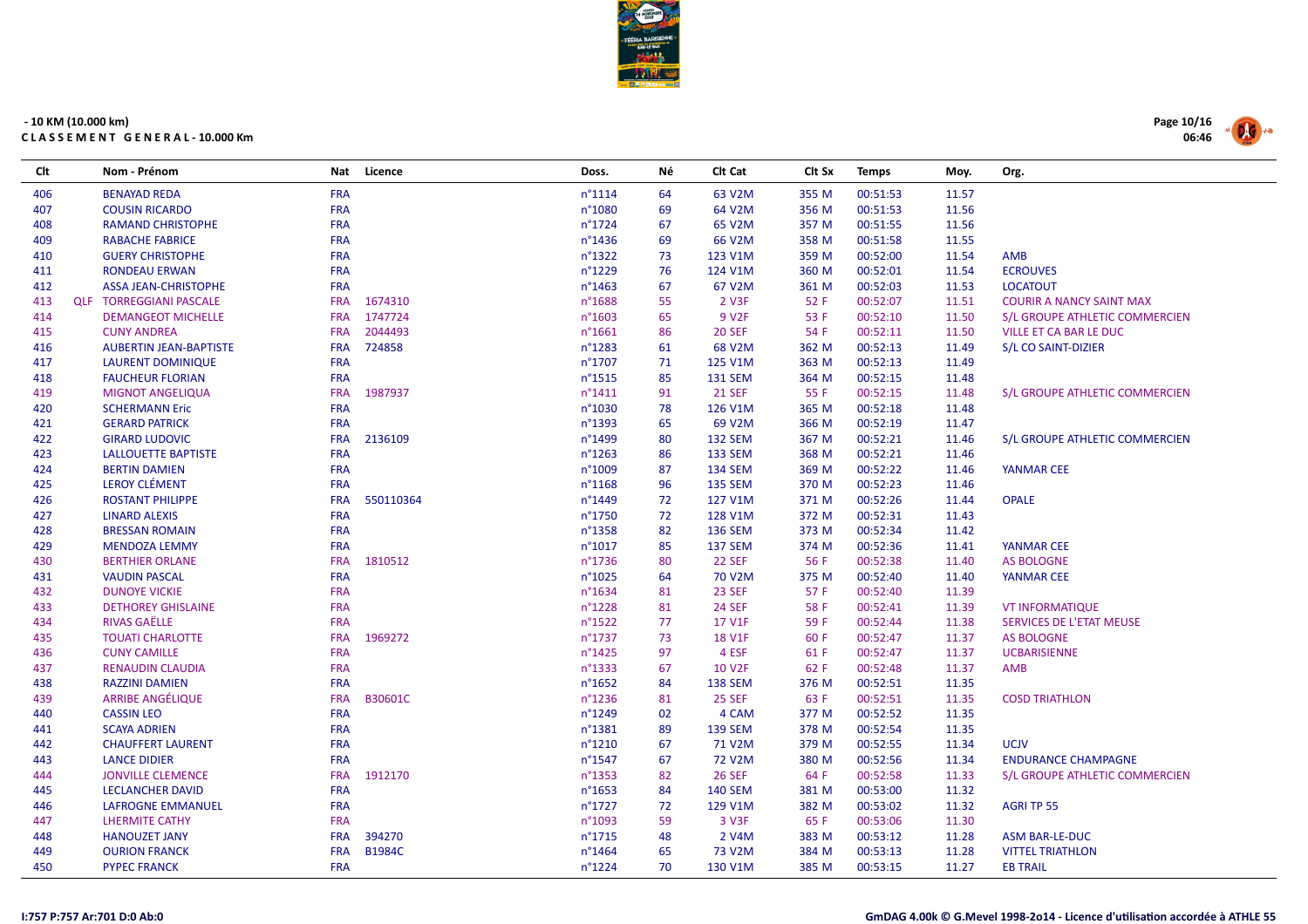

| <b>FRA</b><br>n°1240<br>74 V2M<br>386 M<br>00:53:17<br>451<br><b>LIGIER JACQUES</b><br>69<br>11.26<br><b>NAIVES ROSIERES</b><br>1055432<br>11 V2F<br>66 F<br>00:53:20<br>452<br><b>BARBIERI FLORENCE</b><br><b>FRA</b><br>$n^{\circ}$ 1402<br>66<br>11.25<br><b>ASPTT BAR LE DUC</b><br>453<br><b>FRA</b><br>$n^{\circ}$ 1744<br>19 V1F<br>67 F<br>00:53:20<br>73<br>11.25<br><b>TRIOT MARIE CAROLINE</b><br>454<br><b>FRA</b><br>02<br>387 M<br>00:53:21<br><b>FIEVET MARC-ANTOINE</b><br>$n^{\circ}1292$<br>5 CAM<br>11.25<br>455<br><b>FRA</b><br>n°1382<br>84<br>388 M<br>00:53:26<br>11.23<br><b>BBC</b><br><b>GARNIER NICOLAS</b><br><b>141 SEM</b><br>456<br><b>FRA</b><br>n°1149<br><b>142 SEM</b><br>389 M<br>00:53:31<br>11.21<br>PAPAZOGLOU NICOLAS<br>80<br>75 V2M<br>00:53:31<br>457<br><b>LUKAWSKI JOEL</b><br><b>FRA</b><br>n°1190<br>65<br>390 M<br>11.21<br><b>MARNAVAL</b><br>458<br><b>MAITREPIERRE BENOIT</b><br><b>FRA</b><br>$n^{\circ}1164$<br>77<br>131 V1M<br>391 M<br>00:53:42<br>11.17<br>459<br><b>27 SEF</b><br><b>PEREZ MARJORIE</b><br><b>FRA</b><br>$n^{\circ}$ 1551<br>85<br>68 F<br>00:53:43<br>11.17<br>460<br><b>FRA</b><br>2105094<br>$n^{\circ}$ 1274<br>83<br><b>28 SEF</b><br>69 F<br>00:53:48<br><b>GIRALDI DELPHINE</b><br>11.15<br>S/L CO SAINT-DIZIER<br><b>DIDELOT STÉPHANIE</b><br>461<br><b>FRA</b><br>n°1487<br>78<br>20 V1F<br>70 F<br>00:53:49<br>11.15<br>VILLE ET CA BAR LE DUC<br><b>ODENE MICKAËL</b><br>462<br><b>FRA</b><br>n°1530<br>80<br><b>143 SEM</b><br>392 M<br>00:53:50<br>11.15<br><b>29 SEF</b><br>00:53:55<br>463<br><b>FANJEAUX VALENTINE</b><br><b>FRA</b><br>n°1048<br>88<br>71 F<br>11.13<br>1981433<br>393 M<br>464<br><b>GUILLAUME BRUNO</b><br><b>FRA</b><br>$n^{\circ}$ 1269<br>66<br>76 V2M<br>00:53:56<br>11.13<br>S/L CO SAINT-DIZIER<br>1981428<br>21 V1F<br>465<br><b>FRA</b><br>$n^{\circ}$ 1268<br>71<br>72 F<br>00:53:57<br>11.12<br><b>GUILLAUME DELPHINE</b><br>S/L CO SAINT-DIZIER<br>466<br><b>SPITALERI FRANCK</b><br><b>FRA</b><br>n°1496<br>71<br>132 V1M<br>394 M<br>00:54:02<br>11.10<br>467<br><b>BRENE CAROLE</b><br><b>FRA</b><br>n°1739<br>88<br><b>30 SEF</b><br>73 F<br>00:54:08<br>11.09<br><b>AS BOLOGNE</b><br><b>FRA</b><br>$n^{\circ}1169$<br>77 V2M<br>395 M<br>00:54:14<br>468<br><b>MARIANI ERIC</b><br>65<br>11.06<br><b>FRA</b><br>14 JUM<br>396 M<br>00:54:17<br>469<br><b>GERMAIN Kevin</b><br>n°1130<br>00<br>11.05<br>470<br><b>FRA</b><br>$n^{\circ}$ 1175<br>15 V3M<br>397 M<br>00:54:22<br><b>US TOUL</b><br><b>CURE PATRICE</b><br>54<br>11.04<br>1963163<br>471<br>NIVELET CÉLINE<br><b>FRA</b><br>$n^{\circ}$ 1232<br>80<br><b>31 SEF</b><br>74 F<br>00:54:24<br>11.03<br>US TOUL ATHLETISME<br>472<br><b>BEMER CARINE</b><br><b>FRA</b><br>$n^{\circ}1214$<br>73<br>22 V1F<br>75 F<br>00:54:26<br>11.02<br>473<br>439929<br><b>ERARD CHRISTOPHE</b><br><b>FRA</b><br>$n^{\circ}$ 1362<br>70<br>133 V1M<br>398 M<br>00:54:33<br>11.00<br>ASM BAR-LE-DUC<br>474<br><b>HUMBERT VALERIE</b><br><b>FRA</b><br>66<br><b>12 V2F</b><br>76 F<br>00:54:35<br>10.99<br>SERVICES DE L'ETAT MEUSE<br>$n^{\circ}$ 1491<br>475<br>055-59020514<br>n°1419<br><b>16 V3M</b><br>399 M<br>00:54:37<br><b>CHAROY FRANCK</b><br><b>FRA</b><br>58<br>10.99<br>AMB<br>476<br>21143695<br>13 V2F<br>77 F<br>00:54:37<br>10.99<br><b>KEOHAVONG KINHDAVANH</b><br><b>FRA</b><br>n°1581<br>68<br><b>ATHLETIC CLUB NEOCASTRIEN</b><br>1461593<br>57<br>00:54:37<br>477<br><b>DARTOIS ALAIN</b><br><b>FRA</b><br>$n^{\circ}$ 1578<br>17 V3M<br>400 M<br>10.99<br>S/L ATHLETIC CLUB NEOCASTRIEN<br><b>MONOY SÉVERINE</b><br>1545463<br>478<br><b>FRA</b><br>n°1289<br>71<br>23 V1F<br>78 F<br>00:54:47<br>10.95<br>S/L SAULX ET ORNAIN SPORTS<br><b>FRA</b><br>10.95<br>479<br><b>CHEVALIER JEROME</b><br>n°1659<br>76<br>134 V1M<br>401 M<br>00:54:48<br>480<br>SCHMITTBÜHL PASCAL<br><b>FRA</b><br>n°1290<br>57<br>18 V3M<br>402 M<br>00:54:58<br>10.92<br>481<br><b>LION KARINE</b><br><b>FRA</b><br>$n^{\circ}$ 1255<br>70<br>24 V1F<br>79 F<br>00:55:05<br>10.89<br>482<br><b>POZZI LAETITIA</b><br><b>FRA</b><br>B30205<br>n°1307<br>82<br><b>32 SEF</b><br>80 F<br>00:55:07<br>10.89<br><b>BAR NATATION TRIATHLON CLUB</b><br><b>FRA</b><br>483<br>ALLORENT SÉBASTIEN<br>$n^{\circ}1007$<br>70<br>135 V1M<br>403 M<br>00:55:11<br>10.88<br><b>YANMAR CEE</b><br>484<br><b>MARTEAU CECILE</b><br><b>FRA</b><br>71<br>25 V1F<br>00:55:12<br>10.87<br>n°1693<br>81 F<br><b>ENDURANCE CHAMPAGNE 51</b><br><b>JACQUES JÉRÔME</b><br>75<br>485<br><b>FRA</b><br>$n^{\circ}1208$<br>136 V1M<br>404 M<br>00:55:13<br>10.87<br>486<br>DE WEINDEL ALEXANDRA<br><b>FRA</b><br>n°1539<br>74<br>26 V1F<br>82 F<br>00:55:14<br>10.87<br>487<br><b>BEAUGIER FRANK</b><br><b>FRA</b><br>$n^{\circ}$ 1582<br>60<br>78 V2M<br>405 M<br>00:55:18<br>10.85<br><b>ESTIC</b><br>488<br><b>FRA</b><br>79<br>27 V1F<br>83 F<br>00:55:19<br>10.85<br><b>AMB</b><br><b>BIEL VIRGINIE</b><br>$n^{\circ}$ 1318<br>489<br><b>FRA</b><br>$n^{\circ}$ 1692<br>71<br>28 V1F<br>84 F<br>00:55:21<br>10.84<br><b>BIOT ISABELLE</b><br><b>STOLF OLIVIER</b><br><b>FRA</b><br>n°1062<br>72<br>00:55:25<br>490<br>137 V1M<br>406 M<br>10.83<br><b>DHAUSSY MÉLANIE</b><br>29 V1F<br>00:55:27<br>491<br><b>FRA</b><br>$n^{\circ}$ 1492<br>78<br>85 F<br>10.82<br><b>CPAM DE LA MEUSE</b><br>492<br><b>FONTAINE CÉCILE</b><br><b>FRA</b><br>n°1012<br>91<br><b>33 SEF</b><br>86 F<br>00:55:30<br>10.81<br><b>YANMAR CEE</b><br><b>FRA</b><br>493<br><b>PERRIN NELLY</b><br>n°1332<br>59<br>4 V3F<br>87 F<br>00:55:33<br>10.80<br><b>AMB</b><br><b>FRA</b><br>71<br>00:55:33<br>494<br><b>ADHARI MEHDI</b><br>$n^{\circ}$ 1296<br>138 V1M<br>407 M<br>10.80<br><b>AEL FAINS VEEL</b> | Clt | Nom - Prénom           |            | Nat Licence | Doss.  | Νé | Clt Cat | Clt Sx | <b>Temps</b> | Moy.  | Org.                     |
|----------------------------------------------------------------------------------------------------------------------------------------------------------------------------------------------------------------------------------------------------------------------------------------------------------------------------------------------------------------------------------------------------------------------------------------------------------------------------------------------------------------------------------------------------------------------------------------------------------------------------------------------------------------------------------------------------------------------------------------------------------------------------------------------------------------------------------------------------------------------------------------------------------------------------------------------------------------------------------------------------------------------------------------------------------------------------------------------------------------------------------------------------------------------------------------------------------------------------------------------------------------------------------------------------------------------------------------------------------------------------------------------------------------------------------------------------------------------------------------------------------------------------------------------------------------------------------------------------------------------------------------------------------------------------------------------------------------------------------------------------------------------------------------------------------------------------------------------------------------------------------------------------------------------------------------------------------------------------------------------------------------------------------------------------------------------------------------------------------------------------------------------------------------------------------------------------------------------------------------------------------------------------------------------------------------------------------------------------------------------------------------------------------------------------------------------------------------------------------------------------------------------------------------------------------------------------------------------------------------------------------------------------------------------------------------------------------------------------------------------------------------------------------------------------------------------------------------------------------------------------------------------------------------------------------------------------------------------------------------------------------------------------------------------------------------------------------------------------------------------------------------------------------------------------------------------------------------------------------------------------------------------------------------------------------------------------------------------------------------------------------------------------------------------------------------------------------------------------------------------------------------------------------------------------------------------------------------------------------------------------------------------------------------------------------------------------------------------------------------------------------------------------------------------------------------------------------------------------------------------------------------------------------------------------------------------------------------------------------------------------------------------------------------------------------------------------------------------------------------------------------------------------------------------------------------------------------------------------------------------------------------------------------------------------------------------------------------------------------------------------------------------------------------------------------------------------------------------------------------------------------------------------------------------------------------------------------------------------------------------------------------------------------------------------------------------------------------------------------------------------------------------------------------------------------------------------------------------------------------------------------------------------------------------------------------------------------------------------------------------------------------------------------------------------------------------------------------------------------------------------------------------------------------------------------------------------------------------------------------------------------------------------------------------------------------------------------------------------------------------------------------------------------------------------------------------------------------------------------------------------------------------------------------------------------------------------------------------------------------------------------------------------------------------------------------------------------------------------------------------|-----|------------------------|------------|-------------|--------|----|---------|--------|--------------|-------|--------------------------|
|                                                                                                                                                                                                                                                                                                                                                                                                                                                                                                                                                                                                                                                                                                                                                                                                                                                                                                                                                                                                                                                                                                                                                                                                                                                                                                                                                                                                                                                                                                                                                                                                                                                                                                                                                                                                                                                                                                                                                                                                                                                                                                                                                                                                                                                                                                                                                                                                                                                                                                                                                                                                                                                                                                                                                                                                                                                                                                                                                                                                                                                                                                                                                                                                                                                                                                                                                                                                                                                                                                                                                                                                                                                                                                                                                                                                                                                                                                                                                                                                                                                                                                                                                                                                                                                                                                                                                                                                                                                                                                                                                                                                                                                                                                                                                                                                                                                                                                                                                                                                                                                                                                                                                                                                                                                                                                                                                                                                                                                                                                                                                                                                                                                                                                                                              |     |                        |            |             |        |    |         |        |              |       |                          |
|                                                                                                                                                                                                                                                                                                                                                                                                                                                                                                                                                                                                                                                                                                                                                                                                                                                                                                                                                                                                                                                                                                                                                                                                                                                                                                                                                                                                                                                                                                                                                                                                                                                                                                                                                                                                                                                                                                                                                                                                                                                                                                                                                                                                                                                                                                                                                                                                                                                                                                                                                                                                                                                                                                                                                                                                                                                                                                                                                                                                                                                                                                                                                                                                                                                                                                                                                                                                                                                                                                                                                                                                                                                                                                                                                                                                                                                                                                                                                                                                                                                                                                                                                                                                                                                                                                                                                                                                                                                                                                                                                                                                                                                                                                                                                                                                                                                                                                                                                                                                                                                                                                                                                                                                                                                                                                                                                                                                                                                                                                                                                                                                                                                                                                                                              |     |                        |            |             |        |    |         |        |              |       |                          |
|                                                                                                                                                                                                                                                                                                                                                                                                                                                                                                                                                                                                                                                                                                                                                                                                                                                                                                                                                                                                                                                                                                                                                                                                                                                                                                                                                                                                                                                                                                                                                                                                                                                                                                                                                                                                                                                                                                                                                                                                                                                                                                                                                                                                                                                                                                                                                                                                                                                                                                                                                                                                                                                                                                                                                                                                                                                                                                                                                                                                                                                                                                                                                                                                                                                                                                                                                                                                                                                                                                                                                                                                                                                                                                                                                                                                                                                                                                                                                                                                                                                                                                                                                                                                                                                                                                                                                                                                                                                                                                                                                                                                                                                                                                                                                                                                                                                                                                                                                                                                                                                                                                                                                                                                                                                                                                                                                                                                                                                                                                                                                                                                                                                                                                                                              |     |                        |            |             |        |    |         |        |              |       |                          |
|                                                                                                                                                                                                                                                                                                                                                                                                                                                                                                                                                                                                                                                                                                                                                                                                                                                                                                                                                                                                                                                                                                                                                                                                                                                                                                                                                                                                                                                                                                                                                                                                                                                                                                                                                                                                                                                                                                                                                                                                                                                                                                                                                                                                                                                                                                                                                                                                                                                                                                                                                                                                                                                                                                                                                                                                                                                                                                                                                                                                                                                                                                                                                                                                                                                                                                                                                                                                                                                                                                                                                                                                                                                                                                                                                                                                                                                                                                                                                                                                                                                                                                                                                                                                                                                                                                                                                                                                                                                                                                                                                                                                                                                                                                                                                                                                                                                                                                                                                                                                                                                                                                                                                                                                                                                                                                                                                                                                                                                                                                                                                                                                                                                                                                                                              |     |                        |            |             |        |    |         |        |              |       |                          |
|                                                                                                                                                                                                                                                                                                                                                                                                                                                                                                                                                                                                                                                                                                                                                                                                                                                                                                                                                                                                                                                                                                                                                                                                                                                                                                                                                                                                                                                                                                                                                                                                                                                                                                                                                                                                                                                                                                                                                                                                                                                                                                                                                                                                                                                                                                                                                                                                                                                                                                                                                                                                                                                                                                                                                                                                                                                                                                                                                                                                                                                                                                                                                                                                                                                                                                                                                                                                                                                                                                                                                                                                                                                                                                                                                                                                                                                                                                                                                                                                                                                                                                                                                                                                                                                                                                                                                                                                                                                                                                                                                                                                                                                                                                                                                                                                                                                                                                                                                                                                                                                                                                                                                                                                                                                                                                                                                                                                                                                                                                                                                                                                                                                                                                                                              |     |                        |            |             |        |    |         |        |              |       |                          |
|                                                                                                                                                                                                                                                                                                                                                                                                                                                                                                                                                                                                                                                                                                                                                                                                                                                                                                                                                                                                                                                                                                                                                                                                                                                                                                                                                                                                                                                                                                                                                                                                                                                                                                                                                                                                                                                                                                                                                                                                                                                                                                                                                                                                                                                                                                                                                                                                                                                                                                                                                                                                                                                                                                                                                                                                                                                                                                                                                                                                                                                                                                                                                                                                                                                                                                                                                                                                                                                                                                                                                                                                                                                                                                                                                                                                                                                                                                                                                                                                                                                                                                                                                                                                                                                                                                                                                                                                                                                                                                                                                                                                                                                                                                                                                                                                                                                                                                                                                                                                                                                                                                                                                                                                                                                                                                                                                                                                                                                                                                                                                                                                                                                                                                                                              |     |                        |            |             |        |    |         |        |              |       |                          |
|                                                                                                                                                                                                                                                                                                                                                                                                                                                                                                                                                                                                                                                                                                                                                                                                                                                                                                                                                                                                                                                                                                                                                                                                                                                                                                                                                                                                                                                                                                                                                                                                                                                                                                                                                                                                                                                                                                                                                                                                                                                                                                                                                                                                                                                                                                                                                                                                                                                                                                                                                                                                                                                                                                                                                                                                                                                                                                                                                                                                                                                                                                                                                                                                                                                                                                                                                                                                                                                                                                                                                                                                                                                                                                                                                                                                                                                                                                                                                                                                                                                                                                                                                                                                                                                                                                                                                                                                                                                                                                                                                                                                                                                                                                                                                                                                                                                                                                                                                                                                                                                                                                                                                                                                                                                                                                                                                                                                                                                                                                                                                                                                                                                                                                                                              |     |                        |            |             |        |    |         |        |              |       |                          |
|                                                                                                                                                                                                                                                                                                                                                                                                                                                                                                                                                                                                                                                                                                                                                                                                                                                                                                                                                                                                                                                                                                                                                                                                                                                                                                                                                                                                                                                                                                                                                                                                                                                                                                                                                                                                                                                                                                                                                                                                                                                                                                                                                                                                                                                                                                                                                                                                                                                                                                                                                                                                                                                                                                                                                                                                                                                                                                                                                                                                                                                                                                                                                                                                                                                                                                                                                                                                                                                                                                                                                                                                                                                                                                                                                                                                                                                                                                                                                                                                                                                                                                                                                                                                                                                                                                                                                                                                                                                                                                                                                                                                                                                                                                                                                                                                                                                                                                                                                                                                                                                                                                                                                                                                                                                                                                                                                                                                                                                                                                                                                                                                                                                                                                                                              |     |                        |            |             |        |    |         |        |              |       |                          |
|                                                                                                                                                                                                                                                                                                                                                                                                                                                                                                                                                                                                                                                                                                                                                                                                                                                                                                                                                                                                                                                                                                                                                                                                                                                                                                                                                                                                                                                                                                                                                                                                                                                                                                                                                                                                                                                                                                                                                                                                                                                                                                                                                                                                                                                                                                                                                                                                                                                                                                                                                                                                                                                                                                                                                                                                                                                                                                                                                                                                                                                                                                                                                                                                                                                                                                                                                                                                                                                                                                                                                                                                                                                                                                                                                                                                                                                                                                                                                                                                                                                                                                                                                                                                                                                                                                                                                                                                                                                                                                                                                                                                                                                                                                                                                                                                                                                                                                                                                                                                                                                                                                                                                                                                                                                                                                                                                                                                                                                                                                                                                                                                                                                                                                                                              |     |                        |            |             |        |    |         |        |              |       |                          |
|                                                                                                                                                                                                                                                                                                                                                                                                                                                                                                                                                                                                                                                                                                                                                                                                                                                                                                                                                                                                                                                                                                                                                                                                                                                                                                                                                                                                                                                                                                                                                                                                                                                                                                                                                                                                                                                                                                                                                                                                                                                                                                                                                                                                                                                                                                                                                                                                                                                                                                                                                                                                                                                                                                                                                                                                                                                                                                                                                                                                                                                                                                                                                                                                                                                                                                                                                                                                                                                                                                                                                                                                                                                                                                                                                                                                                                                                                                                                                                                                                                                                                                                                                                                                                                                                                                                                                                                                                                                                                                                                                                                                                                                                                                                                                                                                                                                                                                                                                                                                                                                                                                                                                                                                                                                                                                                                                                                                                                                                                                                                                                                                                                                                                                                                              |     |                        |            |             |        |    |         |        |              |       |                          |
|                                                                                                                                                                                                                                                                                                                                                                                                                                                                                                                                                                                                                                                                                                                                                                                                                                                                                                                                                                                                                                                                                                                                                                                                                                                                                                                                                                                                                                                                                                                                                                                                                                                                                                                                                                                                                                                                                                                                                                                                                                                                                                                                                                                                                                                                                                                                                                                                                                                                                                                                                                                                                                                                                                                                                                                                                                                                                                                                                                                                                                                                                                                                                                                                                                                                                                                                                                                                                                                                                                                                                                                                                                                                                                                                                                                                                                                                                                                                                                                                                                                                                                                                                                                                                                                                                                                                                                                                                                                                                                                                                                                                                                                                                                                                                                                                                                                                                                                                                                                                                                                                                                                                                                                                                                                                                                                                                                                                                                                                                                                                                                                                                                                                                                                                              |     |                        |            |             |        |    |         |        |              |       |                          |
|                                                                                                                                                                                                                                                                                                                                                                                                                                                                                                                                                                                                                                                                                                                                                                                                                                                                                                                                                                                                                                                                                                                                                                                                                                                                                                                                                                                                                                                                                                                                                                                                                                                                                                                                                                                                                                                                                                                                                                                                                                                                                                                                                                                                                                                                                                                                                                                                                                                                                                                                                                                                                                                                                                                                                                                                                                                                                                                                                                                                                                                                                                                                                                                                                                                                                                                                                                                                                                                                                                                                                                                                                                                                                                                                                                                                                                                                                                                                                                                                                                                                                                                                                                                                                                                                                                                                                                                                                                                                                                                                                                                                                                                                                                                                                                                                                                                                                                                                                                                                                                                                                                                                                                                                                                                                                                                                                                                                                                                                                                                                                                                                                                                                                                                                              |     |                        |            |             |        |    |         |        |              |       |                          |
|                                                                                                                                                                                                                                                                                                                                                                                                                                                                                                                                                                                                                                                                                                                                                                                                                                                                                                                                                                                                                                                                                                                                                                                                                                                                                                                                                                                                                                                                                                                                                                                                                                                                                                                                                                                                                                                                                                                                                                                                                                                                                                                                                                                                                                                                                                                                                                                                                                                                                                                                                                                                                                                                                                                                                                                                                                                                                                                                                                                                                                                                                                                                                                                                                                                                                                                                                                                                                                                                                                                                                                                                                                                                                                                                                                                                                                                                                                                                                                                                                                                                                                                                                                                                                                                                                                                                                                                                                                                                                                                                                                                                                                                                                                                                                                                                                                                                                                                                                                                                                                                                                                                                                                                                                                                                                                                                                                                                                                                                                                                                                                                                                                                                                                                                              |     |                        |            |             |        |    |         |        |              |       |                          |
|                                                                                                                                                                                                                                                                                                                                                                                                                                                                                                                                                                                                                                                                                                                                                                                                                                                                                                                                                                                                                                                                                                                                                                                                                                                                                                                                                                                                                                                                                                                                                                                                                                                                                                                                                                                                                                                                                                                                                                                                                                                                                                                                                                                                                                                                                                                                                                                                                                                                                                                                                                                                                                                                                                                                                                                                                                                                                                                                                                                                                                                                                                                                                                                                                                                                                                                                                                                                                                                                                                                                                                                                                                                                                                                                                                                                                                                                                                                                                                                                                                                                                                                                                                                                                                                                                                                                                                                                                                                                                                                                                                                                                                                                                                                                                                                                                                                                                                                                                                                                                                                                                                                                                                                                                                                                                                                                                                                                                                                                                                                                                                                                                                                                                                                                              |     |                        |            |             |        |    |         |        |              |       |                          |
|                                                                                                                                                                                                                                                                                                                                                                                                                                                                                                                                                                                                                                                                                                                                                                                                                                                                                                                                                                                                                                                                                                                                                                                                                                                                                                                                                                                                                                                                                                                                                                                                                                                                                                                                                                                                                                                                                                                                                                                                                                                                                                                                                                                                                                                                                                                                                                                                                                                                                                                                                                                                                                                                                                                                                                                                                                                                                                                                                                                                                                                                                                                                                                                                                                                                                                                                                                                                                                                                                                                                                                                                                                                                                                                                                                                                                                                                                                                                                                                                                                                                                                                                                                                                                                                                                                                                                                                                                                                                                                                                                                                                                                                                                                                                                                                                                                                                                                                                                                                                                                                                                                                                                                                                                                                                                                                                                                                                                                                                                                                                                                                                                                                                                                                                              |     |                        |            |             |        |    |         |        |              |       |                          |
|                                                                                                                                                                                                                                                                                                                                                                                                                                                                                                                                                                                                                                                                                                                                                                                                                                                                                                                                                                                                                                                                                                                                                                                                                                                                                                                                                                                                                                                                                                                                                                                                                                                                                                                                                                                                                                                                                                                                                                                                                                                                                                                                                                                                                                                                                                                                                                                                                                                                                                                                                                                                                                                                                                                                                                                                                                                                                                                                                                                                                                                                                                                                                                                                                                                                                                                                                                                                                                                                                                                                                                                                                                                                                                                                                                                                                                                                                                                                                                                                                                                                                                                                                                                                                                                                                                                                                                                                                                                                                                                                                                                                                                                                                                                                                                                                                                                                                                                                                                                                                                                                                                                                                                                                                                                                                                                                                                                                                                                                                                                                                                                                                                                                                                                                              |     |                        |            |             |        |    |         |        |              |       |                          |
|                                                                                                                                                                                                                                                                                                                                                                                                                                                                                                                                                                                                                                                                                                                                                                                                                                                                                                                                                                                                                                                                                                                                                                                                                                                                                                                                                                                                                                                                                                                                                                                                                                                                                                                                                                                                                                                                                                                                                                                                                                                                                                                                                                                                                                                                                                                                                                                                                                                                                                                                                                                                                                                                                                                                                                                                                                                                                                                                                                                                                                                                                                                                                                                                                                                                                                                                                                                                                                                                                                                                                                                                                                                                                                                                                                                                                                                                                                                                                                                                                                                                                                                                                                                                                                                                                                                                                                                                                                                                                                                                                                                                                                                                                                                                                                                                                                                                                                                                                                                                                                                                                                                                                                                                                                                                                                                                                                                                                                                                                                                                                                                                                                                                                                                                              |     |                        |            |             |        |    |         |        |              |       |                          |
|                                                                                                                                                                                                                                                                                                                                                                                                                                                                                                                                                                                                                                                                                                                                                                                                                                                                                                                                                                                                                                                                                                                                                                                                                                                                                                                                                                                                                                                                                                                                                                                                                                                                                                                                                                                                                                                                                                                                                                                                                                                                                                                                                                                                                                                                                                                                                                                                                                                                                                                                                                                                                                                                                                                                                                                                                                                                                                                                                                                                                                                                                                                                                                                                                                                                                                                                                                                                                                                                                                                                                                                                                                                                                                                                                                                                                                                                                                                                                                                                                                                                                                                                                                                                                                                                                                                                                                                                                                                                                                                                                                                                                                                                                                                                                                                                                                                                                                                                                                                                                                                                                                                                                                                                                                                                                                                                                                                                                                                                                                                                                                                                                                                                                                                                              |     |                        |            |             |        |    |         |        |              |       |                          |
|                                                                                                                                                                                                                                                                                                                                                                                                                                                                                                                                                                                                                                                                                                                                                                                                                                                                                                                                                                                                                                                                                                                                                                                                                                                                                                                                                                                                                                                                                                                                                                                                                                                                                                                                                                                                                                                                                                                                                                                                                                                                                                                                                                                                                                                                                                                                                                                                                                                                                                                                                                                                                                                                                                                                                                                                                                                                                                                                                                                                                                                                                                                                                                                                                                                                                                                                                                                                                                                                                                                                                                                                                                                                                                                                                                                                                                                                                                                                                                                                                                                                                                                                                                                                                                                                                                                                                                                                                                                                                                                                                                                                                                                                                                                                                                                                                                                                                                                                                                                                                                                                                                                                                                                                                                                                                                                                                                                                                                                                                                                                                                                                                                                                                                                                              |     |                        |            |             |        |    |         |        |              |       |                          |
|                                                                                                                                                                                                                                                                                                                                                                                                                                                                                                                                                                                                                                                                                                                                                                                                                                                                                                                                                                                                                                                                                                                                                                                                                                                                                                                                                                                                                                                                                                                                                                                                                                                                                                                                                                                                                                                                                                                                                                                                                                                                                                                                                                                                                                                                                                                                                                                                                                                                                                                                                                                                                                                                                                                                                                                                                                                                                                                                                                                                                                                                                                                                                                                                                                                                                                                                                                                                                                                                                                                                                                                                                                                                                                                                                                                                                                                                                                                                                                                                                                                                                                                                                                                                                                                                                                                                                                                                                                                                                                                                                                                                                                                                                                                                                                                                                                                                                                                                                                                                                                                                                                                                                                                                                                                                                                                                                                                                                                                                                                                                                                                                                                                                                                                                              |     |                        |            |             |        |    |         |        |              |       |                          |
|                                                                                                                                                                                                                                                                                                                                                                                                                                                                                                                                                                                                                                                                                                                                                                                                                                                                                                                                                                                                                                                                                                                                                                                                                                                                                                                                                                                                                                                                                                                                                                                                                                                                                                                                                                                                                                                                                                                                                                                                                                                                                                                                                                                                                                                                                                                                                                                                                                                                                                                                                                                                                                                                                                                                                                                                                                                                                                                                                                                                                                                                                                                                                                                                                                                                                                                                                                                                                                                                                                                                                                                                                                                                                                                                                                                                                                                                                                                                                                                                                                                                                                                                                                                                                                                                                                                                                                                                                                                                                                                                                                                                                                                                                                                                                                                                                                                                                                                                                                                                                                                                                                                                                                                                                                                                                                                                                                                                                                                                                                                                                                                                                                                                                                                                              |     |                        |            |             |        |    |         |        |              |       |                          |
|                                                                                                                                                                                                                                                                                                                                                                                                                                                                                                                                                                                                                                                                                                                                                                                                                                                                                                                                                                                                                                                                                                                                                                                                                                                                                                                                                                                                                                                                                                                                                                                                                                                                                                                                                                                                                                                                                                                                                                                                                                                                                                                                                                                                                                                                                                                                                                                                                                                                                                                                                                                                                                                                                                                                                                                                                                                                                                                                                                                                                                                                                                                                                                                                                                                                                                                                                                                                                                                                                                                                                                                                                                                                                                                                                                                                                                                                                                                                                                                                                                                                                                                                                                                                                                                                                                                                                                                                                                                                                                                                                                                                                                                                                                                                                                                                                                                                                                                                                                                                                                                                                                                                                                                                                                                                                                                                                                                                                                                                                                                                                                                                                                                                                                                                              |     |                        |            |             |        |    |         |        |              |       |                          |
|                                                                                                                                                                                                                                                                                                                                                                                                                                                                                                                                                                                                                                                                                                                                                                                                                                                                                                                                                                                                                                                                                                                                                                                                                                                                                                                                                                                                                                                                                                                                                                                                                                                                                                                                                                                                                                                                                                                                                                                                                                                                                                                                                                                                                                                                                                                                                                                                                                                                                                                                                                                                                                                                                                                                                                                                                                                                                                                                                                                                                                                                                                                                                                                                                                                                                                                                                                                                                                                                                                                                                                                                                                                                                                                                                                                                                                                                                                                                                                                                                                                                                                                                                                                                                                                                                                                                                                                                                                                                                                                                                                                                                                                                                                                                                                                                                                                                                                                                                                                                                                                                                                                                                                                                                                                                                                                                                                                                                                                                                                                                                                                                                                                                                                                                              |     |                        |            |             |        |    |         |        |              |       |                          |
|                                                                                                                                                                                                                                                                                                                                                                                                                                                                                                                                                                                                                                                                                                                                                                                                                                                                                                                                                                                                                                                                                                                                                                                                                                                                                                                                                                                                                                                                                                                                                                                                                                                                                                                                                                                                                                                                                                                                                                                                                                                                                                                                                                                                                                                                                                                                                                                                                                                                                                                                                                                                                                                                                                                                                                                                                                                                                                                                                                                                                                                                                                                                                                                                                                                                                                                                                                                                                                                                                                                                                                                                                                                                                                                                                                                                                                                                                                                                                                                                                                                                                                                                                                                                                                                                                                                                                                                                                                                                                                                                                                                                                                                                                                                                                                                                                                                                                                                                                                                                                                                                                                                                                                                                                                                                                                                                                                                                                                                                                                                                                                                                                                                                                                                                              |     |                        |            |             |        |    |         |        |              |       |                          |
|                                                                                                                                                                                                                                                                                                                                                                                                                                                                                                                                                                                                                                                                                                                                                                                                                                                                                                                                                                                                                                                                                                                                                                                                                                                                                                                                                                                                                                                                                                                                                                                                                                                                                                                                                                                                                                                                                                                                                                                                                                                                                                                                                                                                                                                                                                                                                                                                                                                                                                                                                                                                                                                                                                                                                                                                                                                                                                                                                                                                                                                                                                                                                                                                                                                                                                                                                                                                                                                                                                                                                                                                                                                                                                                                                                                                                                                                                                                                                                                                                                                                                                                                                                                                                                                                                                                                                                                                                                                                                                                                                                                                                                                                                                                                                                                                                                                                                                                                                                                                                                                                                                                                                                                                                                                                                                                                                                                                                                                                                                                                                                                                                                                                                                                                              |     |                        |            |             |        |    |         |        |              |       |                          |
|                                                                                                                                                                                                                                                                                                                                                                                                                                                                                                                                                                                                                                                                                                                                                                                                                                                                                                                                                                                                                                                                                                                                                                                                                                                                                                                                                                                                                                                                                                                                                                                                                                                                                                                                                                                                                                                                                                                                                                                                                                                                                                                                                                                                                                                                                                                                                                                                                                                                                                                                                                                                                                                                                                                                                                                                                                                                                                                                                                                                                                                                                                                                                                                                                                                                                                                                                                                                                                                                                                                                                                                                                                                                                                                                                                                                                                                                                                                                                                                                                                                                                                                                                                                                                                                                                                                                                                                                                                                                                                                                                                                                                                                                                                                                                                                                                                                                                                                                                                                                                                                                                                                                                                                                                                                                                                                                                                                                                                                                                                                                                                                                                                                                                                                                              |     |                        |            |             |        |    |         |        |              |       |                          |
|                                                                                                                                                                                                                                                                                                                                                                                                                                                                                                                                                                                                                                                                                                                                                                                                                                                                                                                                                                                                                                                                                                                                                                                                                                                                                                                                                                                                                                                                                                                                                                                                                                                                                                                                                                                                                                                                                                                                                                                                                                                                                                                                                                                                                                                                                                                                                                                                                                                                                                                                                                                                                                                                                                                                                                                                                                                                                                                                                                                                                                                                                                                                                                                                                                                                                                                                                                                                                                                                                                                                                                                                                                                                                                                                                                                                                                                                                                                                                                                                                                                                                                                                                                                                                                                                                                                                                                                                                                                                                                                                                                                                                                                                                                                                                                                                                                                                                                                                                                                                                                                                                                                                                                                                                                                                                                                                                                                                                                                                                                                                                                                                                                                                                                                                              |     |                        |            |             |        |    |         |        |              |       |                          |
|                                                                                                                                                                                                                                                                                                                                                                                                                                                                                                                                                                                                                                                                                                                                                                                                                                                                                                                                                                                                                                                                                                                                                                                                                                                                                                                                                                                                                                                                                                                                                                                                                                                                                                                                                                                                                                                                                                                                                                                                                                                                                                                                                                                                                                                                                                                                                                                                                                                                                                                                                                                                                                                                                                                                                                                                                                                                                                                                                                                                                                                                                                                                                                                                                                                                                                                                                                                                                                                                                                                                                                                                                                                                                                                                                                                                                                                                                                                                                                                                                                                                                                                                                                                                                                                                                                                                                                                                                                                                                                                                                                                                                                                                                                                                                                                                                                                                                                                                                                                                                                                                                                                                                                                                                                                                                                                                                                                                                                                                                                                                                                                                                                                                                                                                              |     |                        |            |             |        |    |         |        |              |       |                          |
|                                                                                                                                                                                                                                                                                                                                                                                                                                                                                                                                                                                                                                                                                                                                                                                                                                                                                                                                                                                                                                                                                                                                                                                                                                                                                                                                                                                                                                                                                                                                                                                                                                                                                                                                                                                                                                                                                                                                                                                                                                                                                                                                                                                                                                                                                                                                                                                                                                                                                                                                                                                                                                                                                                                                                                                                                                                                                                                                                                                                                                                                                                                                                                                                                                                                                                                                                                                                                                                                                                                                                                                                                                                                                                                                                                                                                                                                                                                                                                                                                                                                                                                                                                                                                                                                                                                                                                                                                                                                                                                                                                                                                                                                                                                                                                                                                                                                                                                                                                                                                                                                                                                                                                                                                                                                                                                                                                                                                                                                                                                                                                                                                                                                                                                                              |     |                        |            |             |        |    |         |        |              |       |                          |
|                                                                                                                                                                                                                                                                                                                                                                                                                                                                                                                                                                                                                                                                                                                                                                                                                                                                                                                                                                                                                                                                                                                                                                                                                                                                                                                                                                                                                                                                                                                                                                                                                                                                                                                                                                                                                                                                                                                                                                                                                                                                                                                                                                                                                                                                                                                                                                                                                                                                                                                                                                                                                                                                                                                                                                                                                                                                                                                                                                                                                                                                                                                                                                                                                                                                                                                                                                                                                                                                                                                                                                                                                                                                                                                                                                                                                                                                                                                                                                                                                                                                                                                                                                                                                                                                                                                                                                                                                                                                                                                                                                                                                                                                                                                                                                                                                                                                                                                                                                                                                                                                                                                                                                                                                                                                                                                                                                                                                                                                                                                                                                                                                                                                                                                                              |     |                        |            |             |        |    |         |        |              |       |                          |
|                                                                                                                                                                                                                                                                                                                                                                                                                                                                                                                                                                                                                                                                                                                                                                                                                                                                                                                                                                                                                                                                                                                                                                                                                                                                                                                                                                                                                                                                                                                                                                                                                                                                                                                                                                                                                                                                                                                                                                                                                                                                                                                                                                                                                                                                                                                                                                                                                                                                                                                                                                                                                                                                                                                                                                                                                                                                                                                                                                                                                                                                                                                                                                                                                                                                                                                                                                                                                                                                                                                                                                                                                                                                                                                                                                                                                                                                                                                                                                                                                                                                                                                                                                                                                                                                                                                                                                                                                                                                                                                                                                                                                                                                                                                                                                                                                                                                                                                                                                                                                                                                                                                                                                                                                                                                                                                                                                                                                                                                                                                                                                                                                                                                                                                                              |     |                        |            |             |        |    |         |        |              |       |                          |
|                                                                                                                                                                                                                                                                                                                                                                                                                                                                                                                                                                                                                                                                                                                                                                                                                                                                                                                                                                                                                                                                                                                                                                                                                                                                                                                                                                                                                                                                                                                                                                                                                                                                                                                                                                                                                                                                                                                                                                                                                                                                                                                                                                                                                                                                                                                                                                                                                                                                                                                                                                                                                                                                                                                                                                                                                                                                                                                                                                                                                                                                                                                                                                                                                                                                                                                                                                                                                                                                                                                                                                                                                                                                                                                                                                                                                                                                                                                                                                                                                                                                                                                                                                                                                                                                                                                                                                                                                                                                                                                                                                                                                                                                                                                                                                                                                                                                                                                                                                                                                                                                                                                                                                                                                                                                                                                                                                                                                                                                                                                                                                                                                                                                                                                                              |     |                        |            |             |        |    |         |        |              |       |                          |
|                                                                                                                                                                                                                                                                                                                                                                                                                                                                                                                                                                                                                                                                                                                                                                                                                                                                                                                                                                                                                                                                                                                                                                                                                                                                                                                                                                                                                                                                                                                                                                                                                                                                                                                                                                                                                                                                                                                                                                                                                                                                                                                                                                                                                                                                                                                                                                                                                                                                                                                                                                                                                                                                                                                                                                                                                                                                                                                                                                                                                                                                                                                                                                                                                                                                                                                                                                                                                                                                                                                                                                                                                                                                                                                                                                                                                                                                                                                                                                                                                                                                                                                                                                                                                                                                                                                                                                                                                                                                                                                                                                                                                                                                                                                                                                                                                                                                                                                                                                                                                                                                                                                                                                                                                                                                                                                                                                                                                                                                                                                                                                                                                                                                                                                                              |     |                        |            |             |        |    |         |        |              |       |                          |
|                                                                                                                                                                                                                                                                                                                                                                                                                                                                                                                                                                                                                                                                                                                                                                                                                                                                                                                                                                                                                                                                                                                                                                                                                                                                                                                                                                                                                                                                                                                                                                                                                                                                                                                                                                                                                                                                                                                                                                                                                                                                                                                                                                                                                                                                                                                                                                                                                                                                                                                                                                                                                                                                                                                                                                                                                                                                                                                                                                                                                                                                                                                                                                                                                                                                                                                                                                                                                                                                                                                                                                                                                                                                                                                                                                                                                                                                                                                                                                                                                                                                                                                                                                                                                                                                                                                                                                                                                                                                                                                                                                                                                                                                                                                                                                                                                                                                                                                                                                                                                                                                                                                                                                                                                                                                                                                                                                                                                                                                                                                                                                                                                                                                                                                                              |     |                        |            |             |        |    |         |        |              |       |                          |
|                                                                                                                                                                                                                                                                                                                                                                                                                                                                                                                                                                                                                                                                                                                                                                                                                                                                                                                                                                                                                                                                                                                                                                                                                                                                                                                                                                                                                                                                                                                                                                                                                                                                                                                                                                                                                                                                                                                                                                                                                                                                                                                                                                                                                                                                                                                                                                                                                                                                                                                                                                                                                                                                                                                                                                                                                                                                                                                                                                                                                                                                                                                                                                                                                                                                                                                                                                                                                                                                                                                                                                                                                                                                                                                                                                                                                                                                                                                                                                                                                                                                                                                                                                                                                                                                                                                                                                                                                                                                                                                                                                                                                                                                                                                                                                                                                                                                                                                                                                                                                                                                                                                                                                                                                                                                                                                                                                                                                                                                                                                                                                                                                                                                                                                                              |     |                        |            |             |        |    |         |        |              |       |                          |
|                                                                                                                                                                                                                                                                                                                                                                                                                                                                                                                                                                                                                                                                                                                                                                                                                                                                                                                                                                                                                                                                                                                                                                                                                                                                                                                                                                                                                                                                                                                                                                                                                                                                                                                                                                                                                                                                                                                                                                                                                                                                                                                                                                                                                                                                                                                                                                                                                                                                                                                                                                                                                                                                                                                                                                                                                                                                                                                                                                                                                                                                                                                                                                                                                                                                                                                                                                                                                                                                                                                                                                                                                                                                                                                                                                                                                                                                                                                                                                                                                                                                                                                                                                                                                                                                                                                                                                                                                                                                                                                                                                                                                                                                                                                                                                                                                                                                                                                                                                                                                                                                                                                                                                                                                                                                                                                                                                                                                                                                                                                                                                                                                                                                                                                                              |     |                        |            |             |        |    |         |        |              |       |                          |
|                                                                                                                                                                                                                                                                                                                                                                                                                                                                                                                                                                                                                                                                                                                                                                                                                                                                                                                                                                                                                                                                                                                                                                                                                                                                                                                                                                                                                                                                                                                                                                                                                                                                                                                                                                                                                                                                                                                                                                                                                                                                                                                                                                                                                                                                                                                                                                                                                                                                                                                                                                                                                                                                                                                                                                                                                                                                                                                                                                                                                                                                                                                                                                                                                                                                                                                                                                                                                                                                                                                                                                                                                                                                                                                                                                                                                                                                                                                                                                                                                                                                                                                                                                                                                                                                                                                                                                                                                                                                                                                                                                                                                                                                                                                                                                                                                                                                                                                                                                                                                                                                                                                                                                                                                                                                                                                                                                                                                                                                                                                                                                                                                                                                                                                                              |     |                        |            |             |        |    |         |        |              |       |                          |
|                                                                                                                                                                                                                                                                                                                                                                                                                                                                                                                                                                                                                                                                                                                                                                                                                                                                                                                                                                                                                                                                                                                                                                                                                                                                                                                                                                                                                                                                                                                                                                                                                                                                                                                                                                                                                                                                                                                                                                                                                                                                                                                                                                                                                                                                                                                                                                                                                                                                                                                                                                                                                                                                                                                                                                                                                                                                                                                                                                                                                                                                                                                                                                                                                                                                                                                                                                                                                                                                                                                                                                                                                                                                                                                                                                                                                                                                                                                                                                                                                                                                                                                                                                                                                                                                                                                                                                                                                                                                                                                                                                                                                                                                                                                                                                                                                                                                                                                                                                                                                                                                                                                                                                                                                                                                                                                                                                                                                                                                                                                                                                                                                                                                                                                                              |     |                        |            |             |        |    |         |        |              |       |                          |
|                                                                                                                                                                                                                                                                                                                                                                                                                                                                                                                                                                                                                                                                                                                                                                                                                                                                                                                                                                                                                                                                                                                                                                                                                                                                                                                                                                                                                                                                                                                                                                                                                                                                                                                                                                                                                                                                                                                                                                                                                                                                                                                                                                                                                                                                                                                                                                                                                                                                                                                                                                                                                                                                                                                                                                                                                                                                                                                                                                                                                                                                                                                                                                                                                                                                                                                                                                                                                                                                                                                                                                                                                                                                                                                                                                                                                                                                                                                                                                                                                                                                                                                                                                                                                                                                                                                                                                                                                                                                                                                                                                                                                                                                                                                                                                                                                                                                                                                                                                                                                                                                                                                                                                                                                                                                                                                                                                                                                                                                                                                                                                                                                                                                                                                                              |     |                        |            |             |        |    |         |        |              |       |                          |
|                                                                                                                                                                                                                                                                                                                                                                                                                                                                                                                                                                                                                                                                                                                                                                                                                                                                                                                                                                                                                                                                                                                                                                                                                                                                                                                                                                                                                                                                                                                                                                                                                                                                                                                                                                                                                                                                                                                                                                                                                                                                                                                                                                                                                                                                                                                                                                                                                                                                                                                                                                                                                                                                                                                                                                                                                                                                                                                                                                                                                                                                                                                                                                                                                                                                                                                                                                                                                                                                                                                                                                                                                                                                                                                                                                                                                                                                                                                                                                                                                                                                                                                                                                                                                                                                                                                                                                                                                                                                                                                                                                                                                                                                                                                                                                                                                                                                                                                                                                                                                                                                                                                                                                                                                                                                                                                                                                                                                                                                                                                                                                                                                                                                                                                                              |     |                        |            |             |        |    |         |        |              |       |                          |
|                                                                                                                                                                                                                                                                                                                                                                                                                                                                                                                                                                                                                                                                                                                                                                                                                                                                                                                                                                                                                                                                                                                                                                                                                                                                                                                                                                                                                                                                                                                                                                                                                                                                                                                                                                                                                                                                                                                                                                                                                                                                                                                                                                                                                                                                                                                                                                                                                                                                                                                                                                                                                                                                                                                                                                                                                                                                                                                                                                                                                                                                                                                                                                                                                                                                                                                                                                                                                                                                                                                                                                                                                                                                                                                                                                                                                                                                                                                                                                                                                                                                                                                                                                                                                                                                                                                                                                                                                                                                                                                                                                                                                                                                                                                                                                                                                                                                                                                                                                                                                                                                                                                                                                                                                                                                                                                                                                                                                                                                                                                                                                                                                                                                                                                                              |     |                        |            |             |        |    |         |        |              |       |                          |
|                                                                                                                                                                                                                                                                                                                                                                                                                                                                                                                                                                                                                                                                                                                                                                                                                                                                                                                                                                                                                                                                                                                                                                                                                                                                                                                                                                                                                                                                                                                                                                                                                                                                                                                                                                                                                                                                                                                                                                                                                                                                                                                                                                                                                                                                                                                                                                                                                                                                                                                                                                                                                                                                                                                                                                                                                                                                                                                                                                                                                                                                                                                                                                                                                                                                                                                                                                                                                                                                                                                                                                                                                                                                                                                                                                                                                                                                                                                                                                                                                                                                                                                                                                                                                                                                                                                                                                                                                                                                                                                                                                                                                                                                                                                                                                                                                                                                                                                                                                                                                                                                                                                                                                                                                                                                                                                                                                                                                                                                                                                                                                                                                                                                                                                                              |     |                        |            |             |        |    |         |        |              |       |                          |
|                                                                                                                                                                                                                                                                                                                                                                                                                                                                                                                                                                                                                                                                                                                                                                                                                                                                                                                                                                                                                                                                                                                                                                                                                                                                                                                                                                                                                                                                                                                                                                                                                                                                                                                                                                                                                                                                                                                                                                                                                                                                                                                                                                                                                                                                                                                                                                                                                                                                                                                                                                                                                                                                                                                                                                                                                                                                                                                                                                                                                                                                                                                                                                                                                                                                                                                                                                                                                                                                                                                                                                                                                                                                                                                                                                                                                                                                                                                                                                                                                                                                                                                                                                                                                                                                                                                                                                                                                                                                                                                                                                                                                                                                                                                                                                                                                                                                                                                                                                                                                                                                                                                                                                                                                                                                                                                                                                                                                                                                                                                                                                                                                                                                                                                                              |     |                        |            |             |        |    |         |        |              |       |                          |
|                                                                                                                                                                                                                                                                                                                                                                                                                                                                                                                                                                                                                                                                                                                                                                                                                                                                                                                                                                                                                                                                                                                                                                                                                                                                                                                                                                                                                                                                                                                                                                                                                                                                                                                                                                                                                                                                                                                                                                                                                                                                                                                                                                                                                                                                                                                                                                                                                                                                                                                                                                                                                                                                                                                                                                                                                                                                                                                                                                                                                                                                                                                                                                                                                                                                                                                                                                                                                                                                                                                                                                                                                                                                                                                                                                                                                                                                                                                                                                                                                                                                                                                                                                                                                                                                                                                                                                                                                                                                                                                                                                                                                                                                                                                                                                                                                                                                                                                                                                                                                                                                                                                                                                                                                                                                                                                                                                                                                                                                                                                                                                                                                                                                                                                                              |     |                        |            |             |        |    |         |        |              |       |                          |
|                                                                                                                                                                                                                                                                                                                                                                                                                                                                                                                                                                                                                                                                                                                                                                                                                                                                                                                                                                                                                                                                                                                                                                                                                                                                                                                                                                                                                                                                                                                                                                                                                                                                                                                                                                                                                                                                                                                                                                                                                                                                                                                                                                                                                                                                                                                                                                                                                                                                                                                                                                                                                                                                                                                                                                                                                                                                                                                                                                                                                                                                                                                                                                                                                                                                                                                                                                                                                                                                                                                                                                                                                                                                                                                                                                                                                                                                                                                                                                                                                                                                                                                                                                                                                                                                                                                                                                                                                                                                                                                                                                                                                                                                                                                                                                                                                                                                                                                                                                                                                                                                                                                                                                                                                                                                                                                                                                                                                                                                                                                                                                                                                                                                                                                                              | 495 | <b>FOUYSSAC FRANCK</b> | <b>FRA</b> |             | n°1042 | 74 | 139 V1M | 408 M  | 00:55:36     | 10.79 | <b>TEAM ADECCO MEUSE</b> |

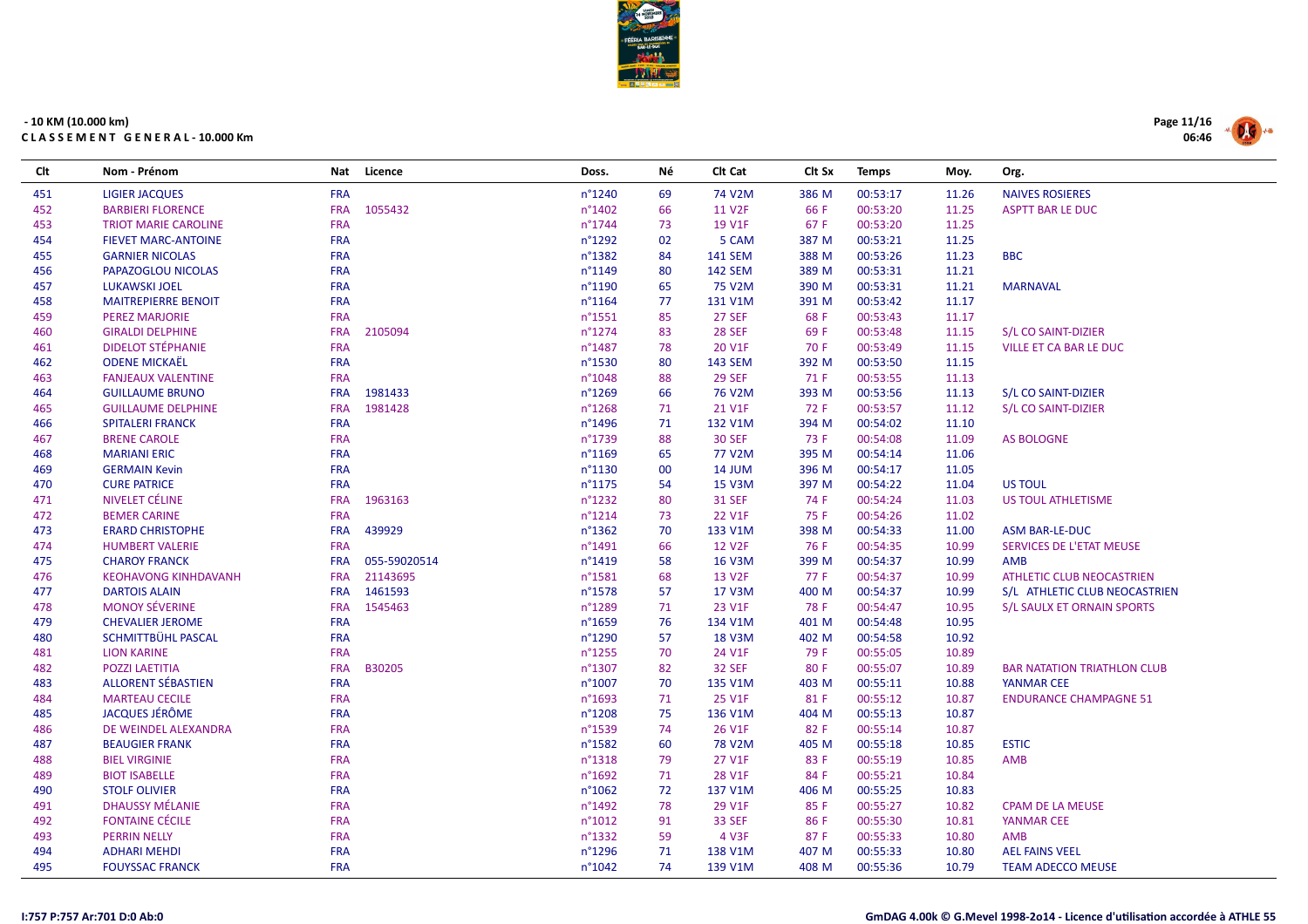

| Clt | Nom - Prénom                   |            | Nat Licence    | Doss.           | Νé | Clt Cat             | Clt Sx | <b>Temps</b> | Moy.  | Org.                                                 |
|-----|--------------------------------|------------|----------------|-----------------|----|---------------------|--------|--------------|-------|------------------------------------------------------|
| 496 | <b>MILLOT GILLES</b>           | <b>FRA</b> |                | n°1614          | 64 | 79 V2M              | 409 M  | 00:55:37     | 10.79 |                                                      |
| 497 | <b>RAULOT FÉLICIEN</b>         | <b>FRA</b> |                | $n^{\circ}1161$ | 88 | <b>144 SEM</b>      | 410 M  | 00:55:39     | 10.78 |                                                      |
| 498 | <b>VARNIER DELPHINE</b>        | <b>FRA</b> |                | n°1627          | 77 | 30 V1F              | 88 F   | 00:55:44     | 10.77 | <b>CONFORAMA</b>                                     |
| 499 | <b>COMEL ALAIN</b>             | <b>FRA</b> | 2058228        | n°1682          | 65 | 80 V2M              | 411 M  | 00:55:44     | 10.77 | ASSOCIATION DES COUREURS DE GONDREVILLE ET VILLEY SA |
| 500 | <b>OURION MARTINE</b>          | <b>FRA</b> | <b>B36065L</b> | n°1465          | 67 | 14 V2F              | 89 F   | 00:55:48     | 10.75 | <b>VITTEL TRIATHLON</b>                              |
| 501 | <b>PANCHER BERTRAND</b>        | <b>FRA</b> |                | n°1650          | 58 | 19 V3M              | 412 M  | 00:55:54     | 10.74 |                                                      |
| 502 | <b>HOENICKE CELIA</b>          | <b>FRA</b> |                | n°1136          | 94 | <b>34 SEF</b>       | 90 F   | 00:55:55     | 10.73 |                                                      |
| 503 | <b>SPINDLER DAMIEN</b>         | <b>FRA</b> |                | n°1150          | 84 | <b>145 SEM</b>      | 413 M  | 00:55:58     | 10.72 |                                                      |
| 504 | <b>LOUIS ALAIN</b>             | <b>FRA</b> |                | n°1628          | 68 | 81 V2M              | 414 M  | 00:56:03     | 10.71 | <b>CONFORAMA</b>                                     |
| 505 | <b>BUKOVATZ ALAIN</b>          | <b>FRA</b> |                | n°1036          | 57 | 20 V3M              | 415 M  | 00:56:05     | 10.70 | <b>OMS FAINS VEEL</b>                                |
| 506 | <b>VICTORION FABRICE</b>       | <b>FRA</b> |                | n°1295          | 70 | 140 V1M             | 416 M  | 00:56:05     | 10.70 |                                                      |
| 507 | <b>MASSON VICTOR</b>           | <b>FRA</b> |                | $n^{\circ}1213$ | 00 | 15 JUM              | 417 M  | 00:56:06     | 10.70 |                                                      |
| 508 | <b>MASSON CHARLES</b>          | <b>FRA</b> |                | n°1212          | 95 | <b>146 SEM</b>      | 418 M  | 00:56:08     | 10.69 |                                                      |
| 509 | <b>SPITALERI LUCAS</b>         | <b>FRA</b> |                | n°1459          | 01 | 16 JUM              | 419 M  | 00:56:13     | 10.68 |                                                      |
| 510 | <b>JACQUOT NATHALIE</b>        | <b>FRA</b> |                | n°1325          | 73 | 31 V1F              | 91 F   | 00:56:14     | 10.67 | AMB                                                  |
| 511 | <b>ROBIN NICOLAS</b>           | <b>FRA</b> | 055 96580728   | n°1344          | 54 | 21 V3M              | 420 M  | 00:56:15     | 10.67 | AMB                                                  |
| 512 | <b>DUTHIL NADIA</b>            | <b>FRA</b> |                | n°1231          | 74 | 32 V1F              | 92 F   | 00:56:18     | 10.66 |                                                      |
| 513 | PAILLOTET ISABELLE             | <b>FRA</b> |                | n°1152          | 67 | <b>15 V2F</b>       | 93 F   | 00:56:19     | 10.66 |                                                      |
| 514 | <b>CHARDEL JEAN CHRISTOPHE</b> | <b>FRA</b> |                | n°1553          | 75 | 141 V1M             | 421 M  | 00:56:20     | 10.65 | <b>LES CLOPORTES</b>                                 |
| 515 | <b>CANDRINA KATIA</b>          | <b>FRA</b> |                | n°1094          | 80 | <b>35 SEF</b>       | 94 F   | 00:56:20     | 10.65 |                                                      |
| 516 | LEPAGE CHARLÈNE                | <b>FRA</b> | 1967023        | n°1421          | 88 | <b>36 SEF</b>       | 95 F   | 00:56:21     | 10.65 | S/L GROUPE ATHLETIC COMMERCIEN                       |
| 517 | <b>VAILLANT ARIANE</b>         | <b>FRA</b> |                | n°1339          | 81 | 37 SEF              | 96 F   | 00:56:22     | 10.64 | AMB                                                  |
| 518 | <b>LETT ROSE-MARIE</b>         | <b>FRA</b> |                | n°1328          | 63 | <b>16 V2F</b>       | 97 F   | 00:56:27     | 10.63 | AMB                                                  |
| 519 | ?Dossard #497                  | <b>FRA</b> |                | $n^{\circ}497$  |    | <b>147 SEM</b>      | 422 M  | 00:56:29     | 10.62 |                                                      |
| 520 | <b>CORRIER FRÉDÉRIC</b>        | <b>FRA</b> |                | n°1091          | 77 | 142 V1M             | 423 M  | 00:56:30     | 10.62 |                                                      |
| 521 | <b>THARIN CHARLINE</b>         | <b>FRA</b> |                | n°1148          | 91 | <b>38 SEF</b>       | 98 F   | 00:56:30     | 10.62 |                                                      |
| 522 | <b>DETHOREY BENOIT</b>         | <b>FRA</b> |                | n°1227          | 76 | 143 V1M             | 424 M  | 00:56:30     | 10.62 | <b>VT INFORMATIQUE</b>                               |
| 523 | <b>PLIER LOUDOVIC</b>          | <b>FRA</b> |                | n°1146          | 76 | 144 V1M             | 425 M  | 00:56:33     | 10.61 |                                                      |
| 524 | <b>THARIN VALÉRIE</b>          | <b>FRA</b> | 1663377        | n°1205          | 70 | 33 V1F              | 99 F   | 00:56:35     | 10.60 | <b>ASPTT VERDUN</b>                                  |
| 525 | <b>BOUGHANEM JESSICA</b>       | <b>FRA</b> |                | n°1457          | 84 | <b>39 SEF</b>       | 100 F  | 00:56:40     | 10.59 |                                                      |
| 526 | <b>BAILLY CLAIRE</b>           | <b>FRA</b> | 1751876        | $n^{\circ}1115$ | 83 | 40 SEF              | 101 F  | 00:56:41     | 10.59 | <b>GESAM</b>                                         |
| 527 | <b>MAGNE ALBIN</b>             | <b>FRA</b> |                | n°1192          | 70 | 145 V1M             | 426 M  | 00:56:44     | 10.58 |                                                      |
| 528 | <b>QUINIOU YANNICK</b>         | <b>FRA</b> |                | n°1222          | 48 | 3 V4M               | 427 M  | 00:56:44     | 10.58 |                                                      |
| 529 | <b>BOSMAHER SULLIVAN</b>       | <b>FRA</b> |                | n°1730          | 81 | <b>148 SEM</b>      | 428 M  | 00:56:44     | 10.58 |                                                      |
| 530 | <b>MORGE MARIE CECILE</b>      | <b>FRA</b> |                | n°1407          | 77 | 34 V1F              | 102 F  | 00:56:45     | 10.57 |                                                      |
| 531 | <b>MORGE THEO</b>              | <b>FRA</b> |                | n°1408          | 02 | 6 CAM               | 429 M  | 00:56:45     | 10.57 |                                                      |
| 532 | <b>BATTIN DAVID</b>            | <b>FRA</b> |                | n°1602          | 67 | 82 V <sub>2</sub> M | 430 M  | 00:56:47     | 10.57 |                                                      |
| 533 | <b>QLF KENANE ABDELKADER</b>   | <b>FRA</b> | 632036         | $n^{\circ}1663$ | 38 | 1 V5M               | 431 M  | 00:56:48     | 10.57 | S/L OLYMPIQUE CLUB THIERVILLOIS 55                   |
| 534 | <b>ANCELOT AURELIA</b>         | <b>FRA</b> |                | n°1660          | 79 | 35 V1F              | 103 F  | 00:57:00     | 10.53 |                                                      |
| 535 | DI MASSIMO ADELINE             | <b>FRA</b> |                | n°1360          | 91 | <b>41 SEF</b>       | 104 F  | 00:57:01     | 10.53 |                                                      |
| 536 | <b>MACIEJEWSKI LAURENT</b>     | <b>FRA</b> |                | n°1586          | 68 | 83 V2M              | 432 M  | 00:57:01     | 10.52 |                                                      |
| 537 | PORTE VALENTINE                | <b>FRA</b> |                | n°1291          | 92 | 42 SEF              | 105 F  | 00:57:02     | 10.52 |                                                      |
| 538 | <b>VERDUN JULIE</b>            | <b>FRA</b> |                | n°1561          | 93 | 43 SEF              | 106 F  | 00:57:04     | 10.52 | <b>SA FIDUREX</b>                                    |
| 539 | <b>SAUVAGE FRANCK</b>          | <b>FRA</b> |                | n°1239          | 75 | 146 V1M             | 433 M  | 00:57:08     | 10.50 | <b>VILLE DE SAINT DIDIER</b>                         |
| 540 | <b>CAUSIN SÉBASTIEN</b>        | <b>FRA</b> |                | n°1674          | 71 | 147 V1M             | 434 M  | 00:57:22     | 10.46 |                                                      |

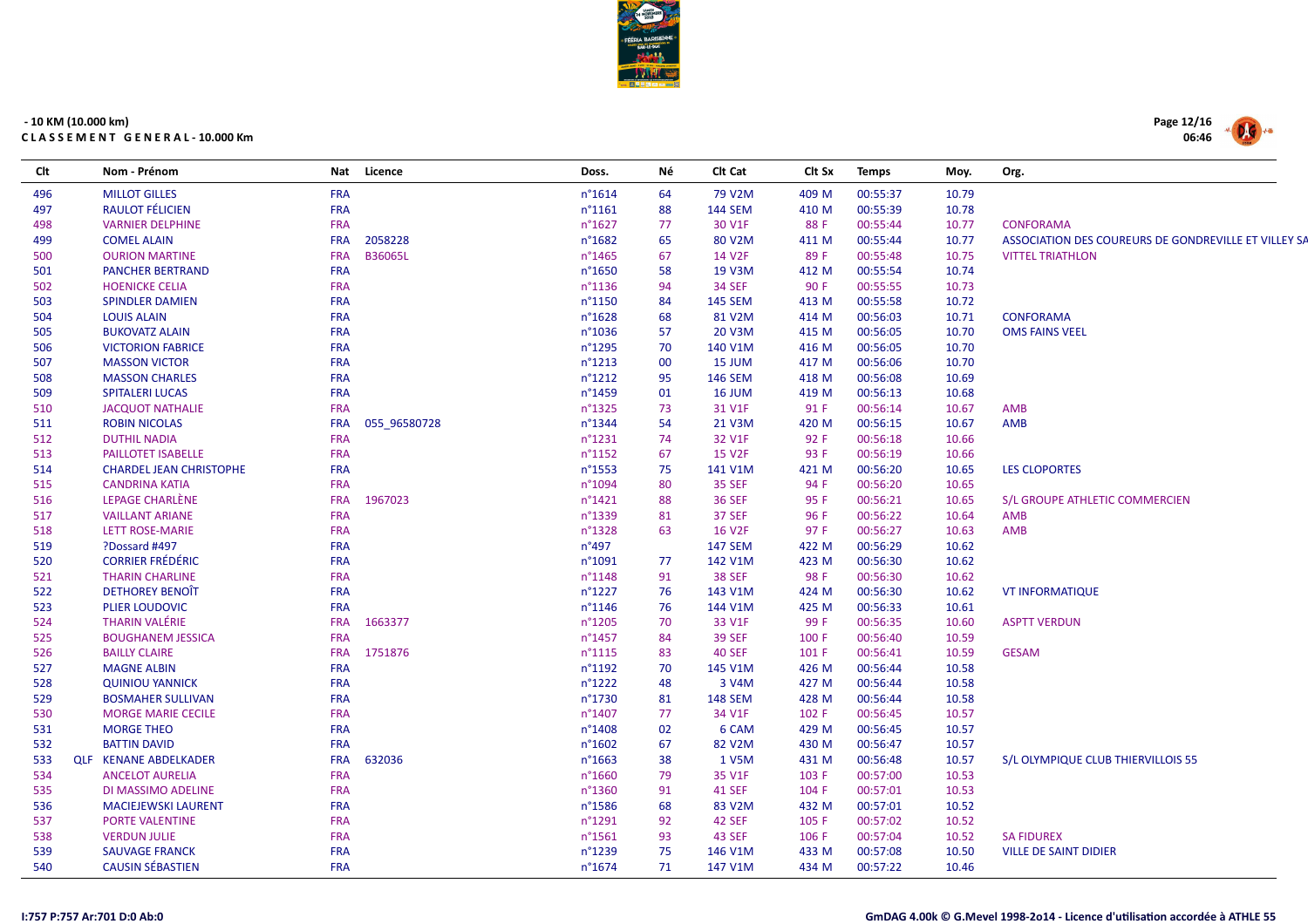

| Clt | Nom - Prénom                   | Nat        | Licence     | Doss.            | Νé | Clt Cat            | Clt Sx | <b>Temps</b> | Moy.  | Org.                            |
|-----|--------------------------------|------------|-------------|------------------|----|--------------------|--------|--------------|-------|---------------------------------|
| 541 | <b>MARTIN ANNE-SOPHIE</b>      | <b>FRA</b> |             | n°1090           | 83 | <b>44 SEF</b>      | 107 F  | 00:57:23     | 10.46 |                                 |
| 542 | <b>CALME ROMAIN</b>            | <b>FRA</b> | 1625137     | $n^{\circ}1217$  | 78 | 148 V1M            | 435 M  | 00:57:28     | 10.44 | <b>ACN</b>                      |
| 543 | <b>VANNESSON PATRICK</b>       | <b>FRA</b> |             | n°1482           | 59 | 22 V3M             | 436 M  | 00:57:29     | 10.44 |                                 |
| 544 | <b>CALME VIRGINIE</b>          | <b>FRA</b> | 1689508     | $n^{\circ}$ 1216 | 79 | 36 V1F             | 108 F  | 00:57:30     | 10.44 | ATHLETIC CLUB NEOCASTRIEN       |
| 545 | <b>AUBRIOT LAURENT</b>         | <b>FRA</b> | 1119705     | n°1569           | 57 | 23 V3M             | 437 M  | 00:57:32     | 10.43 | S/L CO SAINT-DIZIER             |
| 546 | <b>THERET SYLVINE</b>          | <b>FRA</b> | 3,56308E+11 | n°1450           | 80 | 45 SEF             | 109 F  | 00:57:33     | 10.43 | <b>OPALE</b>                    |
| 547 | <b>COCHENER PATRICK</b>        | <b>FRA</b> | 2077197     | n°1571           | 68 | 84 V2M             | 438 M  | 00:57:35     | 10.42 | S/L CO SAINT-DIZIER             |
| 548 | <b>GUYOT BRUNO</b>             | <b>FRA</b> |             | n°1188           | 69 | 85 V2M             | 439 M  | 00:57:36     | 10.42 |                                 |
| 549 | <b>RODOT JEROME</b>            | <b>FRA</b> |             | n°1163           | 80 | <b>149 SEM</b>     | 440 M  | 00:57:38     | 10.41 |                                 |
| 550 | NICLOU LÉA                     | <b>FRA</b> |             | n°1743           | 93 | <b>46 SEF</b>      | 110 F  | 00:57:41     | 10.40 |                                 |
| 551 | PHILBERT PASCALE               | <b>FRA</b> |             | $n^{\circ}$ 1742 | 60 | 17 V <sub>2F</sub> | 111 F  | 00:57:42     | 10.40 | <b>AMB</b>                      |
| 552 | <b>LEROY LAURE</b>             | <b>FRA</b> |             | n°1204           | 74 | 37 V1F             | 112 F  | 00:57:43     | 10.40 |                                 |
| 553 | <b>MICHEL MARION</b>           | <b>FRA</b> | 2083156     | n°1234           | 85 | <b>47 SEF</b>      | 113 F  | 00:57:47     | 10.39 | US TOUL ATHLETISME              |
| 554 | <b>FERY BRUNO</b>              | <b>FRA</b> |             | $n^{\circ}$ 1371 | 71 | 149 V1M            | 441 M  | 00:57:49     | 10.38 |                                 |
| 555 | <b>NOGUEZ MARYLENE</b>         | <b>FRA</b> |             | n°1430           | 67 | <b>18 V2F</b>      | 114 F  | 00:57:49     | 10.38 |                                 |
| 556 | <b>LEBRUN YVETTE</b>           | <b>FRA</b> |             | n°1145           | 53 | 5 V3F              | 115 F  | 00:57:51     | 10.37 |                                 |
| 557 | <b>DELACHAUX CATHERINE</b>     | <b>FRA</b> |             | $n^{\circ}1643$  | 65 | 19 V <sub>2F</sub> | 116 F  | 00:57:54     | 10.37 | LES RUNNERS DU SAMEDI           |
| 558 | <b>GALLOIS MURIEL</b>          | <b>FRA</b> |             | n°1037           | 67 | 20 V <sub>2F</sub> | 117 F  | 00:57:54     | 10.36 |                                 |
| 559 | <b>MAILLE FREDERIC</b>         | <b>FRA</b> | 1987941     | n°1410           | 79 | 150 V1M            | 442 M  | 00:57:56     | 10.36 | S/L GROUPE ATHLETIC COMMERCIEN  |
| 560 | <b>BUCHLER CEDRIC</b>          | <b>FRA</b> |             | n°1716           | 81 | <b>150 SEM</b>     | 443 M  | 00:57:57     | 10.35 |                                 |
| 561 | <b>TINCQ GEOFFROY</b>          | <b>FRA</b> |             | n°1264           | 80 | <b>151 SEM</b>     | 444 M  | 00:57:58     | 10.35 |                                 |
| 562 | <b>THEVENIN PHILIPPE</b>       | <b>FRA</b> |             | $n^{\circ}1605$  | 56 | 24 V3M             | 445 M  | 00:58:04     | 10.33 |                                 |
| 563 | <b>AUTIER ROGER</b>            | <b>FRA</b> |             | n°1466           | 49 | 4 V4M              | 446 M  | 00:58:08     | 10.32 |                                 |
| 564 | <b>DEL CAROLINE</b>            | <b>FRA</b> |             | n°1680           | 80 | 48 SEF             | 118 F  | 00:58:09     | 10.32 | <b>JUDO CLUB SAINT-MIHIEL</b>   |
| 565 | <b>DEL DAVID</b>               | <b>FRA</b> |             | n°1679           | 77 | 151 V1M            | 447 M  | 00:58:10     | 10.32 | <b>JUDO CLUB SAINT-MIHIEL</b>   |
| 566 | <b>STECHER EUGENIE</b>         | <b>FRA</b> |             | n°1181           | 95 | <b>49 SEF</b>      | 119 F  | 00:58:11     | 10.31 |                                 |
| 567 | <b>PETIT PASCAL</b>            | <b>FRA</b> |             | n°1183           | 61 | 86 V2M             | 448 M  | 00:58:11     | 10.31 |                                 |
| 568 | <b>TARPEA JEAN FRANCOIS</b>    | <b>FRA</b> |             | n°1182           | 66 | 87 V2M             | 449 M  | 00:58:11     | 10.31 |                                 |
| 569 | <b>CAULE EMELINE</b>           | <b>FRA</b> | 1897524     | n°1301           | 82 | <b>50 SEF</b>      | 120 F  | 00:58:11     | 10.31 | US TOUL ATHLETISME              |
| 570 | <b>THEVENET VIRGINIE</b>       | <b>FRA</b> |             | n°1180           | 81 | <b>51 SEF</b>      | 121 F  | 00:58:11     | 10.31 |                                 |
| 571 | <b>DUBOST ELOI</b>             | <b>FRA</b> |             | n°1376           | 02 | 7 CAM              | 450 M  | 00:58:11     | 10.31 |                                 |
| 572 | <b>BEDERNIAC SAHIN AURÉLIE</b> | <b>FRA</b> | 3,56308E    | $n^{\circ}$ 1451 | 84 | <b>52 SEF</b>      | 122 F  | 00:58:12     | 10.31 | <b>OPALE</b>                    |
| 573 | <b>PERRIN JULIE</b>            | <b>FRA</b> |             | n°1490           | 86 | <b>53 SEF</b>      | 123 F  | 00:58:12     | 10.31 |                                 |
| 574 | <b>COUTOLLEAU JULIETTE</b>     | <b>FRA</b> |             | n°1088           | 89 | <b>54 SEF</b>      | 124 F  | 00:58:13     | 10.31 |                                 |
| 575 | <b>MANSUY RÉMI</b>             | <b>FRA</b> |             | n°1075           | 82 | <b>152 SEM</b>     | 451 M  | 00:58:15     | 10.30 |                                 |
| 576 | <b>VANNEREAU MAURINE</b>       | <b>FRA</b> | B29883C     | n°1154           | 92 | <b>55 SEF</b>      | 125 F  | 00:58:21     | 10.29 | <b>COSD TRIATHLON</b>           |
| 577 | <b>DUBOST DOMINIQUE</b>        | <b>FRA</b> |             | $n^{\circ}$ 1377 | 70 | 152 V1M            | 452 M  | 00:58:29     | 10.26 |                                 |
| 578 | <b>KAMPF AGNÈS</b>             | <b>FRA</b> |             | n°1609           | 68 | 21 V <sub>2F</sub> | 126 F  | 00:58:31     | 10.26 |                                 |
| 579 | <b>GILLE MARION</b>            | <b>FRA</b> |             | n°1690           | 84 | <b>56 SEF</b>      | 127 F  | 00:58:32     | 10.25 |                                 |
| 580 | <b>ANDRE GUY</b>               | <b>FRA</b> |             | n°1354           | 66 | 88 V2M             | 453 M  | 00:58:35     | 10.24 |                                 |
| 581 | PEDERIVA JOHAN                 | <b>FRA</b> |             | n°1020           | 79 | 153 V1M            | 454 M  | 00:58:35     | 10.24 | YANMAR CEE                      |
| 582 | <b>GERRIET ROXANNE</b>         | <b>FRA</b> | A79835C     | n°1503           | 92 | <b>57 SEF</b>      | 128 F  | 00:58:36     | 10.24 | <b>TRIATHLON NANCY LORRAINE</b> |
| 583 | PRUDHOMME JORDAN               | <b>FRA</b> |             | n°1631           | 98 | <b>10 ESM</b>      | 455 M  | 00:58:36     | 10.24 | <b>CONFORAMA</b>                |
| 584 | <b>CHAMPLON MARTINE</b>        | <b>FRA</b> | 420588      | n°1604           | 58 | 6 V3F              | 129 F  | 00:58:39     | 10.23 | S/L GROUPE ATHLETIC COMMERCIEN  |
| 585 | <b>FARCAGE GÉRALDINE</b>       | <b>FRA</b> |             | n°1006           | 79 | 38 V1F             | 130 F  | 00:58:43     | 10.22 |                                 |

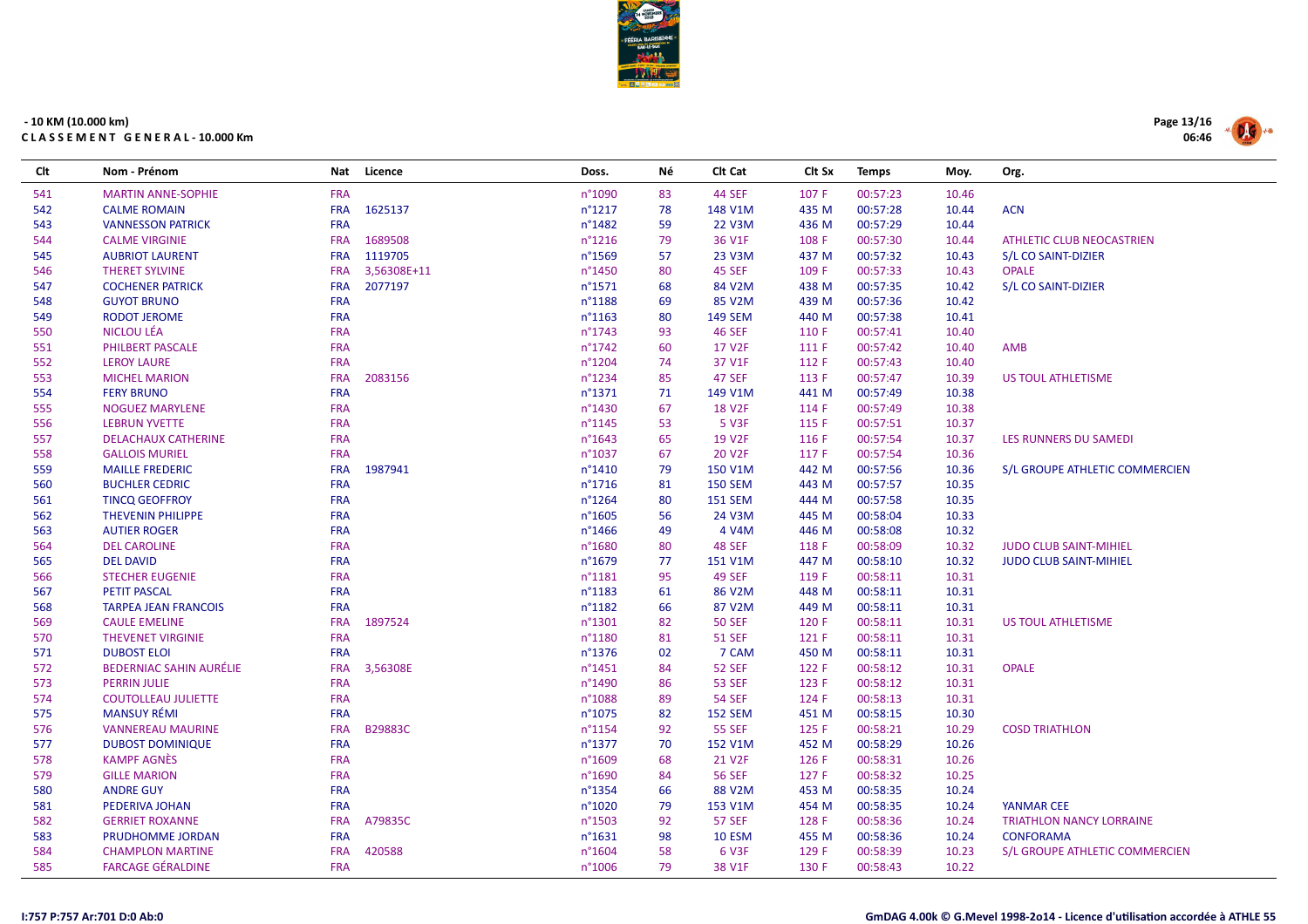

| Clt | Nom - Prénom                   | Nat        | Licence | Doss.            | Νé | CIt Cat            | Clt Sx | <b>Temps</b> | Moy.  | Org.                         |
|-----|--------------------------------|------------|---------|------------------|----|--------------------|--------|--------------|-------|------------------------------|
| 586 | <b>LANCE AURELIE</b>           | <b>FRA</b> |         | $n^{\circ}$ 1548 | 68 | 89 V2M             | 456 M  | 00:58:47     | 10.21 | <b>ENDURANCE CHAMPAGNE</b>   |
| 587 | <b>MAURICE CELINE</b>          | <b>FRA</b> |         | n°1064           | 82 | <b>58 SEF</b>      | 131 F  | 00:58:48     | 10.20 |                              |
| 588 | <b>CRESPINO PASCALE</b>        | <b>FRA</b> |         | $n^{\circ}$ 1361 | 62 | 22 V <sub>2F</sub> | 132 F  | 00:58:53     | 10.19 |                              |
| 589 | <b>CARDOT AURÉLIEN</b>         | <b>FRA</b> |         | $n^{\circ}$ 1246 | 88 | <b>153 SEM</b>     | 457 M  | 00:58:53     | 10.19 |                              |
| 590 | <b>JORAND MICHEL</b>           | <b>FRA</b> |         | $n^{\circ}$ 1364 | 67 | 90 V2M             | 458 M  | 00:59:01     | 10.17 | SERVICES DE L'ETAT MEUSE     |
| 591 | <b>MAILFERT SARAH</b>          | <b>FRA</b> |         | $n^{\circ}$ 1143 | 82 | <b>59 SEF</b>      | 133 F  | 00:59:13     | 10.13 |                              |
| 592 | <b>BUVET JENNIFER</b>          | <b>FRA</b> |         | $n^{\circ}1172$  | 86 | <b>60 SEF</b>      | 134 F  | 00:59:19     | 10.12 |                              |
| 593 | <b>PIERNAS RICHARD</b>         | <b>FRA</b> |         | n°1524           | 51 | 25 V3M             | 459 M  | 00:59:26     | 10.10 |                              |
| 594 | <b>GREGORCIC CHRISTINE</b>     | <b>FRA</b> |         | $n^{\circ}1119$  | 63 | 23 V <sub>2F</sub> | 135 F  | 00:59:40     | 10.06 | <b>GESAM</b>                 |
| 595 | <b>BOUROTTE ERIC</b>           | <b>FRA</b> |         | $n^{\circ}$ 1138 | 59 | 26 V3M             | 460 M  | 00:59:46     | 10.04 |                              |
| 596 | <b>CUMET AGATHE</b>            | <b>FRA</b> | 1904437 | $n^{\circ}$ 1251 | 01 | 4 JUF              | 136 F  | 00:59:46     | 10.04 | <b>ASPTT BAR LE DUC</b>      |
| 597 | ROUSSÉ MARIE                   | <b>FRA</b> |         | n°1250           | 01 | 5 JUF              | 137 F  | 00:59:46     | 10.04 |                              |
| 598 | <b>ANDRE MAËLIS</b>            | <b>FRA</b> |         | n°1299           | 03 | 2 CAF              | 138 F  | 00:59:46     | 10.04 |                              |
| 599 | <b>ZINAOUI MEDHI</b>           | <b>FRA</b> |         | $n^{\circ}1026$  | 88 | <b>154 SEM</b>     | 461 M  | 00:59:47     | 10.04 | <b>YANMAR CEE</b>            |
| 600 | <b>DHAUSSY STÉPHANE</b>        | <b>FRA</b> |         | $n^{\circ}$ 1218 | 73 | 154 V1M            | 462 M  | 00:59:52     | 10.02 |                              |
| 601 | <b>CLAUDE CHRISTELLE</b>       | <b>FRA</b> |         | n°1040           | 81 | <b>61 SEF</b>      | 139 F  | 00:59:58     | 10.01 |                              |
| 602 | <b>VANSTEENKISTE VÉRONIQUE</b> | <b>FRA</b> |         | $n^{\circ}1211$  | 73 | 39 V1F             | 140 F  | 00:59:58     | 10.01 |                              |
| 603 | <b>PALOSCHI ROBERTO</b>        | <b>FRA</b> | 538900  | n°1709           | 47 | 5 V4M              | 463 M  | 01:00:00     | 10.00 | S/L CO SAINT-DIZIER          |
| 604 | <b>DECLUY ANGELIQUE</b>        | <b>FRA</b> |         | n°1396           | 74 | 40 V1F             | 141 F  | 01:00:02     | 9.99  |                              |
| 605 | <b>LIMOSIN FLORIAN</b>         | <b>FRA</b> |         | $n^{\circ}$ 1444 | 86 | <b>155 SEM</b>     | 464 M  | 01:00:03     | 9.99  |                              |
| 606 | <b>KAYSER STEPHANE</b>         | <b>FRA</b> |         | $n^{\circ}1140$  | 70 | 155 V1M            | 465 M  | 01:00:04     | 9.99  | <b>VILLE DE SAINT DIZIER</b> |
| 607 | <b>JACQUEMIN SANDRINE</b>      | <b>FRA</b> |         | $n^{\circ}$ 1478 | 70 | 41 V1F             | 142 F  | 01:00:05     | 9.99  |                              |
| 608 | <b>STOLF PEGGY</b>             | <b>FRA</b> |         | n°1005           | 77 | 42 V1F             | 143 F  | 01:00:08     | 9.98  |                              |
| 609 | <b>KAYSER SOLÈNE</b>           | <b>FRA</b> |         | $n^{\circ}$ 1186 | 82 | <b>62 SEF</b>      | 144 F  | 01:00:17     | 9.95  |                              |
| 610 | <b>DARTOIS JULIEN</b>          | <b>FRA</b> |         | $n^{\circ}$ 1493 | 85 | <b>156 SEM</b>     | 466 M  | 01:00:18     | 9.95  | <b>CPAM DE LA MEUSE</b>      |
| 611 | <b>PEIER NATHALIE</b>          | <b>FRA</b> |         | $n^{\circ}$ 1225 | 66 | 24 V2F             | 145 F  | 01:00:23     | 9.94  | <b>EB TRAIL</b>              |
| 612 | <b>GANTHIER CAROLE</b>         | <b>FRA</b> |         | $n^{\circ}$ 1356 | 75 | 43 V1F             | 146 F  | 01:00:27     | 9.93  | RAVEL 52                     |
| 613 | <b>GHESQUIERE AGATHE</b>       | <b>FRA</b> |         | $n^{\circ}$ 466  | 94 | <b>63 SEF</b>      | 147 F  | 01:00:28     | 9.93  |                              |
| 614 | <b>STOLF REINE</b>             | <b>FRA</b> |         | n°1061           | 54 | <b>7 V3F</b>       | 148 F  | 01:00:34     | 9.91  |                              |
| 615 | <b>YUSTE FLORA</b>             | <b>FRA</b> |         | $n^{\circ}1171$  | 86 | 64 SEF             | 149 F  | 01:00:41     | 9.89  |                              |
| 616 | <b>MANGIN ADÈLE</b>            | <b>FRA</b> |         | n°1500           | 93 | <b>65 SEF</b>      | 150 F  | 01:00:41     | 9.89  |                              |
| 617 | <b>PERRIN AMANDA</b>           | <b>FRA</b> |         | n°1588           | 86 | <b>66 SEF</b>      | 151 F  | 01:00:47     | 9.87  |                              |
| 618 | <b>JACQUOT VINCENT</b>         | <b>FRA</b> |         | $n^{\circ}1160$  | 78 | 156 V1M            | 467 M  | 01:00:48     | 9.87  |                              |
| 619 | <b>HENRY ELODIE</b>            | <b>FRA</b> |         | $n^{\circ}$ 1404 | 80 | <b>67 SEF</b>      | 152 F  | 01:00:51     | 9.86  |                              |
| 620 | <b>RUFFIEUX SANDRINE</b>       | <b>FRA</b> |         | $n^{\circ}$ 1336 | 75 | 44 V1F             | 153 F  | 01:00:54     | 9.85  | AMB                          |
| 621 | ARMBRUSTER BOURGET ANNA        | <b>FRA</b> |         | $n^{\circ}$ 1314 | 45 | 1 V4F              | 154 F  | 01:00:55     | 9.85  | <b>AMB</b>                   |
| 622 | <b>MARCISET ERIC</b>           | <b>FRA</b> |         | n°1063           | 74 | 157 V1M            | 468 M  | 01:00:57     | 9.85  |                              |
| 623 | <b>MARTINOT KARINE</b>         | <b>FRA</b> |         | n°1041           | 75 | 45 V1F             | 155 F  | 01:00:57     | 9.84  |                              |
| 624 | <b>DECHAUME OCEANNE</b>        | <b>FRA</b> |         | $n^{\circ}1665$  | 01 | 6 JUF              | 156 F  | 01:01:02     | 9.83  |                              |
| 625 | <b>COUSIN SOPHIE</b>           | <b>FRA</b> |         | $n^{\circ}1081$  | 68 | 25 V <sub>2F</sub> | 157 F  | 01:01:02     | 9.83  |                              |
| 626 | <b>GARDEL ANGELIQUE</b>        | <b>FRA</b> |         | n°1505           | 84 | <b>68 SEF</b>      | 158 F  | 01:01:02     | 9.83  |                              |
| 627 | <b>MALINGREY MATHILDE</b>      | <b>FRA</b> |         | $n^{\circ}$ 1470 | 90 | <b>69 SEF</b>      | 159 F  | 01:01:15     | 9.80  |                              |
| 628 | <b>MARCILLY CLÉMENCE</b>       | <b>FRA</b> |         | n°1189           | 89 | <b>70 SEF</b>      | 160 F  | 01:01:17     | 9.79  |                              |
| 629 | <b>PAYO LAURENT</b>            | <b>FRA</b> |         | n°1379           | 81 | <b>157 SEM</b>     | 469 M  | 01:01:17     | 9.79  |                              |
| 630 | <b>DEMONGEOT ALEXIS</b>        | <b>FRA</b> |         | $n^{\circ}1125$  | 80 | <b>158 SEM</b>     | 470 M  | 01:01:17     | 9.79  |                              |
|     |                                |            |         |                  |    |                    |        |              |       |                              |

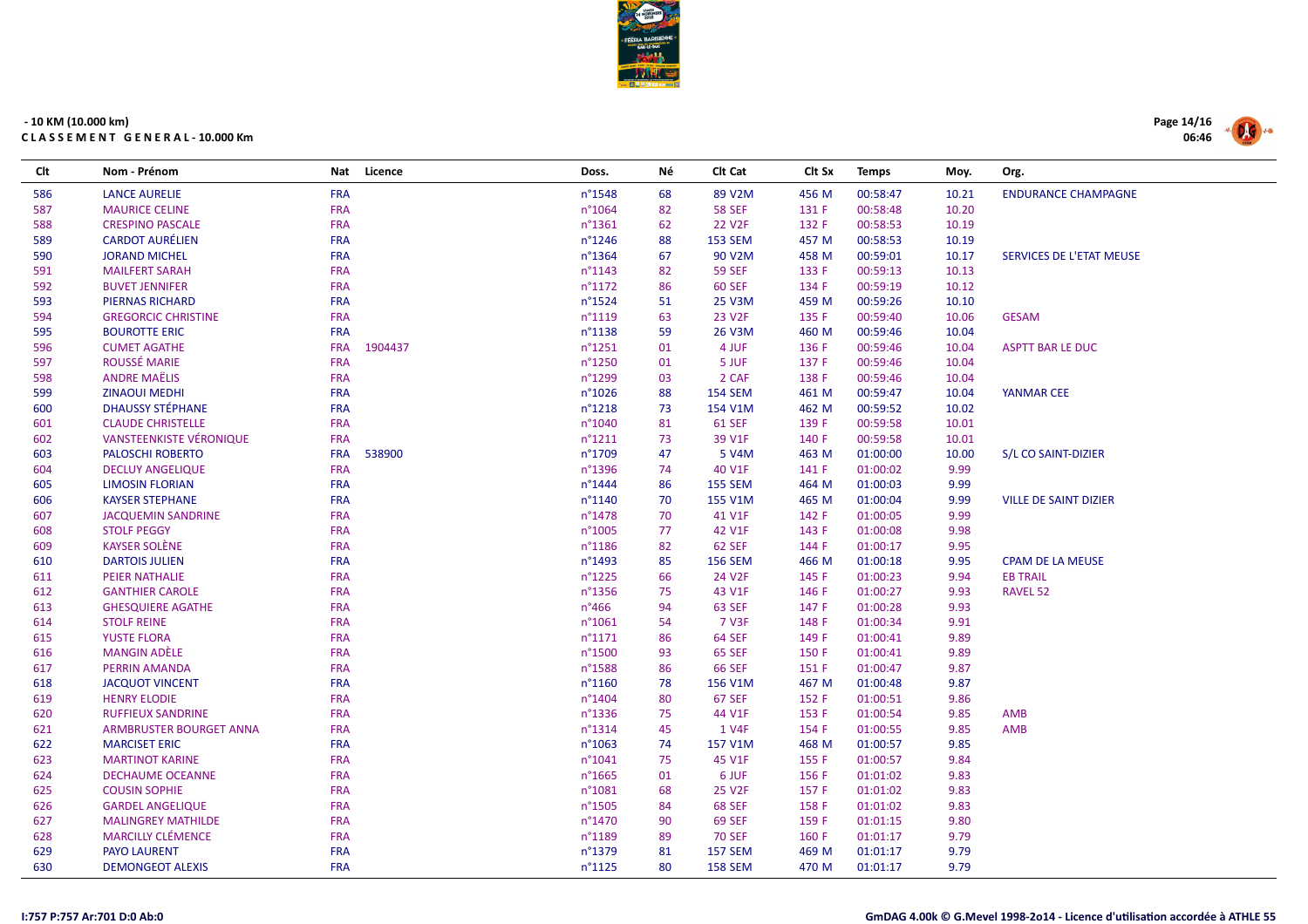

| Clt | Nom - Prénom                | Nat<br>Licence        | Doss.            | Νé | CIt Cat            | Clt Sx | <b>Temps</b> | Moy. | Org.                         |
|-----|-----------------------------|-----------------------|------------------|----|--------------------|--------|--------------|------|------------------------------|
| 631 | <b>MALINGREY CLAUDE</b>     | <b>FRA</b>            | $n^{\circ}$ 1471 | 60 | 91 V2M             | 471 M  | 01:01:18     | 9.79 |                              |
| 632 | <b>NEYRINCK PAULINE</b>     | <b>FRA</b>            | $n^{\circ}$ 1238 | 85 | <b>71 SEF</b>      | 161 F  | 01:01:30     | 9.76 |                              |
| 633 | <b>CHEVALLIER SABRINA</b>   | <b>FRA</b>            | $n^{\circ}$ 1696 | 84 | <b>72 SEF</b>      | 162 F  | 01:01:32     | 9.75 |                              |
| 634 | DA SILVA DIAS CATHERINE     | <b>FRA</b>            | $n^{\circ}$ 1243 | 73 | 46 V1F             | 163 F  | 01:01:33     | 9.75 |                              |
| 635 | <b>MOUREZ MÉGHANN</b>       | <b>FRA</b>            | $n^{\circ}$ 1525 | 88 | <b>73 SEF</b>      | 164 F  | 01:01:34     | 9.75 |                              |
| 636 | <b>PEREGALLI MELANIE</b>    | <b>FRA</b>            | n°1670           | 79 | 47 V1F             | 165 F  | 01:01:42     | 9.73 |                              |
| 637 | <b>BARNABE FREDERIC</b>     | <b>FRA</b>            | $n^{\circ}1124$  | 76 | 158 V1M            | 472 M  | 01:01:48     | 9.71 |                              |
| 638 | <b>BIGEARD LAURENE</b>      | <b>FRA</b>            | $n^{\circ}1126$  | 88 | <b>74 SEF</b>      | 166 F  | 01:01:49     | 9.71 |                              |
| 639 | <b>LEGRAND SYLVIE</b>       | <b>FRA</b>            | $n^{\circ}$ 1326 | 66 | 26 V <sub>2F</sub> | 167 F  | 01:01:50     | 9.70 | <b>AMB</b>                   |
| 640 | <b>SAUMON CHRISTOPHE</b>    | <b>FRA</b>            | $n^{\circ}1023$  | 94 | <b>159 SEM</b>     | 473 M  | 01:01:56     | 9.69 |                              |
| 641 | LADEIRA JÉRÉMY              | <b>FRA</b>            | n°1580           | 93 | <b>160 SEM</b>     | 474 M  | 01:01:57     | 9.69 | <b>ESPE</b>                  |
| 642 | <b>ROYER MICHEL</b>         | <b>FRA</b>            | n°1335           | 53 | 27 V3M             | 475 M  | 01:02:01     | 9.68 | AMB                          |
| 643 | <b>GALAND FRANCK</b>        | <b>FRA</b>            | $n^{\circ}$ 1630 | 69 | 92 V2M             | 476 M  | 01:02:08     | 9.66 | <b>CONFORAMA</b>             |
| 644 | <b>BOULANGER GUILLAUME</b>  | <b>FRA</b>            | $n^{\circ}$ 1734 | 83 | <b>161 SEM</b>     | 477 M  | 01:02:18     | 9.63 |                              |
| 645 | <b>BOITEUX Perrine</b>      | <b>FRA</b>            | $n^{\circ}$ 1520 | 85 | <b>75 SEF</b>      | 168 F  | 01:02:22     | 9.62 |                              |
| 646 | NAUDÉ CHRISTIAN             | <b>FRA</b>            | $n^{\circ}$ 1233 | 71 | 159 V1M            | 478 M  | 01:02:23     | 9.62 |                              |
| 647 | <b>MAELLI PIERRE</b>        | <b>FRA</b>            | n°1558           | 60 | 93 V2M             | 479 M  | 01:02:24     | 9.62 |                              |
| 648 | LEPEZEL LAURA               | <b>FRA</b>            | $n^{\circ}1072$  | 88 | <b>76 SEF</b>      | 169 F  | 01:02:26     | 9.61 |                              |
| 649 | <b>ANCEMENT FRANCIS</b>     | <b>FRA</b>            | n°1589           | 56 | 28 V3M             | 480 M  | 01:02:29     | 9.60 |                              |
| 650 | <b>AUBRY CELINE</b>         | <b>FRA</b>            | $n^{\circ}$ 1455 | 78 | 48 V1F             | 170 F  | 01:02:30     | 9.60 |                              |
| 651 | <b>BUCHLER STEPHANIE</b>    | <b>FRA</b>            | $n^{\circ}$ 1717 | 85 | <b>77 SEF</b>      | 171 F  | 01:02:39     | 9.58 |                              |
| 652 | <b>FLORENTIN BERNADETTE</b> | <b>FRA</b>            | $n^{\circ}$ 1512 | 61 | 27 V <sub>2F</sub> | 172 F  | 01:02:43     | 9.57 |                              |
| 653 | <b>SEGHOUAT SELMA</b>       | <b>FRA</b>            | n°1386           | 91 | <b>78 SEF</b>      | 173 F  | 01:02:49     | 9.55 |                              |
| 654 | <b>CESANO ANTONI</b>        | <b>FRA</b>            | n°1010           | 92 | <b>162 SEM</b>     | 481 M  | 01:02:53     | 9.54 | <b>YANMAR CEE</b>            |
| 655 | <b>VILLA STEPHANIE</b>      | <b>FRA</b>            | n°1453           | 81 | <b>79 SEF</b>      | 174 F  | 01:02:55     | 9.54 |                              |
| 656 | <b>VILLA MICHAEL</b>        | <b>FRA</b>            | $n^{\circ}$ 1452 | 80 | <b>163 SEM</b>     | 482 M  | 01:02:58     | 9.53 |                              |
| 657 | <b>NOGUEZ CHARLY</b>        | <b>FRA</b>            | $n^{\circ}$ 1429 | 60 | 94 V2M             | 483 M  | 01:03:00     | 9.53 |                              |
| 658 | <b>BRUNET CATHERINE</b>     | <b>FRA</b>            | $n^{\circ}$ 1666 | 67 | 28 V2F             | 175 F  | 01:03:02     | 9.52 |                              |
| 659 | <b>FERY EDEN</b>            | <b>FRA</b>            | n°1372           | 76 | 49 V1F             | 176 F  | 01:03:03     | 9.52 |                              |
| 660 | <b>BONOMELLI CLAUDE</b>     | <b>FRA</b>            | $n^{\circ}$ 1441 | 53 | 29 V3M             | 484 M  | 01:03:04     | 9.52 |                              |
| 661 | <b>ARCADIPANE ISABELLE</b>  | <b>FRA</b>            | $n^{\circ}$ 1656 | 69 | 29 V2F             | 177 F  | 01:03:29     | 9.45 |                              |
| 662 | <b>GARDEL JOSE</b>          | <b>FRA</b>            | n°1109           | 50 | 30 V3M             | 485 M  | 01:03:32     | 9.45 |                              |
| 663 | <b>CHARDEL NATHALIE</b>     | <b>FRA</b>            | $n^{\circ}$ 1554 | 80 | <b>80 SEF</b>      | 178 F  | 01:03:32     | 9.44 | <b>LES IRONDELS</b>          |
| 664 | <b>GARDEL OLIVIER</b>       | <b>FRA</b>            | $n^{\circ}$ 1506 | 74 | 160 V1M            | 486 M  | 01:03:56     | 9.39 |                              |
| 665 | <b>LACOMBLE CATHERINE</b>   | <b>FRA</b>            | $n^{\circ}$ 1442 | 59 | 8 V3F              | 179 F  | 01:04:05     | 9.36 |                              |
| 666 | <b>FLEURY SABRINA</b>       | <b>FRA</b><br>1786260 | $n^{\circ}1194$  | 75 | 50 V1F             | 180 F  | 01:04:09     | 9.35 | US TOUL ATHLETISME           |
| 667 | <b>CACCARO PASCALE</b>      | <b>FRA</b>            | $n^{\circ}1111$  | 75 | 51 V1F             | 181 F  | 01:04:17     | 9.33 |                              |
| 668 | <b>KIMENAU LAETITIA</b>     | <b>FRA</b>            | $n^{\circ}1106$  | 80 | <b>81 SEF</b>      | 182 F  | 01:04:17     | 9.33 | <b>LAETITIA</b>              |
| 669 | <b>BANCEL HUGO</b>          | <b>FRA</b>            | $n^{\circ}$ 1221 | 96 | <b>164 SEM</b>     | 487 M  | 01:04:17     | 9.33 |                              |
| 670 | <b>BANCEL VERONIQUE</b>     | <b>FRA</b>            | $n^{\circ}$ 1316 | 67 | 30 V2F             | 183 F  | 01:04:17     | 9.33 | <b>AMB</b>                   |
| 671 | PEYRONNEAU MARIE            | <b>FRA</b>            | $n^{\circ}$ 1504 | 74 | 52 V1F             | 184 F  | 01:04:27     | 9.31 | <b>VILLE DE SAINT-DIZIER</b> |
| 672 | <b>PEDERIVA MARINE</b>      | <b>FRA</b>            | n°1502           | 92 | <b>82 SEF</b>      | 185 F  | 01:04:30     | 9.30 |                              |
| 673 | <b>BENIGNI EVELYNE</b>      | <b>FRA</b>            | n°1357           | 56 | 9 V3F              | 186 F  | 01:04:45     | 9.27 | RAVEL 52                     |
| 674 | <b>SANTANGELO MAGALI</b>    | <b>FRA</b>            | $n^{\circ}1108$  | 81 | <b>83 SEF</b>      | 187 F  | 01:04:55     | 9.24 |                              |
| 675 | <b>PALHIES PATRICE</b>      | <b>FRA</b>            | $n^{\circ}468$   | 55 | 31 V3M             | 488 M  | 01:05:09     | 9.21 |                              |